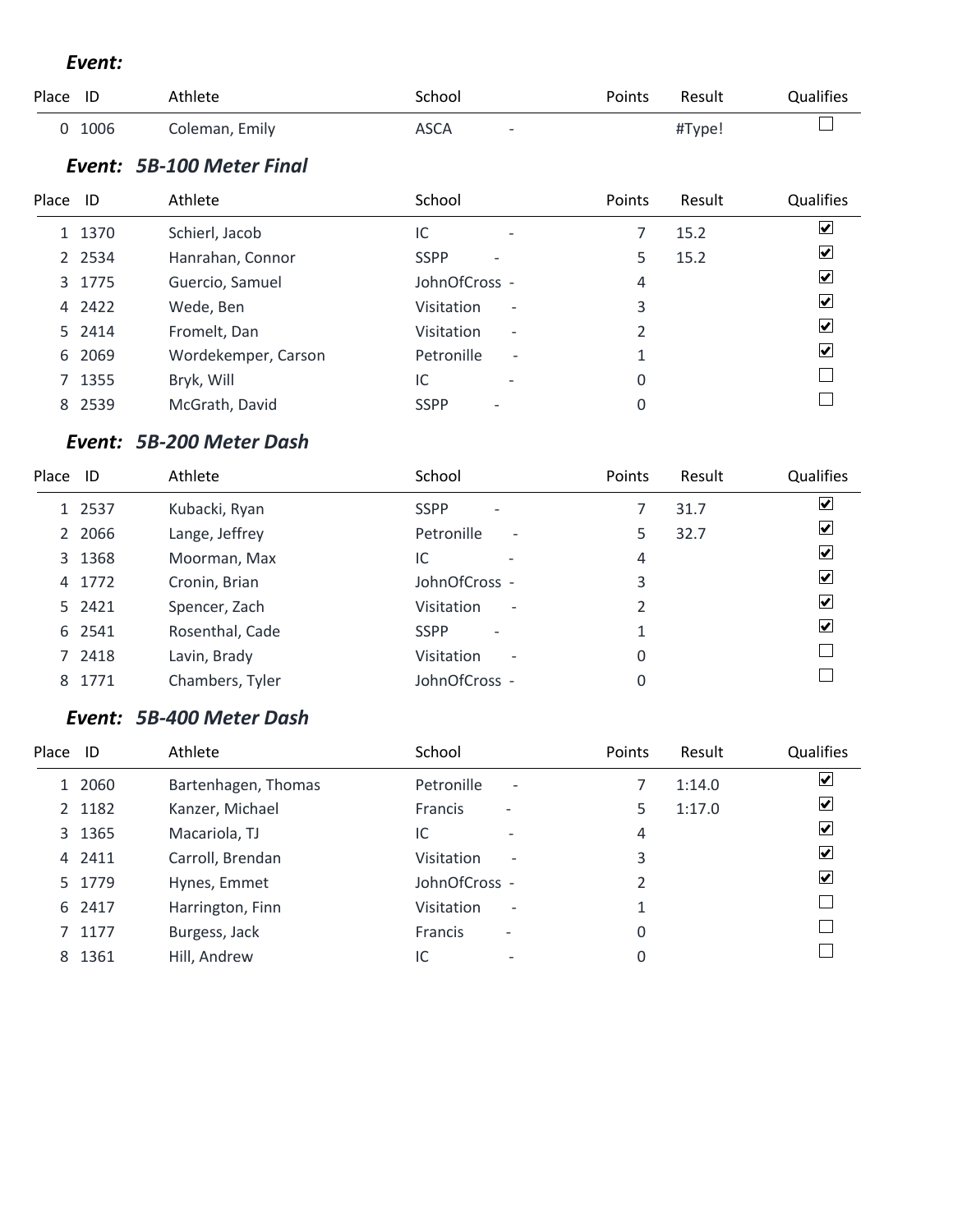# *Event: 5B-400 Relay (Major) 4x100*

| Place ID |        | Athlete          | School                                  | Points | Result | Qualifies               |
|----------|--------|------------------|-----------------------------------------|--------|--------|-------------------------|
|          | 1 2066 | Lange, Jeffrey   | Petronille<br>$\overline{\phantom{a}}$  |        | 1:04.0 | $\blacktriangledown$    |
|          | 2 1368 | Moorman, Max     | IC<br>$\overline{\phantom{0}}$          |        | 1:05.3 | $\blacktriangledown$    |
|          | 3 2534 | Hanrahan, Connor | <b>SSPP</b><br>$\overline{\phantom{a}}$ | 4      |        | $\overline{\mathbf{v}}$ |
|          | 4 1775 | Guercio, Samuel  | JohnOfCross -                           | 3      |        | $\blacktriangledown$    |
|          | 5 2411 | Carroll, Brendan | Visitation<br>$\overline{\phantom{a}}$  |        |        |                         |
|          | 6 1179 | Cook, Gordon     | Francis<br>$\overline{\phantom{a}}$     |        |        |                         |

# *Event: 5B-400 Relay (Minor) 4x100*

| Place | ID        | Athlete           | School                                        | Points | Result | Qualifies |
|-------|-----------|-------------------|-----------------------------------------------|--------|--------|-----------|
|       | 1 1364    | Libert, Danny     | IC<br>$\overline{\phantom{a}}$                | 4      | 1:08.0 | ⊻         |
|       | 2 2 5 4 1 | Rosenthal, Cade   | <b>SSPP</b><br>$\overline{\phantom{0}}$       | 3      | 1:09.5 | ☑         |
|       | 3 1772    | Cronin, Brian     | JohnOfCross -                                 |        |        | ☑         |
|       | 4 1914    | Kolinski, Liam    | Michael<br>$\overline{\phantom{a}}$           |        |        |           |
|       | 5 2068    | McCarthy, Declan  | Petronille<br>$\overline{\phantom{a}}$        | 0      |        |           |
|       | 6 2412    | Conners, Jimmy    | <b>Visitation</b><br>$\overline{\phantom{a}}$ | 0      |        |           |
|       | 7 1181    | Edwards, Nicholas | <b>Francis</b><br>$\qquad \qquad$             | 0      |        |           |

#### *Event: 5B-600 Meter Run*

| Place | - ID   | Athlete             | School                                  | Points | Result | <b>Qualifies</b>        |
|-------|--------|---------------------|-----------------------------------------|--------|--------|-------------------------|
|       | 1 1185 | O'Halloran, John    | Francis<br>$\overline{\phantom{a}}$     |        | 2:00.0 | $\overline{\mathbf{v}}$ |
|       | 2 2060 | Bartenhagen, Thomas | Petronille<br>$\overline{\phantom{a}}$  |        | 2:01.8 | ⊻                       |
|       | 3 2411 | Carroll, Brendan    | Visitation<br>$\overline{\phantom{a}}$  | 4      |        | $\blacktriangledown$    |
|       | 4 1364 | Libert, Danny       | IC<br>$\overline{\phantom{0}}$          | 3      |        | ⊻                       |
|       | 5 1371 | Sloan, Matthew      | IC<br>$\overline{\phantom{0}}$          |        |        | ⊻                       |
|       | 6 2530 | Allen, Caleb        | <b>SSPP</b><br>$\overline{\phantom{0}}$ |        |        | $\vert \checkmark$      |
|       | 7 2423 | Wede, Jacob         | Visitation<br>$\overline{\phantom{a}}$  | 0      |        | $\overline{\mathbf{v}}$ |
| 8     | 1783   | Munaretto, Dominic  | JohnOfCross -                           | 0      |        |                         |

# *Event: 5B-75 Meter Final*

| Place | ID        | Athlete            | School                                        | Points        | Result | Qualifies          |
|-------|-----------|--------------------|-----------------------------------------------|---------------|--------|--------------------|
|       | 1 2534    | Hanrahan, Connor   | <b>SSPP</b><br>$\overline{\phantom{a}}$       |               | 14.1   | $\vert \checkmark$ |
|       | 2 2 5 3 9 | McGrath, David     | <b>SSPP</b><br>$\overline{a}$                 | 5             | 14.6   | $ \boldsymbol{v} $ |
|       | 3 1781    | Kosanovich, Cooper | JohnOfCross -                                 | 4             |        | $ \mathbf{v} $     |
|       | 4 2063    | Engesser, Graham   | Petronille<br>$\overline{\phantom{a}}$        | 3             |        | $ \mathbf{v} $     |
|       | 5 1774    | Griswold, William  | JohnOfCross -                                 | $\mathfrak z$ |        | $ \boldsymbol{v} $ |
|       | 6 2408    | Bassing, Brendan   | Visitation<br>$\overline{\phantom{a}}$        |               |        | $ \mathbf{v} $     |
|       | 7 2416    | Goggin, John       | <b>Visitation</b><br>$\overline{\phantom{a}}$ | 0             |        |                    |
|       | 8 1180    | Cushing, Colin     | <b>Francis</b><br>$\overline{\phantom{a}}$    | 0             |        |                    |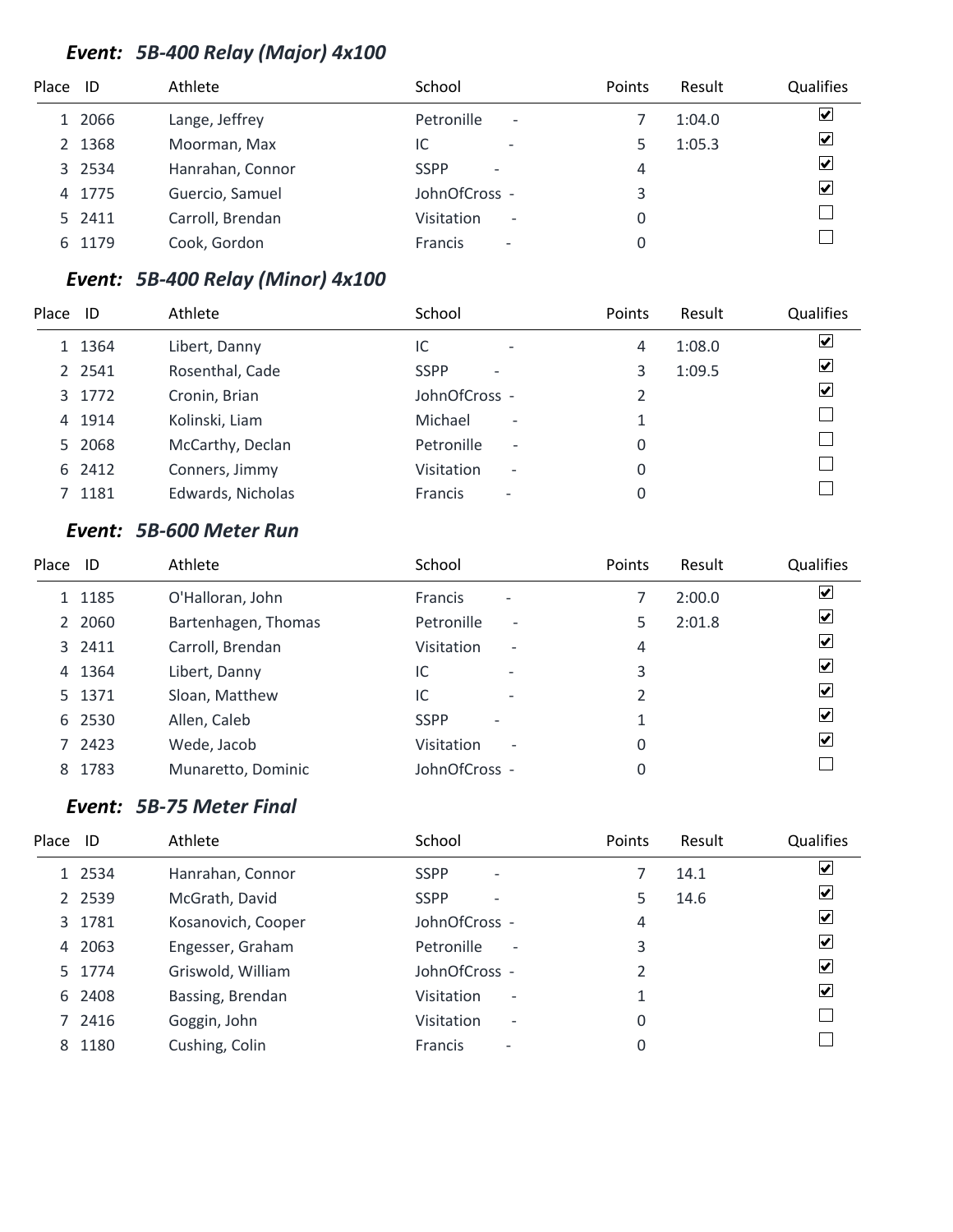# *Event: 5B-800 Medley Relay*

| Place ID |           | Athlete             | School                                        | Points | Result | <b>Qualifies</b>        |
|----------|-----------|---------------------|-----------------------------------------------|--------|--------|-------------------------|
|          | 1 2060    | Bartenhagen, Thomas | Petronille<br>$\overline{\phantom{a}}$        | 4      | 2:21.0 | $\blacktriangledown$    |
|          | 2 2 5 3 0 | Allen, Caleb        | <b>SSPP</b><br>$\overline{\phantom{a}}$       |        | 2:30.0 | $\overline{\mathbf{v}}$ |
|          | 3 1914    | Kolinski, Liam      | Michael<br>$\overline{\phantom{a}}$           |        |        | $\overline{\mathbf{v}}$ |
|          | 4 1182    | Kanzer, Michael     | Francis<br>$\overline{\phantom{a}}$           |        |        | $\blacktriangledown$    |
|          | 5 2421    | Spencer, Zach       | <b>Visitation</b><br>$\overline{\phantom{a}}$ | 0      |        |                         |
| 6        | 1362      | Krautkramer, Brady  | IC                                            | 0      |        |                         |
|          | 1780      | Kenny, Maximus      | JohnOfCross -                                 |        |        |                         |

# *Event: 5B-800 Meter Run*

| Place | - ID   | Athlete          | School                                     | Points | Result | Qualifies                    |
|-------|--------|------------------|--------------------------------------------|--------|--------|------------------------------|
|       | 1 1185 | O'Halloran, John | <b>Francis</b><br>$\overline{\phantom{a}}$ |        | 2:49.0 | $\boxed{\blacktriangledown}$ |
|       | 2 1370 | Schierl, Jacob   | IC<br>$\overline{\phantom{0}}$             | 5      | 2:54.0 | $\boxed{\blacktriangledown}$ |
|       | 3 1178 | Burns, Aiden     | Francis<br>$\qquad \qquad$                 | 4      |        | $\boxed{\checkmark}$         |
|       | 4 2419 | McDonough, Joe   | Visitation<br>$\overline{\phantom{a}}$     | 3      |        | $\overline{\mathbf{v}}$      |
|       | 5 1367 | Maffia, JT       | IC<br>$\overline{\phantom{0}}$             |        |        | $\overline{\mathbf{v}}$      |
|       | 6 1371 | Sloan, Matthew   | IC<br>$\overline{\phantom{0}}$             |        |        | $\overline{\mathbf{v}}$      |
|       | 7 2535 | Hayes, Mark      | <b>SSPP</b>                                | 0      |        | $\blacktriangleright$        |
|       | 8 2423 | Wede, Jacob      | Visitation<br>$\overline{\phantom{a}}$     |        |        |                              |

# *Event: 5B-800 Relay 4x200*

| Place ID |        | Athlete          | School                                     | Points | Result | <b>Qualifies</b>        |
|----------|--------|------------------|--------------------------------------------|--------|--------|-------------------------|
|          | 1 1185 | O'Halloran, John | <b>Francis</b><br>$\overline{\phantom{a}}$ |        | 2:17.0 | ⊻                       |
|          | 2 1368 | Moorman, Max     | IC<br>$\overline{\phantom{0}}$             |        | 2:18.1 | $\boxed{\checkmark}$    |
|          | 3 2419 | McDonough, Joe   | Visitation<br>$\overline{\phantom{a}}$     | 4      |        | $\blacktriangledown$    |
|          | 4 1914 | Kolinski, Liam   | Michael<br>$\overline{\phantom{a}}$        | 3      |        | $\overline{\mathbf{v}}$ |
|          | 5 2541 | Rosenthal, Cade  | <b>SSPP</b><br>$\overline{\phantom{0}}$    | 0      |        |                         |
|          | 6 2063 | Engesser, Graham | Petronille<br>$\overline{\phantom{a}}$     | 0      |        |                         |
|          | 1770   | Cabana, Maxwell  | JohnOfCross -                              | 0      |        |                         |
|          |        |                  |                                            |        |        |                         |

# *Event: 5B-High Jump*

| Place ID |           | Athlete            | School                                     | Points        | Result | Qualifies            |
|----------|-----------|--------------------|--------------------------------------------|---------------|--------|----------------------|
|          | 1 1775    | Guercio, Samuel    | JohnOfCross -                              |               | 4'1''  | ☑                    |
|          | 2 2418    | Lavin, Brady       | Visitation<br>$\overline{\phantom{a}}$     | 4.5           | 4'0''  | ☑                    |
|          | 2 2 5 3 5 | Hayes, Mark        | <b>SSPP</b><br>$\overline{\phantom{a}}$    | 4.5           | 4'0''  | ☑                    |
|          | 4 2066    | Lange, Jeffrey     | Petronille<br>$\overline{\phantom{a}}$     | 3             | 3'10'' | $\blacktriangledown$ |
|          | 5 2411    | Carroll, Brendan   | Visitation<br>$\overline{\phantom{a}}$     | $\mathcal{P}$ | 3'10'' | $\boxed{\checkmark}$ |
|          | 6 1914    | Kolinski, Liam     | Michael<br>$\overline{\phantom{a}}$        | 0.5           | 3'8''  |                      |
|          | 6 1781    | Kosanovich, Cooper | JohnOfCross -                              | 0.5           | 3'8''  |                      |
| 8        | 1184      | Nisivaco, Jack     | <b>Francis</b><br>$\overline{\phantom{a}}$ | 0             | 1.11   |                      |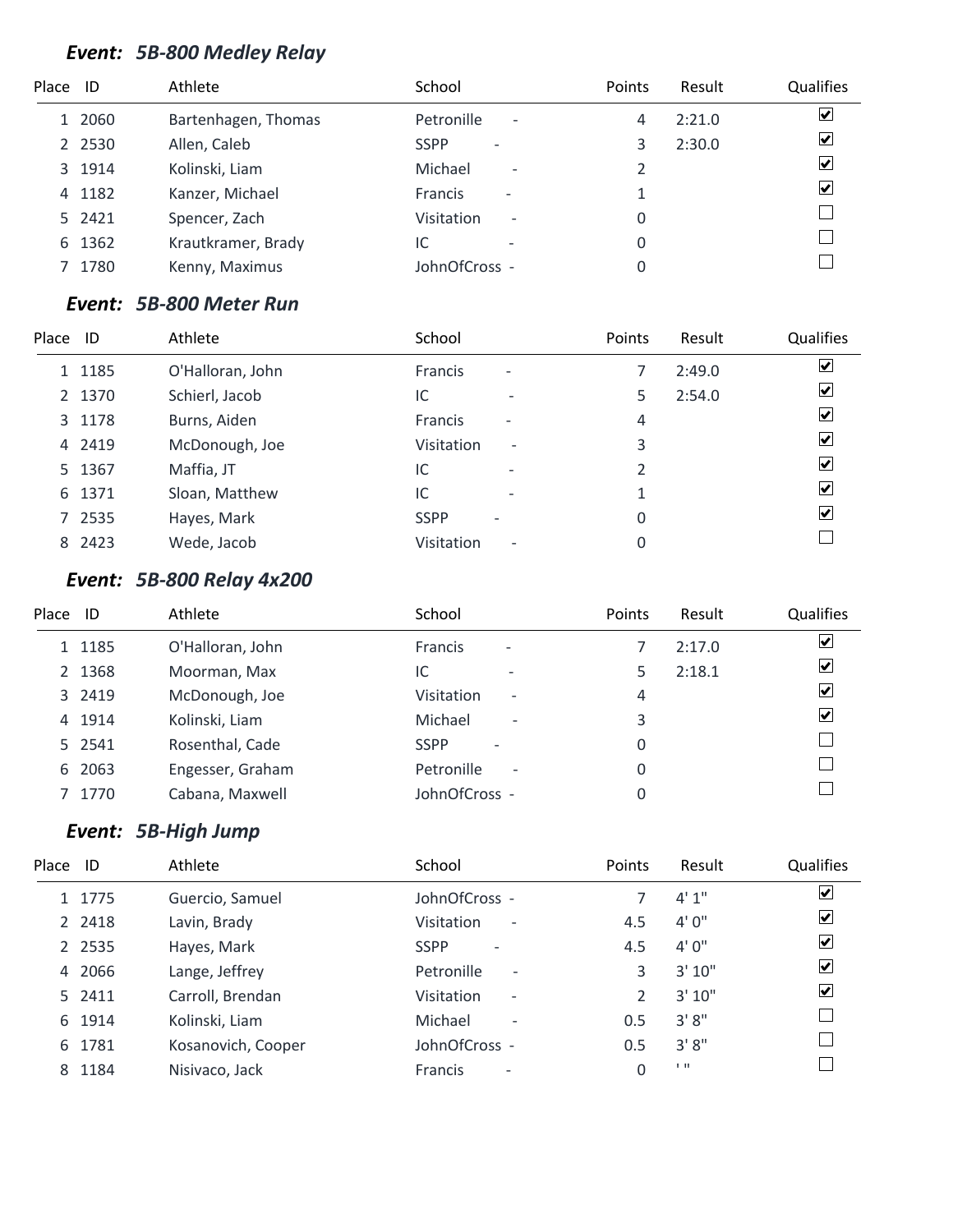#### *Event: 5B-Javelin*

| Place ID |        | Athlete          | School                                        | Points | Result      | <b>Qualifies</b>        |
|----------|--------|------------------|-----------------------------------------------|--------|-------------|-------------------------|
|          | 1 2412 | Conners, Jimmy   | <b>Visitation</b><br>$\overline{\phantom{a}}$ |        | 67'3''      | $\blacktriangledown$    |
|          | 2 2419 | McDonough, Joe   | Visitation<br>$\overline{\phantom{a}}$        | 5      | 58' 6"      | $\overline{\mathbf{v}}$ |
|          | 3 2531 | Cannon, Patrick  | <b>SSPP</b><br>$\overline{\phantom{a}}$       | 4      | $57'$ $2''$ | $\overline{\mathbf{v}}$ |
|          | 4 2536 | Jurjovec, Daniel | <b>SSPP</b><br>$\overline{\phantom{a}}$       | 3      | 55' 5"      | $\overline{\mathbf{v}}$ |
|          | 5 1771 | Chambers, Tyler  | JohnOfCross -                                 |        | 52'9''      | $\overline{\mathbf{v}}$ |
| 6        | 1189   | Stetz, Ben       | <b>Francis</b><br>$\overline{\phantom{a}}$    |        | 52'6''      | $\overline{\mathbf{v}}$ |
|          | 7 2533 | Erbeck, William  | <b>SSPP</b><br>$\overline{\phantom{a}}$       | 0      | 51'9''      | $\overline{\mathbf{v}}$ |
| 8        | 1776   | Hardy, John      | JohnOfCross -                                 |        | 49' 0"      | ☑                       |

# *Event: 5B-Long Jump*

| Place | ID     | Athlete          | School                                        | Points | Result        | <b>Qualifies</b>             |
|-------|--------|------------------|-----------------------------------------------|--------|---------------|------------------------------|
|       | 1 1775 | Guercio, Samuel  | JohnOfCross -                                 |        | $11'$ $11.5"$ | $\boxed{\blacktriangledown}$ |
|       | 2 1178 | Burns, Aiden     | <b>Francis</b><br>$\overline{\phantom{a}}$    | 5      | 11' 8.5''     | $\overline{\mathbf{v}}$      |
|       | 3 2534 | Hanrahan, Connor | <b>SSPP</b><br>$\overline{\phantom{a}}$       | 4      | 11'2''        | $\overline{\mathbf{v}}$      |
|       | 4 1182 | Kanzer, Michael  | Francis<br>$\overline{\phantom{a}}$           | 3      | 10'11''       | $\overline{\mathbf{v}}$      |
|       | 5 1365 | Macariola, TJ    | IC<br>$\overline{\phantom{0}}$                |        | 10' 10"       | $\overline{\mathbf{v}}$      |
|       | 6 1370 | Schierl, Jacob   | IC<br>$\overline{\phantom{a}}$                |        | 10'7''        | $\overline{\mathbf{v}}$      |
|       | 7 2421 | Spencer, Zach    | <b>Visitation</b><br>$\overline{\phantom{a}}$ | 0      | 10' 6.25"     | $\blacktriangleright$        |
|       | 8 1368 | Moorman, Max     | IC<br>$\overline{\phantom{a}}$                |        | 10'6''        | $ \boldsymbol{v} $           |

# *Event: 5B-Shot Put*

| Place | ID     | Athlete          | School                                     | Points   | Result     | Qualifies               |
|-------|--------|------------------|--------------------------------------------|----------|------------|-------------------------|
|       | 1 1771 | Chambers, Tyler  | JohnOfCross -                              |          | 24' 4.5"   | ⊻                       |
|       | 2 2412 | Conners, Jimmy   | Visitation<br>$\overline{\phantom{a}}$     | 5.       | 22'11''    | $\blacktriangledown$    |
|       | 3 1189 | Stetz, Ben       | <b>Francis</b><br>$\overline{\phantom{a}}$ | 4        | 22'1''     | $\blacktriangledown$    |
|       | 4 2533 | Erbeck, William  | <b>SSPP</b><br>$\overline{\phantom{a}}$    | 3        | 21' 11.75" | $\blacktriangledown$    |
|       | 5 2531 | Cannon, Patrick  | <b>SSPP</b><br>$\overline{\phantom{a}}$    |          | 21'9''     | $\blacktriangledown$    |
|       | 6 2424 | Zaragozo, Nick   | Visitation<br>$\overline{\phantom{a}}$     |          | 21'5''     | $\blacktriangledown$    |
|       | 7 2536 | Jurjovec, Daniel | <b>SSPP</b><br>$\overline{\phantom{a}}$    | $\Omega$ | 21'3''     | $\blacktriangledown$    |
|       | 8 1776 | Hardy, John      | JohnOfCross -                              | $\Omega$ | 20' 7.75"  | $\vert \checkmark\vert$ |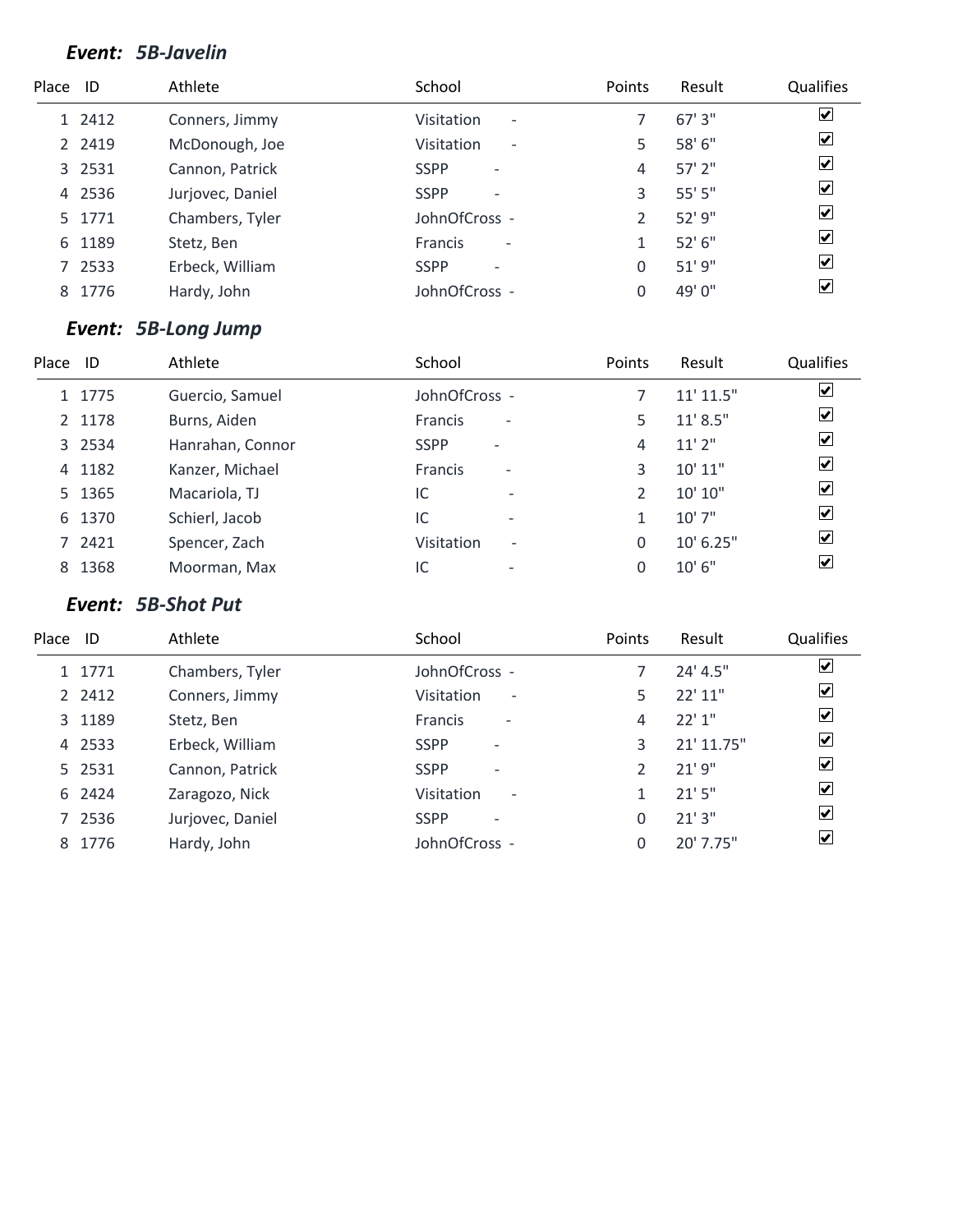# *Event: 5B-Triple Jump*

| Place ID |        | Athlete           | School                                     | Points | Result        | Qualifies               |
|----------|--------|-------------------|--------------------------------------------|--------|---------------|-------------------------|
|          | 1 1178 | Burns, Aiden      | <b>Francis</b><br>$\overline{\phantom{a}}$ |        | $24'$ $2.5''$ | $\overline{\mathbf{v}}$ |
|          | 2 2421 | Spencer, Zach     | Visitation<br>$\overline{\phantom{a}}$     |        | 23'7''        | $\overline{\mathbf{v}}$ |
|          | 3 1364 | Libert, Danny     | IC<br>$\overline{\phantom{0}}$             | 4      | 23' 0"        | $\overline{\mathbf{v}}$ |
|          | 4 2414 | Fromelt, Dan      | Visitation<br>$\overline{\phantom{a}}$     | 3      | 22' 10.75"    | $\overline{\mathbf{v}}$ |
|          | 5 1365 | Macariola, TJ     | IC<br>$\overline{\phantom{0}}$             |        | 22' 9"        | $\blacktriangleright$   |
|          | 6 2537 | Kubacki, Ryan     | <b>SSPP</b><br>$\overline{\phantom{a}}$    |        | 22' 5.75"     | $\overline{\mathbf{v}}$ |
|          | 7 2422 | Wede, Ben         | Visitation<br>$\overline{\phantom{a}}$     |        | $22'$ 2.5"    | ☑                       |
| 8        | 1774   | Griswold, William | JohnOfCross -                              |        | 22'0''        | ☑                       |

#### *Event: 5G-100 Meter Final*

| Place | ID     | Athlete             | School                                     | Points | Result | <b>Qualifies</b>             |
|-------|--------|---------------------|--------------------------------------------|--------|--------|------------------------------|
|       | 1 2051 | DiSilvestro, Jordyn | Petronille<br>$\overline{\phantom{a}}$     |        | 15.3   | $\boxed{\blacktriangledown}$ |
|       | 2 2057 | Salinas, Quincy     | Petronille<br>$\overline{\phantom{a}}$     |        | 16.1   | ⊻                            |
|       | 3 2526 | Pohodich, Kate      | <b>SSPP</b><br>$\overline{\phantom{a}}$    | 4      |        | $\overline{\mathbf{v}}$      |
|       | 4 1342 | Doughty, Emma       | IC<br>$\overline{\phantom{0}}$             | 3      |        | $\overline{\mathbf{v}}$      |
|       | 5 1345 | Giura, Emma         | IC<br>$\overline{\phantom{0}}$             | 2      |        | ⊻                            |
|       | 6 1172 | Parkhill, Claire    | <b>Francis</b><br>$\overline{\phantom{a}}$ |        |        | $\blacktriangledown$         |
|       | 7 1166 | Justak, Emily       | <b>Francis</b><br>$\overline{\phantom{a}}$ | 0      |        |                              |
|       | 8 2405 | Wente, Ava          | Visitation<br>$\overline{\phantom{a}}$     |        |        |                              |

# *Event: 5G-200 Meter Dash*

| Place ID |        | Athlete         | School                                     | Points | Result | Qualifies                   |
|----------|--------|-----------------|--------------------------------------------|--------|--------|-----------------------------|
|          | 1 2526 | Pohodich, Kate  | <b>SSPP</b><br>$\overline{\phantom{a}}$    |        | 31.7   | ⊻                           |
|          | 2 1342 | Doughty, Emma   | IC                                         | 5      | 32.7   | ⊻                           |
|          | 3 1905 | Schilling, Emma | Michael<br>$\overline{\phantom{a}}$        | 4      |        | v                           |
|          | 4 1162 | Gannon, Bridget | <b>Francis</b>                             | 3      |        | $\vert \checkmark \vert$    |
|          | 5 1757 | Dahleh, Ameera  | JohnOfCross -                              |        |        | $\vert \checkmark \vert$    |
|          | 6 2396 | Lawrence, Clara | Visitation<br>$\overline{\phantom{a}}$     |        |        | $\left  \mathbf{v} \right $ |
|          | 7 1765 | Rosenberg, Eve  | JohnOfCross -                              | 0      |        |                             |
|          | 8 1159 | Asleson, Morgan | <b>Francis</b><br>$\overline{\phantom{a}}$ | 0      |        |                             |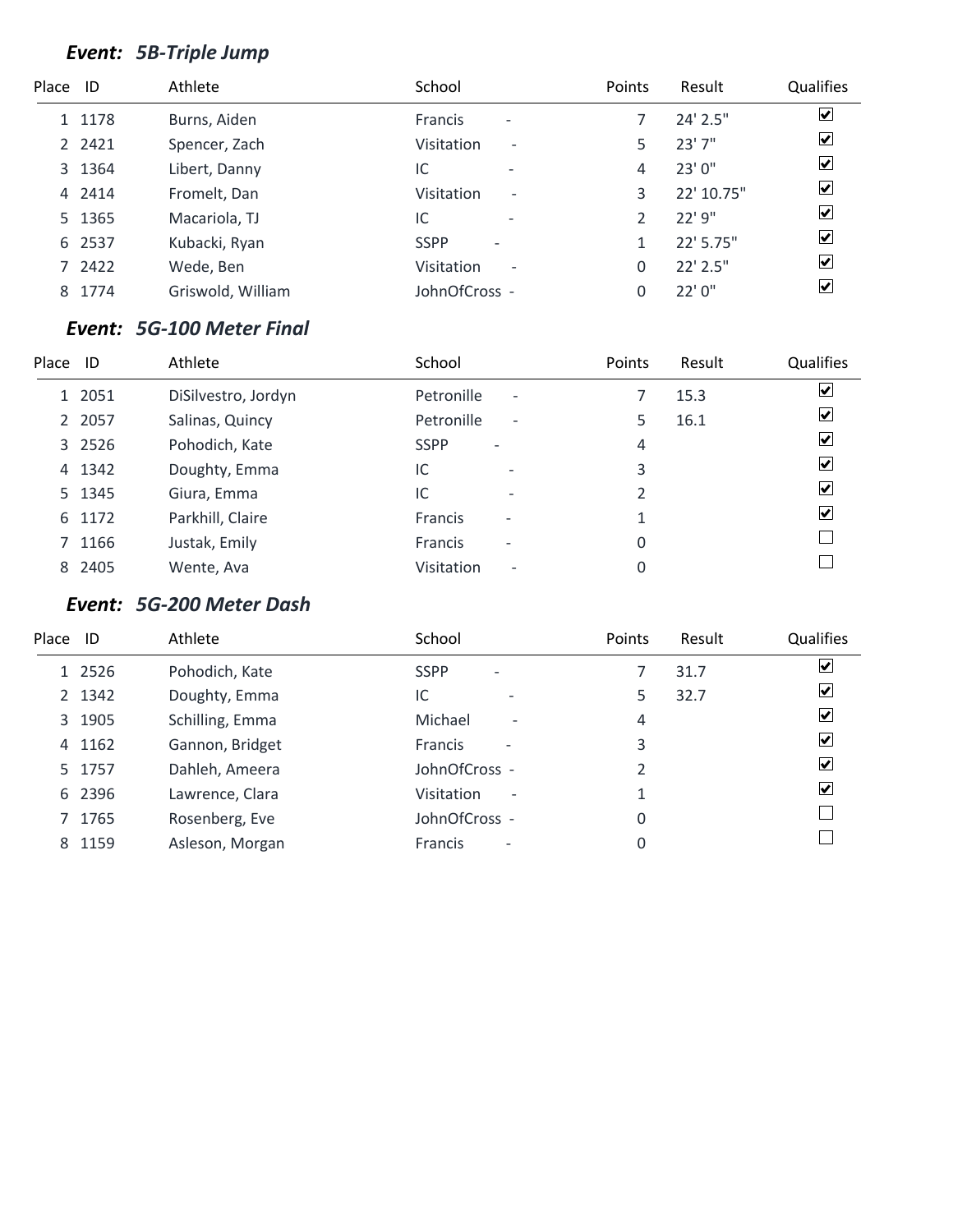#### *Event: 5G-400 Meter Dash*

| $\blacktriangledown$ |
|----------------------|
| $\blacktriangledown$ |
| $\blacktriangledown$ |
| $\blacktriangledown$ |
| $\blacktriangledown$ |
|                      |
|                      |
|                      |
|                      |

# *Event: 5G-400 Relay (Major) 4x100*

| Place | ID     | Athlete          | School                                        | Points | Result | Qualifies                    |
|-------|--------|------------------|-----------------------------------------------|--------|--------|------------------------------|
|       | 1 1902 | Mahan, Eleanor   | Michael<br>$\overline{\phantom{a}}$           |        | 1:03.0 | $\boxed{\blacktriangledown}$ |
|       | 2 2057 | Salinas, Quincy  | Petronille<br>$\overline{\phantom{a}}$        |        | 1:04.0 | $\overline{\mathbf{v}}$      |
|       | 3 2526 | Pohodich, Kate   | <b>SSPP</b><br>$\overline{\phantom{a}}$       | 4      |        | $\overline{\mathbf{v}}$      |
|       | 4 1345 | Giura, Emma      | IC<br>$\overline{\phantom{0}}$                | 3      |        | $\overline{\mathbf{v}}$      |
|       | 5 1161 | Farnan, Reagan   | <b>Francis</b><br>$\overline{\phantom{a}}$    | 0      |        |                              |
|       | 6 1764 | Quinn, Catherine | JohnOfCross -                                 | 0      |        |                              |
|       | 7 2404 | Schmidt, Payton  | <b>Visitation</b><br>$\overline{\phantom{a}}$ |        |        |                              |

# *Event: 5G-400 Relay (Minor) 4x100*

| Place | ID     | Athlete             | School                                        | <b>Points</b> | Result | Qualifies            |
|-------|--------|---------------------|-----------------------------------------------|---------------|--------|----------------------|
|       | 1 1351 | Narcisi, Graziella  | IC<br>$\overline{\phantom{0}}$                | 4             | 1:11.0 | $\blacktriangledown$ |
|       | 2 1896 | Dominski, Camila    | Michael<br>$\overline{\phantom{a}}$           | 3             |        | $\blacktriangledown$ |
|       | 3 1164 | Hinton, Olive       | <b>Francis</b><br>$\overline{\phantom{a}}$    |               |        | $\blacktriangledown$ |
|       | 4 2397 | Lawton, Natalie     | <b>Visitation</b><br>$\overline{\phantom{a}}$ |               |        |                      |
|       | 5 2528 | Schleiger, Julia    | <b>SSPP</b><br>$\qquad \qquad$                |               |        |                      |
|       | 6 2053 | Helenhouse, Delilah | Petronille<br>$\overline{\phantom{a}}$        |               |        |                      |

# *Event: 5G-600 Meter Run*

| ☑ |
|---|
| ⊻ |
| ⊻ |
| ⊻ |
| ⊻ |
| ⊻ |
| ⊻ |
|   |
|   |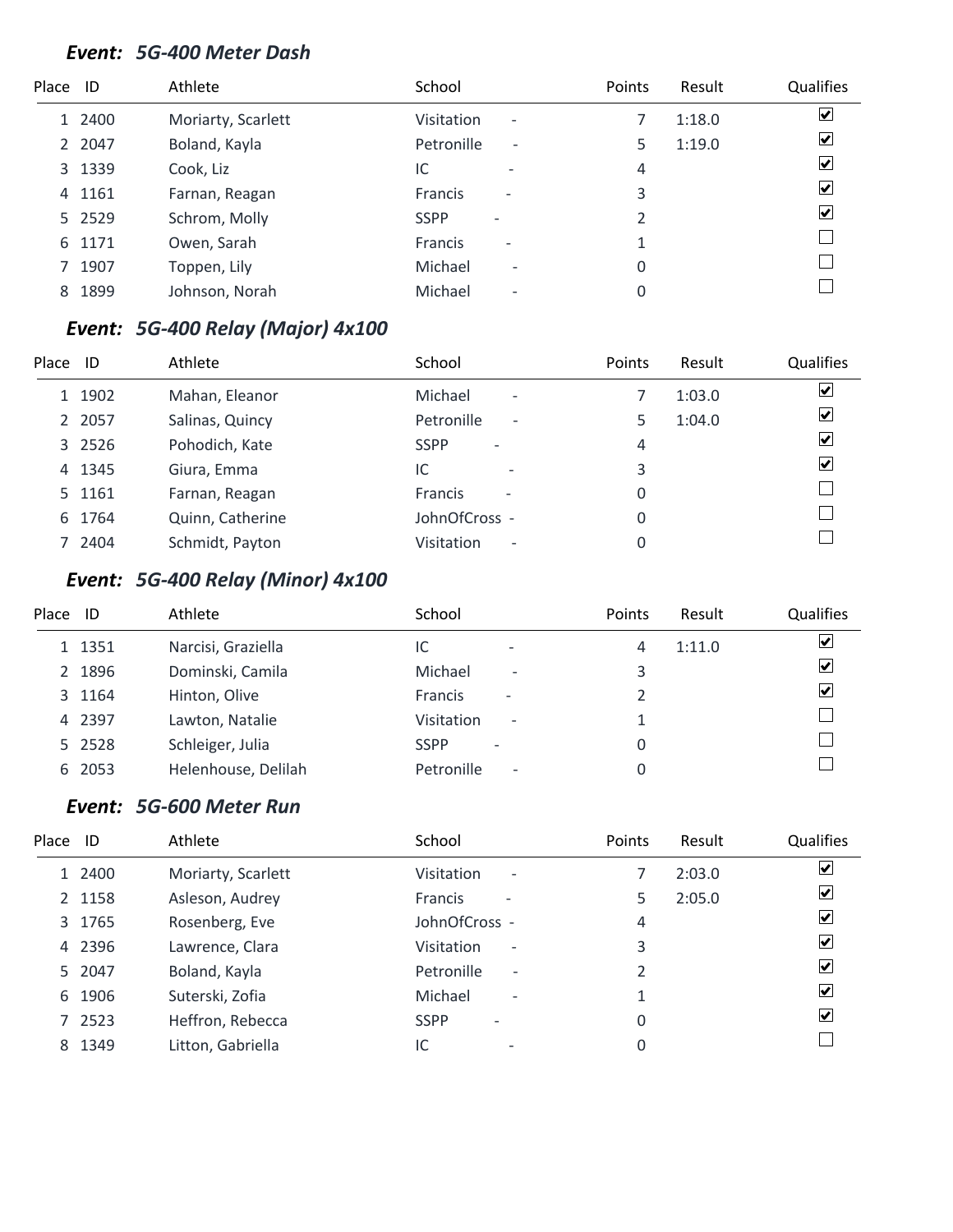#### *Event: 5G-75 Meter Final*

| Place ID |        | Athlete               | School                                     | Points | Result | Qualifies               |
|----------|--------|-----------------------|--------------------------------------------|--------|--------|-------------------------|
|          | 1 1766 | Sarros, Meghan        | JohnOfCross -                              |        | 11.8   | $\blacktriangledown$    |
|          | 2 1340 | Cruz, Lilianna        | IC<br>$\overline{\phantom{a}}$             |        | 12.3   | $\blacktriangledown$    |
|          | 3 2517 | Bafia, Brooke         | <b>SSPP</b><br>$\overline{\phantom{a}}$    | 4      |        | $\overline{\mathbf{v}}$ |
|          | 4 2052 | Heimburger, Gwendolyn | Petronille<br>$\overline{\phantom{a}}$     | 3      |        | $\blacktriangledown$    |
|          | 5 2404 | Schmidt, Payton       | Visitation<br>$\overline{\phantom{a}}$     |        |        | $\blacktriangledown$    |
|          | 6 2524 | Kasprzak, Sarah       | <b>SSPP</b><br>$\overline{\phantom{a}}$    |        |        | $\blacktriangledown$    |
|          | 7 2407 | Zwolinski, Abby       | Visitation<br>$\overline{\phantom{a}}$     | 0      |        |                         |
| 8        | 1164   | Hinton, Olive         | <b>Francis</b><br>$\overline{\phantom{a}}$ | 0      |        |                         |

# *Event: 5G-800 Medley Relay*

| Place | ID     | Athlete            | School                                        | Points | Result | Qualifies                    |
|-------|--------|--------------------|-----------------------------------------------|--------|--------|------------------------------|
|       | 1 1897 | Griffin, Mackenzie | Michael<br>$\overline{\phantom{a}}$           | 4      | 2:21.0 | $\boxed{\blacktriangledown}$ |
|       | 2 2047 | Boland, Kayla      | Petronille<br>$\overline{\phantom{a}}$        |        | 2:27.0 | $\overline{\mathbf{v}}$      |
|       | 3 1161 | Farnan, Reagan     | <b>Francis</b><br>$\overline{\phantom{a}}$    |        |        | $\overline{\mathbf{v}}$      |
|       | 4 1764 | Quinn, Catherine   | JohnOfCross -                                 |        |        | $\overline{\mathbf{v}}$      |
|       | 5 1343 | Farnan, Meghan     | IC<br>$\overline{\phantom{0}}$                | 0      |        |                              |
|       | 6 2391 | Blass, Elaine      | <b>Visitation</b><br>$\overline{\phantom{a}}$ | 0      |        |                              |
|       | 7 2527 | Santella, Alexis   | <b>SSPP</b><br>$\overline{\phantom{0}}$       |        |        |                              |

#### *Event: 5G-800 Meter Run*

| Place | ID     | Athlete            | School                                            | Points | Result | Qualifies               |
|-------|--------|--------------------|---------------------------------------------------|--------|--------|-------------------------|
|       | 1 1158 | Asleson, Audrey    | <b>Francis</b><br>$\overline{\phantom{a}}$        |        | 3:02.0 | ☑                       |
|       | 2 2400 | Moriarty, Scarlett | <b>Visitation</b><br>$\qquad \qquad \blacksquare$ | 5      | 3:02.9 | ☑                       |
|       | 3 1351 | Narcisi, Graziella | IC<br>$\overline{\phantom{0}}$                    | 4      |        | ⊻                       |
| 4     | 1906   | Suterski, Zofia    | Michael<br>$\overline{\phantom{a}}$               | 3      |        | $\vert \checkmark\vert$ |
|       | 5 2529 | Schrom, Molly      | <b>SSPP</b>                                       | 2      |        | ⊻                       |
|       | 6 2523 | Heffron, Rebecca   | <b>SSPP</b><br>$\overline{\phantom{0}}$           | 1      |        | $\vert \checkmark$      |
|       | 7 2528 | Schleiger, Julia   | <b>SSPP</b><br>$\qquad \qquad$                    | 0      |        | $\blacktriangleright$   |
| 8     | 1173   | Skoufis, Caroline  | <b>Francis</b><br>$\overline{\phantom{a}}$        |        |        |                         |

# *Event: 5G-800 Relay 4x200*

| Place ID |        | Athlete          | School                                     | Points | Result | <b>Qualifies</b>              |
|----------|--------|------------------|--------------------------------------------|--------|--------|-------------------------------|
|          | 1 1902 | Mahan, Eleanor   | Michael<br>$\overline{\phantom{a}}$        |        | 2:18.0 | ⊻                             |
|          | 2 1158 | Asleson, Audrey  | <b>Francis</b><br>$\overline{\phantom{a}}$ |        | 2:24.0 | ⊻                             |
|          | 3 1764 | Quinn, Catherine | JohnOfCross -                              | 4      |        | ⊻                             |
|          | 4 1340 | Cruz, Lilianna   | IC<br>-                                    |        |        | $\left \boldsymbol{v}\right $ |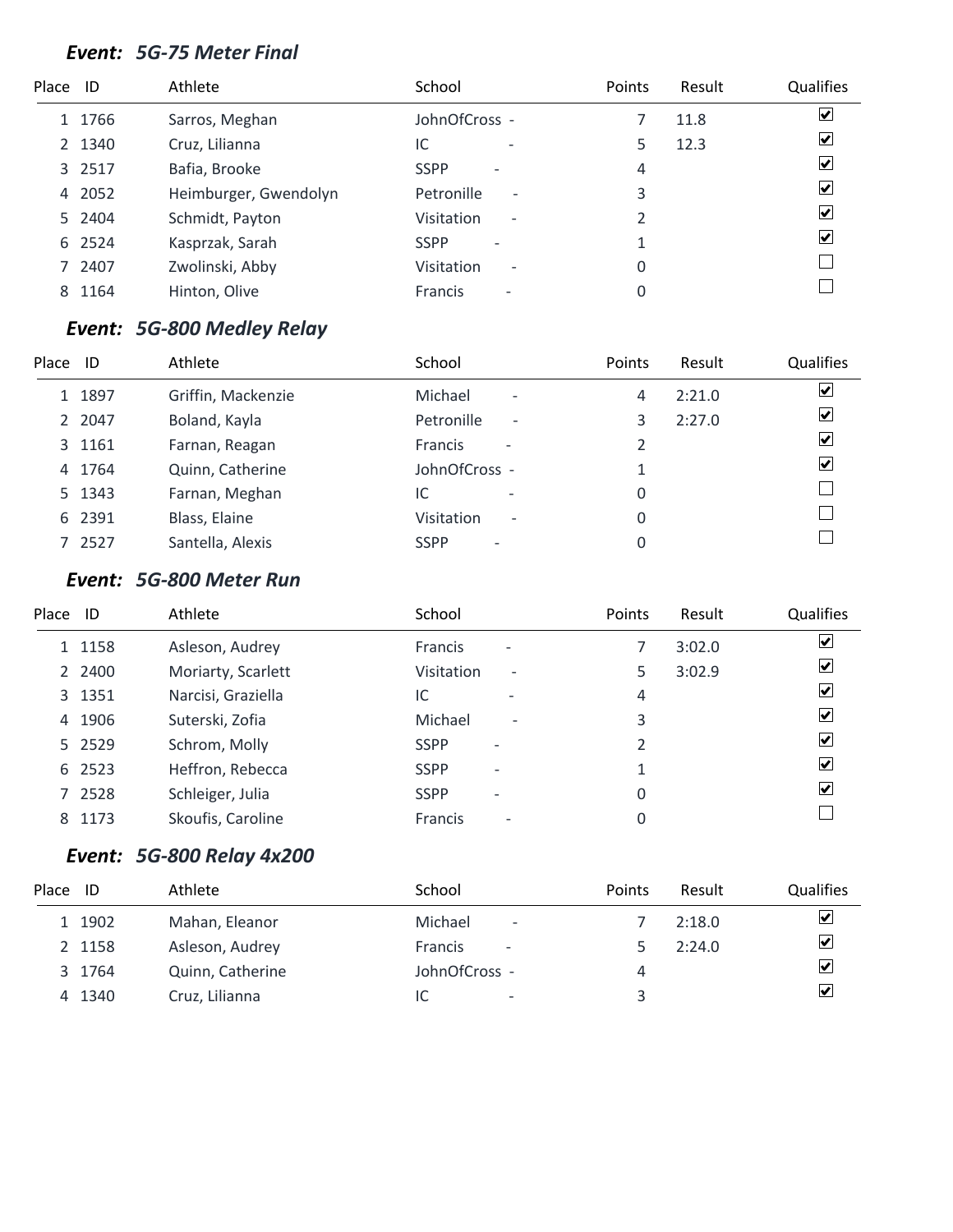# *Event: 5G-High Jump*

| Place ID |        | Athlete               | School                                        | <b>Points</b> | Result         | Qualifies               |
|----------|--------|-----------------------|-----------------------------------------------|---------------|----------------|-------------------------|
|          | 1 1764 | Quinn, Catherine      | JohnOfCross -                                 |               | 3'9''          | $\overline{\mathbf{v}}$ |
|          | 2 1765 | Rosenberg, Eve        | JohnOfCross -                                 | 5             | 3'8''          | $\overline{\mathbf{v}}$ |
|          | 3 2406 | Wisniewski, Caitlin   | <b>Visitation</b><br>$\overline{\phantom{a}}$ | 4             | 3'7''          | $\overline{\mathbf{v}}$ |
| 4        | 1343   | Farnan, Meghan        | IC<br>$\overline{\phantom{a}}$                | 2.5           | 3'6''          | $\blacktriangledown$    |
| 4        | 2052   | Heimburger, Gwendolyn | Petronille<br>$\overline{\phantom{a}}$        | 2.5           | 3'6''          | $\blacktriangledown$    |
|          | 6 2519 | Dornan, Emma          | <b>SSPP</b>                                   |               | 3'6''          |                         |
|          | 7 2525 | Perrino, Allison      | <b>SSPP</b><br>$\qquad \qquad$                |               | $1 - 11$       |                         |
|          | 1895   | Delaney, Emma         | Michael<br>$\overline{\phantom{a}}$           | 0             | $\blacksquare$ |                         |
|          | 1162   | Gannon, Bridget       | Francis<br>$\qquad \qquad$                    | 0             | $\blacksquare$ |                         |

# *Event: 5G-Javelin*

| Place | ID        | Athlete            | School                                        | Points | Result         | Qualifies                    |
|-------|-----------|--------------------|-----------------------------------------------|--------|----------------|------------------------------|
|       | 1 1904    | Orsinger, Claire   | Michael<br>$\overline{\phantom{a}}$           |        | 49' 7"         | $\blacktriangledown$         |
|       | 2 2 5 2 9 | Schrom, Molly      | <b>SSPP</b><br>$\overline{\phantom{a}}$       | 5      | 45' 10.5"      | $\overline{\mathbf{v}}$      |
|       | 3 1344    | Gabato, Jenin      | IC<br>$\overline{\phantom{0}}$                | 4      | 44' 7"         | $\overline{\mathbf{v}}$      |
|       | 4 2397    | Lawton, Natalie    | <b>Visitation</b><br>$\overline{\phantom{a}}$ | 3      | 41'5''         | $\overline{\mathbf{v}}$      |
|       | 5 2400    | Moriarty, Scarlett | Visitation<br>$\overline{\phantom{a}}$        |        | 41' 1.5''      | $\overline{\mathbf{v}}$      |
|       | 6 1166    | Justak, Emily      | <b>Francis</b><br>$\overline{\phantom{a}}$    |        | 40'6"          | $\boxed{\blacktriangledown}$ |
|       | 7 1758    | Davidson, Hannah   | JohnOfCross -                                 | 0      | $\blacksquare$ | $\boxed{\blacktriangledown}$ |
|       | 8 1338    | Blondell, Sydney   | IC                                            |        | $\blacksquare$ | ☑                            |

# *Event: 5G-Long Jump*

| Place ID |        | Athlete             | School                                     | Points | Result           | Qualifies               |
|----------|--------|---------------------|--------------------------------------------|--------|------------------|-------------------------|
|          | 1 1158 | Asleson, Audrey     | <b>Francis</b><br>$\overline{\phantom{a}}$ |        | 12'7''           | $\overline{\mathbf{v}}$ |
|          | 2 1161 | Farnan, Reagan      | <b>Francis</b><br>$\overline{\phantom{a}}$ | 5      | 10' 10.5"        | $\overline{\mathbf{v}}$ |
|          | 3 2051 | DiSilvestro, Jordyn | Petronille<br>$\overline{\phantom{a}}$     | 4      | $10'$ 5.5"       | ☑                       |
|          | 4 1766 | Sarros, Meghan      | JohnOfCross -                              | 3      | 10' 1.5"         | $\blacktriangledown$    |
|          | 5 2057 | Salinas, Quincy     | Petronille<br>$\overline{\phantom{a}}$     | C      | 10'1"            | $\overline{\mathbf{v}}$ |
|          | 6 2049 | Challgren, Caroline | Petronille<br>$\overline{\phantom{a}}$     |        | 9'10"            | $\blacktriangleright$   |
|          | 7 2517 | Bafia, Brooke       | <b>SSPP</b><br>$\overline{\phantom{0}}$    | 0      | $1 - 11$         | $ \mathbf{v} $          |
| 8        | 1172   | Parkhill, Claire    | <b>Francis</b><br>$\overline{\phantom{a}}$ | 0      | $1 \, \text{II}$ | $\vert \checkmark$      |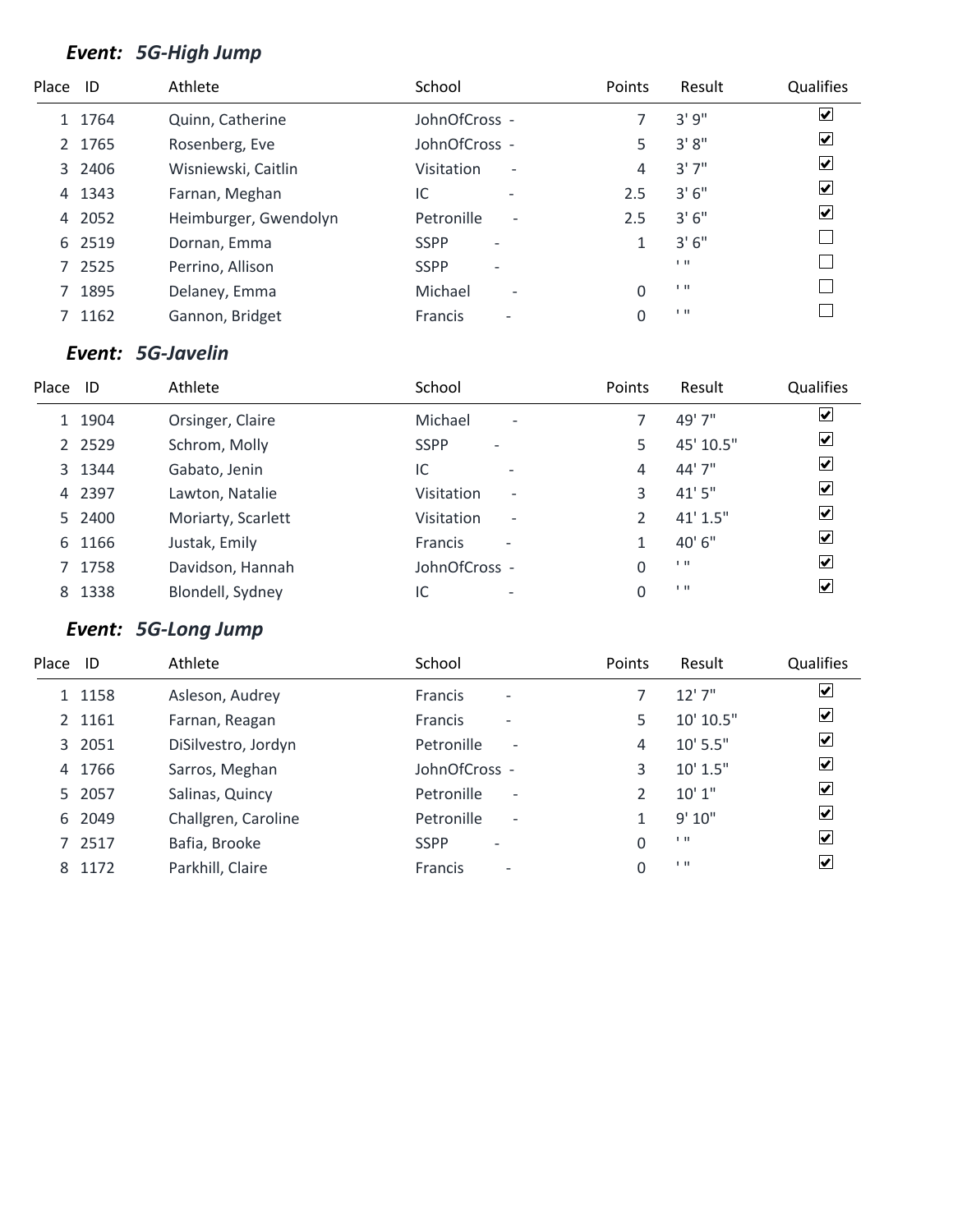#### *Event: 5G-Shot Put*

| Place ID |           | Athlete         | School                                  | Points | Result         | <b>Qualifies</b>        |
|----------|-----------|-----------------|-----------------------------------------|--------|----------------|-------------------------|
|          | 1 1345    | Giura, Emma     | IC<br>$\overline{\phantom{0}}$          |        | 25' 2.25"      | $\overline{\mathbf{v}}$ |
|          | 2 2 5 1 9 | Dornan, Emma    | <b>SSPP</b><br>$\overline{\phantom{0}}$ |        | $21'$ 1.25"    | $\overline{\mathbf{v}}$ |
|          | 3 1765    | Rosenberg, Eve  | JohnOfCross -                           | 4      | 21' 0.25"      | $\overline{\mathbf{v}}$ |
|          | 4 2403    | Schafer, Adrian | Visitation<br>$\overline{\phantom{a}}$  | 3      | 16' 1.25"      | $\blacktriangledown$    |
|          | 5 1899    | Johnson, Norah  | Michael<br>$\overline{\phantom{a}}$     |        | 15' 0.25"      | $\blacktriangledown$    |
| 6        | 1908      | White, Lauren   | Michael<br>$\overline{\phantom{a}}$     |        | 14' 6.25"      | $\overline{\mathbf{v}}$ |
|          | 7 2522    | H., Mariola     | <b>SSPP</b><br>$\overline{\phantom{0}}$ | 0      | $\blacksquare$ | $\overline{\mathbf{v}}$ |
|          | 8 2397    | Lawton, Natalie | Visitation<br>$\overline{\phantom{a}}$  | 0      | 1.11           | $\overline{\mathbf{v}}$ |

# *Event: 5G-Triple Jump*

| Place | ID     | Athlete           | School                                  | Points | Result        | Qualifies                    |
|-------|--------|-------------------|-----------------------------------------|--------|---------------|------------------------------|
|       | 1 1902 | Mahan, Eleanor    | Michael<br>$\overline{\phantom{a}}$     |        | 24'11''       | $\boxed{\blacktriangledown}$ |
|       | 2 1898 | Hernandez, Sophia | Michael<br>$\overline{\phantom{a}}$     | 5      | $23'$ $2.5''$ | $\overline{\mathbf{v}}$      |
|       | 3 2527 | Santella, Alexis  | <b>SSPP</b><br>$\overline{\phantom{a}}$ | 4      | $23'$ $2''$   | $\overline{\mathbf{v}}$      |
|       | 4 1901 | Luciano, Natalyse | Michael<br>$\overline{\phantom{a}}$     |        | 22'7''        | $\boxed{\blacktriangledown}$ |
|       | 5 2526 | Pohodich, Kate    | <b>SSPP</b><br>$\overline{a}$           |        | 21'10''       | $\overline{\mathbf{v}}$      |
|       | 6 1905 | Schilling, Emma   | Michael<br>$\overline{\phantom{a}}$     |        | $21'$ 6.25"   | $\overline{\mathbf{v}}$      |
|       | 7 1166 | Justak, Emily     | <b>Francis</b><br>$\overline{a}$        | 0      | 20' 10.75"    | $\boxed{\blacktriangledown}$ |
|       | 8 1348 | Kapsch, Kiera     | IC<br>$\overline{\phantom{0}}$          |        | 20' 7.5"      | $\overline{\mathbf{v}}$      |

# *Event: 6B-100 Meter Final*

| Place ID |        | Athlete            | School                                        | Points | Result | Qualifies                   |
|----------|--------|--------------------|-----------------------------------------------|--------|--------|-----------------------------|
|          | 1 1812 | May, Mateo         | JohnOfCross -                                 |        | 14.4   | V                           |
|          | 2 2083 | Iarrobino, Francis | Petronille<br>$\overline{\phantom{a}}$        | 5      | 15.4   | ⊻                           |
|          | 3 1392 | Johnson, Dylan     | IC                                            | 4      |        | ⊻                           |
|          | 4 2453 | Schmidt, JP        | <b>Visitation</b><br>$\overline{\phantom{a}}$ | 3      |        | $\vert \checkmark\vert$     |
|          | 5 2452 | Mayfield, Ryan     | <b>Visitation</b><br>$\overline{\phantom{a}}$ |        |        | $\left  \mathbf{v} \right $ |
|          | 6 1396 | Madda, Frankie     | IC                                            |        |        | $\vert \checkmark\vert$     |
|          | 7 1944 | Joyce, Gavin       | Michael<br>$\overline{\phantom{a}}$           | 0      |        |                             |
|          | 8 1212 | Gibbons, Timothy   | <b>Francis</b><br>$\qquad \qquad$             | 0      |        |                             |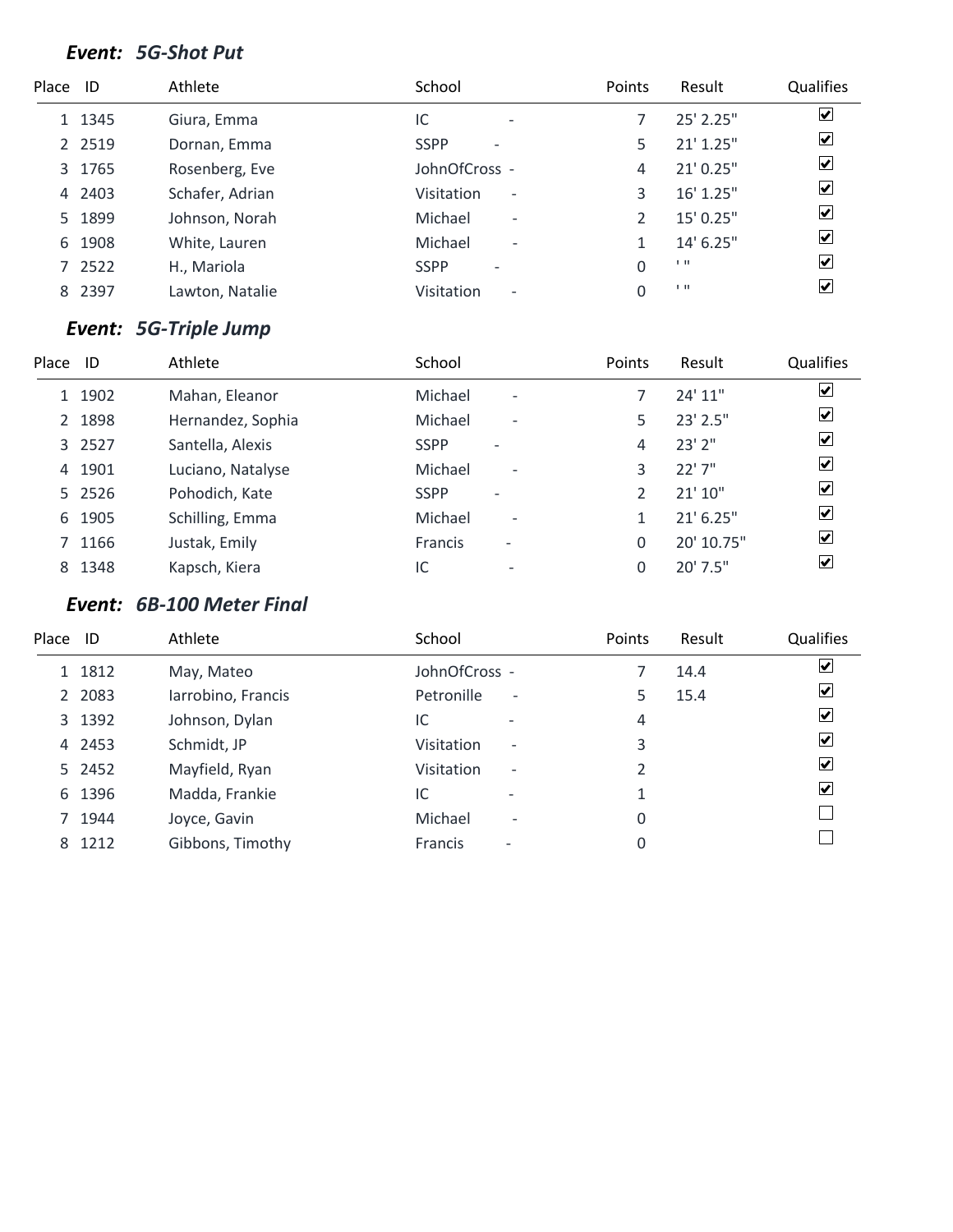#### *Event: 6B-200 Meter Dash*

| Place ID       |        | Athlete           | School                                     | Points | Result | Qualifies               |
|----------------|--------|-------------------|--------------------------------------------|--------|--------|-------------------------|
|                | 1 1948 | Sowers, Tyler     | Michael<br>$\overline{\phantom{a}}$        |        | 29.8   | $\overline{\mathbf{v}}$ |
|                | 2 2446 | Harrington, Colin | Visitation<br>$\overline{\phantom{a}}$     |        | 31.3   | $\blacktriangledown$    |
|                | 3 1391 | Hoeller, Jack     | IC<br>$\overline{\phantom{0}}$             | 4      |        | $\overline{\mathbf{v}}$ |
| $\overline{4}$ | 2086   | MacDonald, James  | Petronille<br>$\overline{\phantom{a}}$     | 3      |        | $\blacktriangledown$    |
|                | 5 2563 | McAndrew, Colin   | <b>SSPP</b><br>$\overline{\phantom{a}}$    | 2      |        | $\blacktriangledown$    |
| 6              | 1215   | Mahoney, Luke     | <b>Francis</b><br>$\overline{\phantom{a}}$ |        |        | $\blacktriangledown$    |
|                | 7 2564 | Paltzer, Ryan     | <b>SSPP</b><br>$\overline{\phantom{0}}$    | 0      |        |                         |
| 8              | 1210   | Filbin, Quinn     | <b>Francis</b><br>$\overline{\phantom{a}}$ | 0      |        |                         |

#### *Event: 6B-400 Meter Dash*

| Place | ID     | Athlete           | School                                     | Points | Result | <b>Qualifies</b>             |
|-------|--------|-------------------|--------------------------------------------|--------|--------|------------------------------|
|       | 1 1816 | Morrissey, Joseph | JohnOfCross -                              |        | 1:03.3 | $\boxed{\blacktriangledown}$ |
|       | 2 1822 | Taylor, Thomas    | JohnOfCross -                              | 5      | 1:07.4 | $\overline{\mathbf{v}}$      |
|       | 3 1220 | Wagner, Sebastian | <b>Francis</b><br>$\overline{\phantom{a}}$ | 4      |        | $\overline{\mathbf{v}}$      |
|       | 4 1389 | Cushing, Colin    | IC<br>$\overline{\phantom{0}}$             | 3      |        | ☑                            |
|       | 5 2448 | Johnson, Aidan    | Visitation<br>$\overline{\phantom{a}}$     | 2      |        | $\blacktriangledown$         |
|       | 6 2443 | Calcagno, Mike    | Visitation<br>$\overline{\phantom{a}}$     |        |        |                              |
|       | 7 2568 | Spellman, Matthew | <b>SSPP</b><br>$\qquad \qquad$             | 0      |        |                              |
|       | 8 1208 | Cutler, Owen      | <b>Francis</b><br>$\overline{\phantom{a}}$ | 0      |        |                              |

# *Event: 6B-400 Relay (Major) 4x100*

| Place | ID     | Athlete         | School                                     | <b>Points</b> | Result | <b>Qualifies</b>        |
|-------|--------|-----------------|--------------------------------------------|---------------|--------|-------------------------|
|       | 1 1812 | May, Mateo      | JohnOfCross -                              |               | 60.0   | $\blacktriangledown$    |
|       | 2 2449 | Keating, Danny  | Visitation<br>$\overline{\phantom{a}}$     |               | 1:01.4 | $\blacktriangledown$    |
|       | 3 1392 | Johnson, Dylan  | IC<br>$\overline{\phantom{0}}$             | 4             |        | $\overline{\mathbf{v}}$ |
|       | 4 2558 | Gehrs, Samuel   | <b>SSPP</b><br>$\overline{\phantom{0}}$    | 3             |        | $\blacktriangledown$    |
|       | 5 1946 | Mulick, Ryan    | Michael<br>$\overline{\phantom{a}}$        |               |        |                         |
|       | 6 1215 | Mahoney, Luke   | <b>Francis</b><br>$\overline{\phantom{a}}$ |               |        |                         |
|       | 7 2082 | Cooney, Brennan | Petronille<br>$\overline{\phantom{a}}$     |               |        |                         |

# *Event: 6B-400 Relay (Minor) 4x100*

| Place ID |        | Athlete          | School                                  | Points | Result | Qualifies          |
|----------|--------|------------------|-----------------------------------------|--------|--------|--------------------|
|          | 1 1396 | Madda, Frankie   | IC<br>$\overline{\phantom{a}}$          | 4      | 1:07.0 | V                  |
|          | 2 2444 | Curtin, Mike     | Visitation<br>$\overline{\phantom{a}}$  | 3      | 1:07.5 | ⊻                  |
|          | 3 1809 | Facchini, Cuyler | JohnOfCross -                           |        |        | $\vert \checkmark$ |
|          | 4 1938 | Bertuca, Anthony | Michael<br>$\overline{\phantom{a}}$     |        |        |                    |
|          | 5 2557 | Esser, Alexander | <b>SSPP</b><br>$\overline{\phantom{0}}$ | 0      |        |                    |
|          | 6 1205 | Castaneda, Eddie | Francis<br>$\overline{\phantom{a}}$     | 0      |        |                    |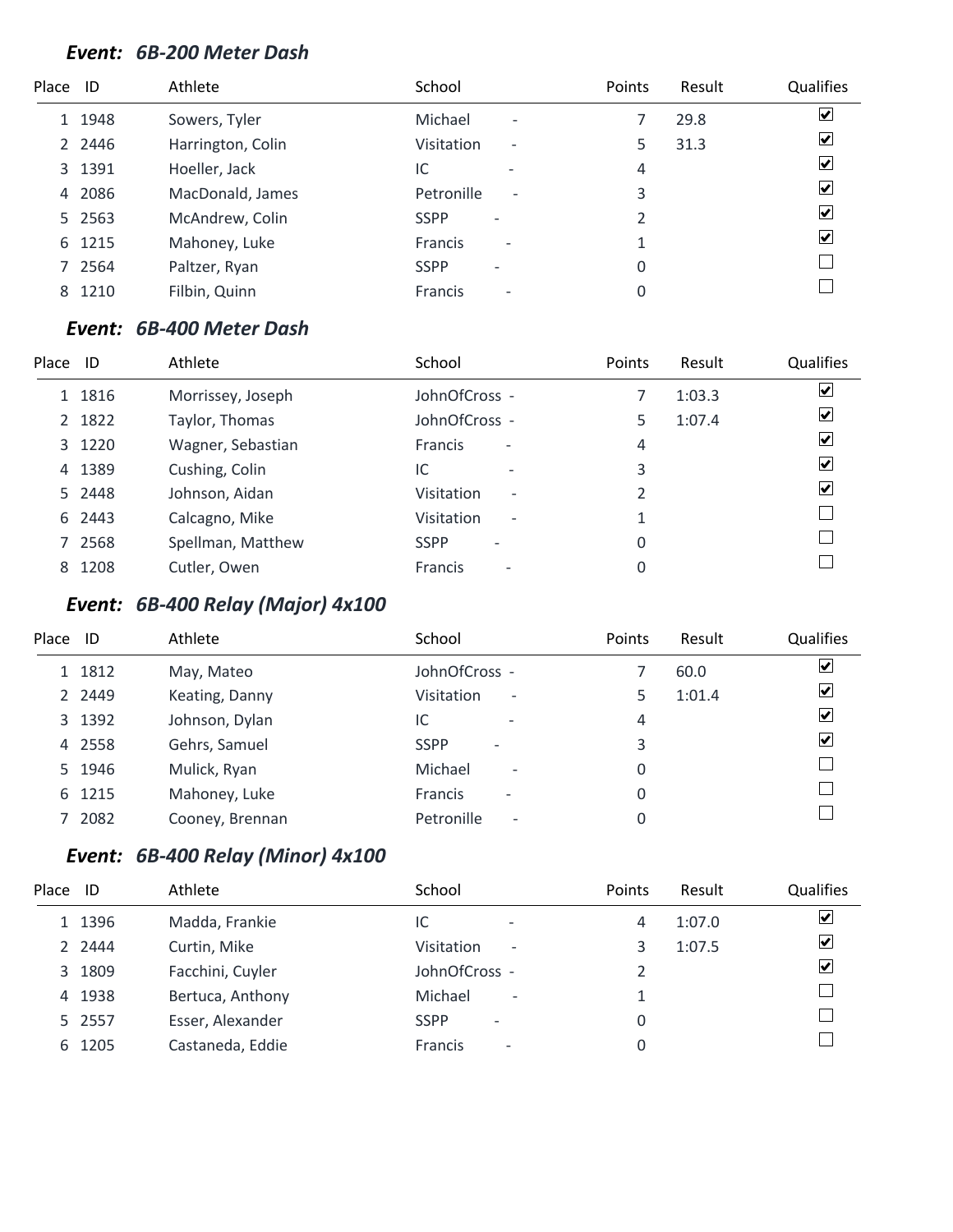#### *Event: 6B-600 Meter Run*

| Place ID |        | Athlete           | School                                     | Points | Result | Qualifies               |
|----------|--------|-------------------|--------------------------------------------|--------|--------|-------------------------|
|          | 1 1816 | Morrissey, Joseph | JohnOfCross -                              |        | 1:46.0 | $\blacktriangledown$    |
|          | 2 1219 | Strayer, Nicholas | <b>Francis</b><br>$\overline{\phantom{a}}$ |        | 1:49.0 | $\blacktriangledown$    |
|          | 3 2449 | Keating, Danny    | Visitation<br>$\overline{\phantom{a}}$     | 4      |        | ⊻                       |
| 4        | 1400   | Simkowski, Daniel | IC<br>$\overline{\phantom{0}}$             | 3      |        | ✔                       |
|          | 5 2443 | Calcagno, Mike    | Visitation<br>$\overline{\phantom{a}}$     | 2      |        | ✔                       |
| 6        | 1394   | Karsten, Michael  | IC<br>$\overline{\phantom{0}}$             |        |        | $\vert \checkmark\vert$ |
|          | 7 2565 | Roberts, Dylan    | <b>SSPP</b>                                | 0      |        | $\vert \checkmark\vert$ |
| 8        | 1818   | Phelan, Charles   | JohnOfCross -                              | 0      |        |                         |

#### *Event: 6B-75 Meter Final*

| Place | ID        | Athlete          | School                                        | Points | Result | Qualifies                       |
|-------|-----------|------------------|-----------------------------------------------|--------|--------|---------------------------------|
|       | 1 1939    | Crider, Matthew  | Michael<br>$\overline{\phantom{a}}$           |        | 12.8   | ⊻                               |
|       | 2 2 5 5 8 | Gehrs, Samuel    | <b>SSPP</b><br>$\overline{\phantom{0}}$       | 5      | 13.5   | $\overline{\mathbf{v}}$         |
|       | 3 2082    | Cooney, Brennan  | Petronille<br>$\overline{\phantom{a}}$        | 4      |        | $\overline{\blacktriangledown}$ |
|       | 4 2450    | Kenny, Billy     | <b>Visitation</b><br>$\overline{\phantom{a}}$ | 3      |        | ✔                               |
|       | 5 1211    | Gibbons, Patrick | <b>Francis</b><br>$\overline{\phantom{0}}$    | 2      |        | $\overline{\mathbf{v}}$         |
|       | 6 2441    | Berigan, Patrick | <b>Visitation</b><br>$\overline{\phantom{a}}$ |        |        | $\blacktriangledown$            |
|       | 7 1393    | Karsten, Matthew | IC<br>$\overline{\phantom{0}}$                | 0      |        |                                 |
|       | 8 1947    | Sheahin, Lucas   | Michael<br>$\overline{\phantom{a}}$           | 0      |        |                                 |

# *Event: 6B-800 Medley Relay*

| Place | ID     | Athlete              | School                                     | <b>Points</b> | Result | Qualifies               |
|-------|--------|----------------------|--------------------------------------------|---------------|--------|-------------------------|
|       | 1 1941 | Fitzpatrick, William | Michael<br>$\overline{\phantom{a}}$        | 4             | 2:15.0 | $\overline{\mathbf{v}}$ |
|       | 2 1822 | Taylor, Thomas       | JohnOfCross -                              |               | 2:19.0 | $\overline{\mathbf{v}}$ |
|       | 3 1208 | Cutler, Owen         | <b>Francis</b><br>$\overline{\phantom{a}}$ |               |        | $\overline{\mathbf{v}}$ |
|       | 4 2083 | larrobino, Francis   | Petronille<br>$\overline{\phantom{a}}$     |               |        | $\overline{\mathbf{v}}$ |
|       | 5 2557 | Esser, Alexander     | <b>SSPP</b><br>$\overline{\phantom{a}}$    | 0             |        |                         |
|       | 6 2441 | Berigan, Patrick     | Visitation<br>$\overline{\phantom{a}}$     | 0             |        |                         |
|       | 7 1395 | Kissane, Alec        | IC<br>$\overline{\phantom{0}}$             | 0             |        |                         |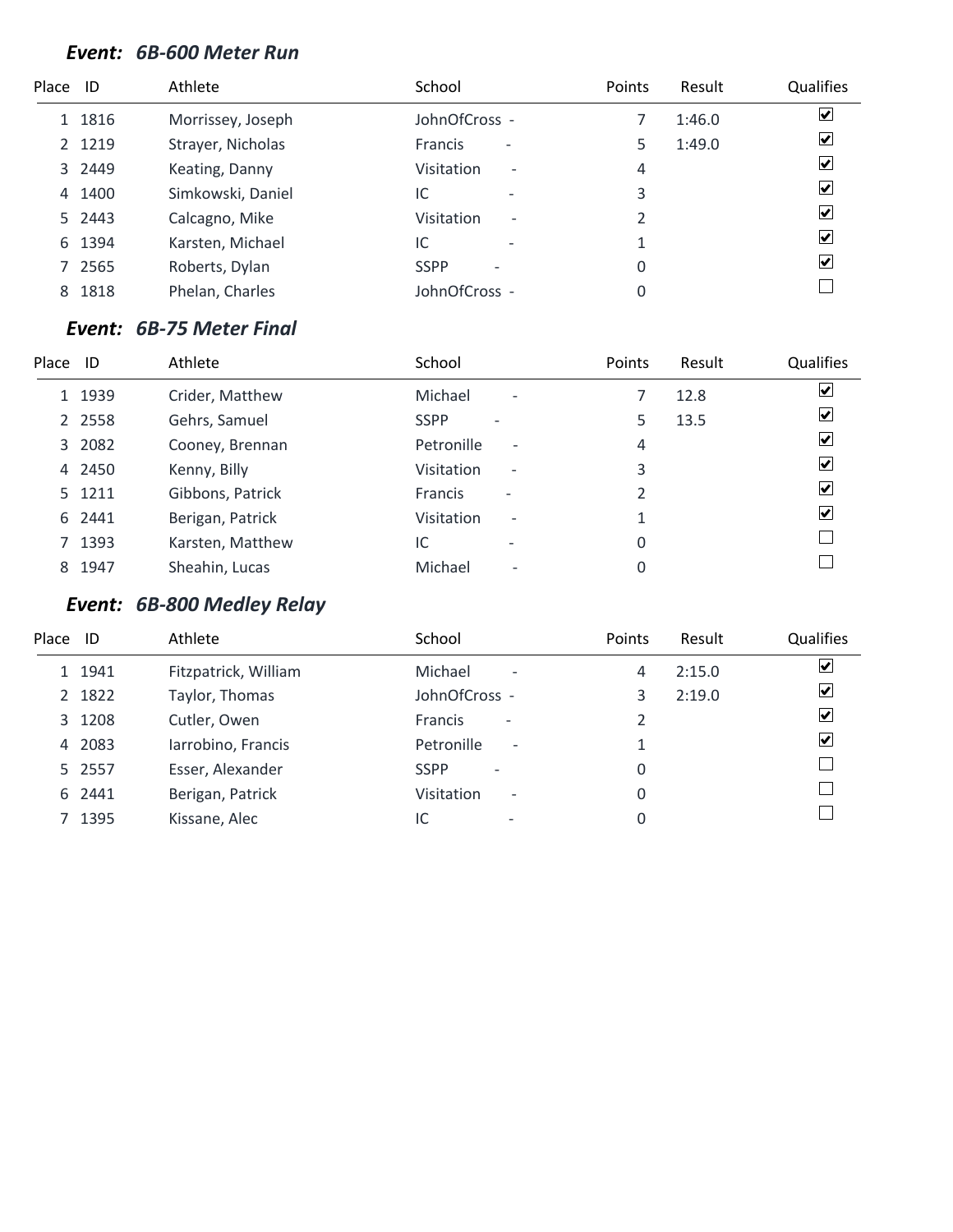#### *Event: 6B-800 Meter Run*

| Place ID |           | Athlete            | School                                     | Points | Result | Qualifies            |
|----------|-----------|--------------------|--------------------------------------------|--------|--------|----------------------|
|          | 1 1219    | Strayer, Nicholas  | <b>Francis</b><br>$\overline{\phantom{a}}$ |        | 2:38.0 | $\blacktriangledown$ |
|          | 2 2 4 4 9 | Keating, Danny     | Visitation<br>$\overline{\phantom{a}}$     |        | 2:43.0 | ☑                    |
|          | 3 1400    | Simkowski, Daniel  | IC                                         | 4      |        | $\blacktriangledown$ |
| 4        | 1819      | Ryan, Aiden        | JohnOfCross -                              | 3      |        | ✔                    |
|          | 5 2568    | Spellman, Matthew  | <b>SSPP</b><br>$\overline{\phantom{a}}$    | 2      |        | ✔                    |
| 6        | 1942      | Huelskoetter, Luke | Michael<br>$\overline{\phantom{a}}$        |        |        | ✔                    |
|          | 7 2559    | Keegan, James      | <b>SSPP</b><br>$\overline{\phantom{0}}$    | 0      |        | $\blacktriangledown$ |
| 8        | 1937      | Bauer, Jayden      | Michael<br>$\overline{\phantom{a}}$        | 0      |        |                      |

# *Event: 6B-800 Relay 4x200*

| Place | ID     | Athlete           | School                                  | <b>Points</b> | Result | Qualifies               |
|-------|--------|-------------------|-----------------------------------------|---------------|--------|-------------------------|
|       | 1 1812 | May, Mateo        | JohnOfCross -                           |               | 2:04.7 | $\overline{\mathbf{v}}$ |
|       | 2 1219 | Strayer, Nicholas | Francis<br>$\overline{\phantom{a}}$     |               | 2:06.0 | $\overline{\mathbf{v}}$ |
|       | 3 1948 | Sowers, Tyler     | Michael<br>$\overline{\phantom{a}}$     | 4             |        | $\overline{\mathbf{v}}$ |
|       | 4 2446 | Harrington, Colin | Visitation<br>$\overline{\phantom{a}}$  | 3             |        | ⊻                       |
|       | 5 1391 | Hoeller, Jack     | IC                                      |               |        |                         |
|       | 6 2563 | McAndrew, Colin   | <b>SSPP</b><br>$\overline{\phantom{0}}$ |               |        |                         |

# *Event: 6B-High Jump*

| Place<br>Athlete<br>School<br>Points<br>ID<br>Result                             | Qualifies                    |
|----------------------------------------------------------------------------------|------------------------------|
| 4' 8''<br>JohnOfCross -<br>1 1807<br>Chambers, Brady                             | $\boxed{\blacktriangledown}$ |
| 4'7''<br>Simkowski, Daniel<br>2 1400<br>IC<br>5<br>$\overline{\phantom{0}}$      | $\boxed{\blacktriangledown}$ |
| 4'5''<br>3 1946<br>Michael<br>Mulick, Ryan<br>4<br>$\overline{\phantom{a}}$      | $\overline{\mathbf{v}}$      |
| 4'3''<br>4 2448<br>Johnson, Aidan<br>3<br>Visitation<br>$\overline{\phantom{a}}$ | $\overline{\mathbf{v}}$      |
| 4'0''<br>5 2560<br><b>SSPP</b><br>Khouri, Paul<br>$\overline{\phantom{a}}$       | $\boxed{\blacktriangledown}$ |
| 4'0''<br>Fitzpatrick, William<br>Michael<br>6 1941<br>$\overline{\phantom{a}}$   |                              |
| 4'0''<br>7 2558<br>Gehrs, Samuel<br><b>SSPP</b><br>0<br>$\qquad \qquad$          |                              |
| 3'10''<br>8 1391<br>Hoeller, Jack<br>IC<br>0<br>$\overline{\phantom{0}}$         |                              |

#### *Event: 6B-Javelin*

| Place ID |        | Athlete          | School                                     | Points | Result   | <b>Qualifies</b>         |
|----------|--------|------------------|--------------------------------------------|--------|----------|--------------------------|
|          | 1 2443 | Calcagno, Mike   | Visitation<br>$\overline{\phantom{a}}$     |        | 83' 3"   | ⊻                        |
|          | 2 1826 | Ward, Charles    | JohnOfCross -                              | 5      | 81'1''   | ☑                        |
|          | 3 1208 | Cutler, Owen     | <b>Francis</b><br>$\overline{\phantom{a}}$ | 4      | $77'$ 5" | $\overline{\mathbf{v}}$  |
|          | 4 2562 | Lavacca, Vincent | <b>SSPP</b><br>$\overline{\phantom{a}}$    | 3      | 70' 8"   | $\overline{\mathbf{v}}$  |
|          | 5 2560 | Khouri, Paul     | <b>SSPP</b><br>$\overline{\phantom{a}}$    |        | 69'3''   | ⊻                        |
|          | 6 1210 | Filbin, Quinn    | <b>Francis</b><br>$\overline{\phantom{a}}$ |        | 68' 9"   | ⊻                        |
|          | 7 1937 | Bauer, Jayden    | Michael<br>$\overline{\phantom{a}}$        | 0      | 66' 7.5" | ⊻                        |
|          | 8 1817 | O'Gorman, Luke   | JohnOfCross -                              | 0      | 62'0''   | $\vert \checkmark \vert$ |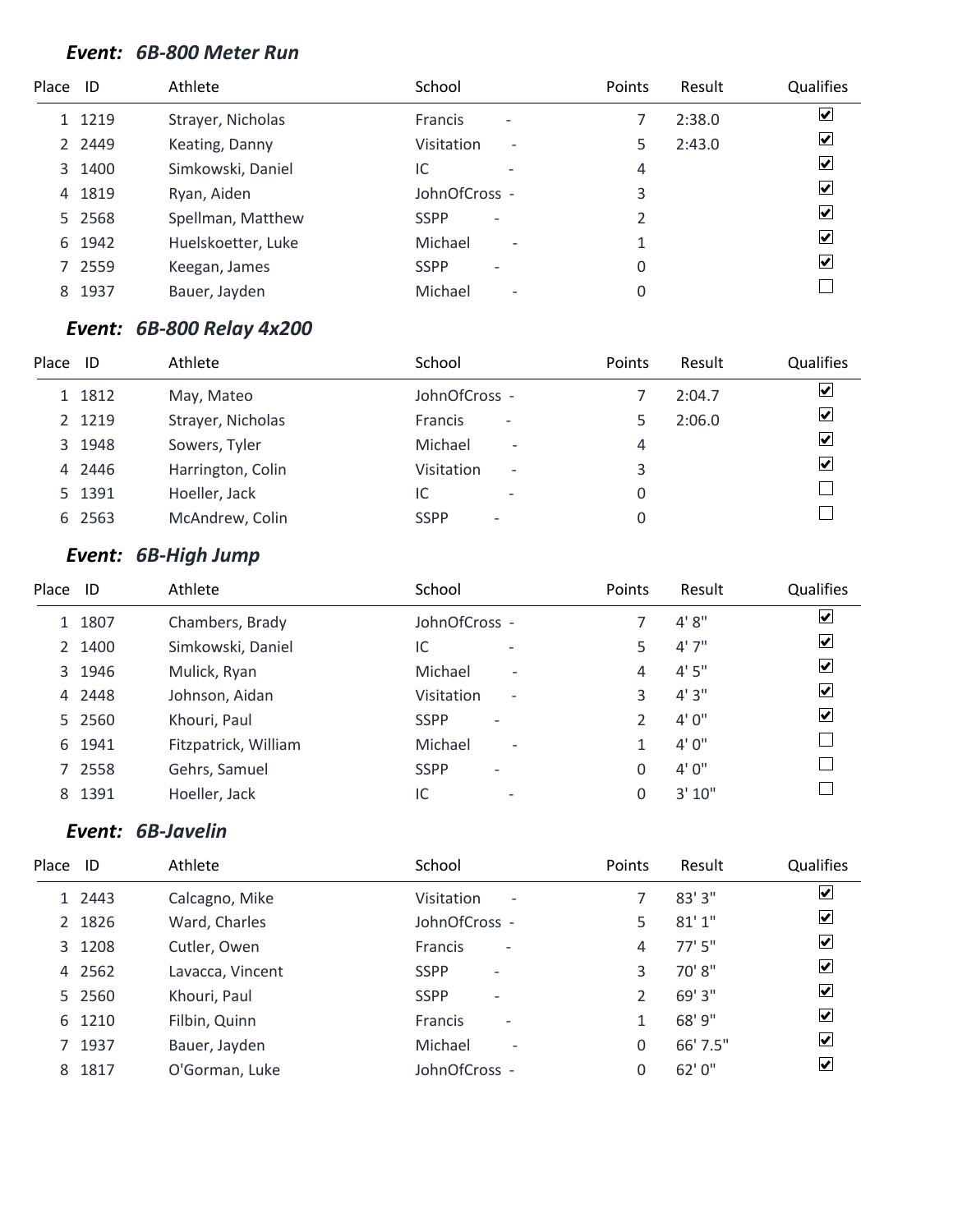# *Event: 6B-Long Jump*

| Place ID |        | Athlete              | School                                        | Points | Result     | <b>Qualifies</b>        |
|----------|--------|----------------------|-----------------------------------------------|--------|------------|-------------------------|
|          | 1 2443 | Calcagno, Mike       | <b>Visitation</b><br>$\overline{\phantom{a}}$ |        | 12' 11.5"  | $\overline{\mathbf{v}}$ |
|          | 2 1812 | May, Mateo           | JohnOfCross -                                 | 5      | 12' 9.25"  | $\overline{\mathbf{v}}$ |
|          | 3 2448 | Johnson, Aidan       | Visitation<br>$\overline{\phantom{a}}$        | 4      | 12' 6.5"   | $\overline{\mathbf{v}}$ |
| 4        | 1219   | Strayer, Nicholas    | <b>Francis</b><br>$\overline{\phantom{a}}$    | 3      | 12' 3.25"  | $\overline{\mathbf{v}}$ |
|          | 5 2558 | Gehrs, Samuel        | <b>SSPP</b><br>$\overline{\phantom{a}}$       |        | 11'8''     | $\blacktriangledown$    |
|          | 6 2563 | McAndrew, Colin      | <b>SSPP</b><br>$\overline{\phantom{0}}$       |        | 11'4"      | $\overline{\mathbf{v}}$ |
|          | 7 1941 | Fitzpatrick, William | Michael<br>$\overline{\phantom{a}}$           | 0      | 10' 10.5"  | $\overline{\mathbf{v}}$ |
| 8        | 1392   | Johnson, Dylan       | IC                                            |        | $10'$ 7.5" | $\overline{\mathbf{v}}$ |

#### *Event: 6B-Shot Put*

| Place | ID        | Athlete           | School                                 | Points         | Result    | Qualifies               |
|-------|-----------|-------------------|----------------------------------------|----------------|-----------|-------------------------|
|       | 1 1807    | Chambers, Brady   | JohnOfCross -                          |                | 28' 2"    | ⊻                       |
|       | 2 2 4 5 3 | Schmidt, JP       | Visitation<br>$\overline{\phantom{a}}$ | 5              | 26'3''    | ☑                       |
|       | 3 1395    | Kissane, Alec     | IC<br>$\overline{\phantom{a}}$         | 4              | 24'1''    | $\overline{\mathbf{v}}$ |
|       | 4 1389    | Cushing, Colin    | IC<br>$\overline{\phantom{a}}$         | 3              | 22' 11"   | ⊻                       |
|       | 5 2455    | Temple, Vinny     | Visitation<br>$\overline{\phantom{a}}$ | $\mathfrak{D}$ | 22' 2.5"  | ☑                       |
|       | 6 1817    | O'Gorman, Luke    | JohnOfCross -                          |                | 22' 0.5"  | ☑                       |
|       | 7 1208    | Cutler, Owen      | Francis<br>$\overline{\phantom{a}}$    | $\Omega$       | 22'0''    | ☑                       |
|       | 8 1209    | Edwards, Alex     | Francis<br>$\overline{\phantom{a}}$    | $\Omega$       | 21' 11.5" | ☑                       |
|       | 9 1216    | Merchant, Max     | Francis<br>$\overline{\phantom{a}}$    | 0              | 21'6''    |                         |
| 10    | 2447      | Hemmersmeier, Sam | Visitation<br>$\overline{\phantom{a}}$ | 0              | 21'2''    |                         |
|       |           |                   |                                        |                |           |                         |

# *Event: 6B-Triple Jump*

| Place ID |        | Athlete           | School                                     | Points         | Result     | Qualifies               |
|----------|--------|-------------------|--------------------------------------------|----------------|------------|-------------------------|
|          | 1 2448 | Johnson, Aidan    | Visitation<br>$\overline{\phantom{a}}$     |                | 28' 7.75"  | ⊻                       |
|          | 2 2449 | Keating, Danny    | Visitation<br>$\overline{\phantom{a}}$     | 5              | 28' 7"     | $\overline{\mathbf{v}}$ |
|          | 3 1948 | Sowers, Tyler     | Michael<br>$\overline{\phantom{a}}$        | 4              | $27'$ 6.5" | $\blacktriangledown$    |
|          | 4 2568 | Spellman, Matthew | <b>SSPP</b><br>$\overline{\phantom{0}}$    | 3              | 26' 10.5"  | $\overline{\mathbf{v}}$ |
|          | 5 1819 | Ryan, Aiden       | JohnOfCross -                              | $\mathfrak{D}$ | 25' 0.25"  | $\overline{\mathbf{v}}$ |
|          | 6 2444 | Curtin, Mike      | Visitation<br>$\overline{\phantom{a}}$     |                | 24' 6.25"  | ☑                       |
|          | 7 1214 | Lisek, Spencer    | <b>Francis</b><br>$\overline{\phantom{a}}$ | 0              | 24' 3"     | ☑                       |
| 8        | 1220   | Wagner, Sebastian | <b>Francis</b><br>$\overline{\phantom{a}}$ | 0              | 23' 11"    | ⊻                       |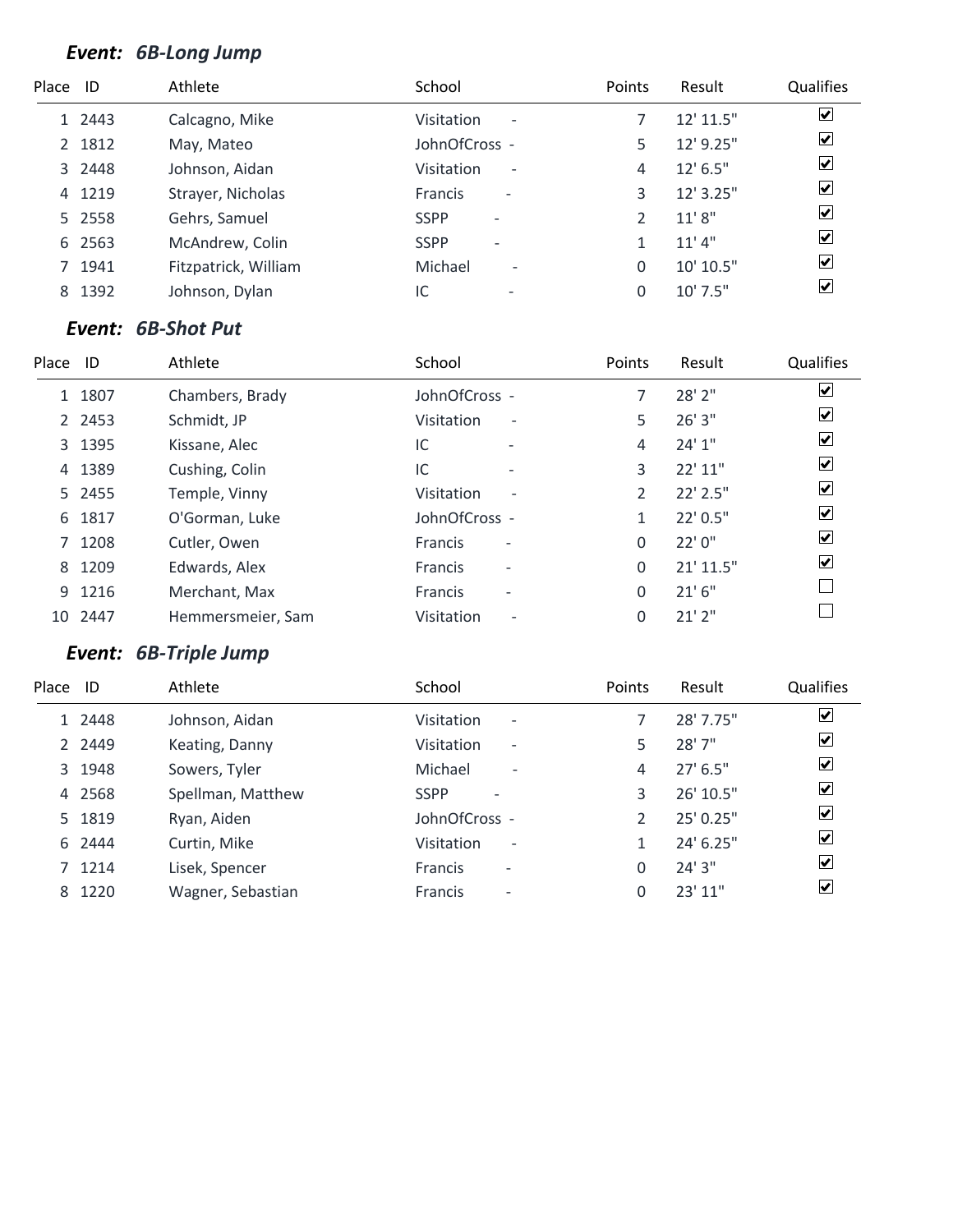#### *Event: 6G-100 Meter Final*

| Place ID |        | Athlete          | School                                        | Points | Result | <b>Qualifies</b>        |
|----------|--------|------------------|-----------------------------------------------|--------|--------|-------------------------|
|          | 1 2073 | Cudzilo, Carina  | Petronille<br>$\overline{\phantom{a}}$        |        | 14.9   | $\overline{\mathbf{v}}$ |
|          | 2 1385 | Paul, Elaine     | IC<br>$\overline{\phantom{0}}$                |        | 15.2   | $\overline{\mathbf{v}}$ |
|          | 3 1193 | Fekrat, Ellie    | <b>Francis</b><br>$\overline{\phantom{a}}$    | 4      |        | $\overline{\mathbf{v}}$ |
|          | 4 2434 | McMillen, Zoe    | <b>Visitation</b><br>$\overline{\phantom{a}}$ | 3      |        | $\blacktriangledown$    |
|          | 5 1202 | Thomas, Olivia   | <b>Francis</b><br>$\overline{\phantom{a}}$    | 2      |        | $\blacktriangledown$    |
| 6        | 1793   | Eikum, Cassandra | JohnOfCross -                                 |        |        | $\blacktriangledown$    |
|          | 7 1375 | Davis, Hazel     | IC<br>$\overline{\phantom{0}}$                | 0      |        |                         |
|          | 8 2430 | Fromlet, Jenny   | Visitation<br>$\overline{\phantom{a}}$        | 0      |        |                         |

#### *Event: 6G-200 Meter Dash*

| Place | ID     | Athlete             | School                                        | Points | Result | Qualifies                    |
|-------|--------|---------------------|-----------------------------------------------|--------|--------|------------------------------|
|       | 1 2429 | Falduto, Ava        | <b>Visitation</b><br>$\overline{\phantom{a}}$ |        | 31.3   | $\boxed{\blacktriangledown}$ |
|       | 2 1803 | Tresslar, Christina | JohnOfCross -                                 | 5      | 31.4   | $\boxed{\checkmark}$         |
|       | 3 2556 | Simkus, Audrey      | <b>SSPP</b><br>$\overline{\phantom{a}}$       | 4      |        | $\overline{\mathbf{v}}$      |
|       | 4 2425 | Bigane, Mae         | Visitation<br>$\overline{\phantom{a}}$        | 3      |        | $\overline{\mathbf{v}}$      |
|       | 5 1375 | Davis, Hazel        | IC<br>$\overline{\phantom{a}}$                | 2      |        | $\overline{\mathbf{v}}$      |
|       | 6 2555 | Pullen, Christine   | <b>SSPP</b><br>$\qquad \qquad$                |        |        | $\blacktriangleright$        |
|       | 7 1201 | Siffermann, Evelyn  | <b>Francis</b><br>$\overline{\phantom{a}}$    | 0      |        |                              |
| 8     | 1800   | Sarros, Valerie     | JohnOfCross -                                 |        |        |                              |

## *Event: 6G-400 Meter Dash*

| Place | ID     | Athlete             | School                                        | Points | Result | Qualifies                   |
|-------|--------|---------------------|-----------------------------------------------|--------|--------|-----------------------------|
|       | 1 2436 | Quinn, Michaela     | Visitation<br>$\overline{\phantom{a}}$        |        | 1:10.3 | V                           |
|       | 2 1384 | Nowak, Olivia       | IC                                            | 5      | 1:12.6 | ⊻                           |
|       | 3 1195 | Herrera, Diana      | <b>Francis</b><br>$\overline{\phantom{0}}$    | 4      |        | ⊻                           |
|       | 4 1929 | Obrochta, Charlotte | Michael<br>$\overline{\phantom{a}}$           | 3      |        | $\vert \checkmark\vert$     |
|       | 5 1197 | McAuliffe, Maeve    | <b>Francis</b>                                |        |        | $\left  \mathbf{v} \right $ |
|       | 6 2433 | McDonough, Kelsey   | <b>Visitation</b><br>$\overline{\phantom{a}}$ |        |        |                             |
|       | 7 1795 | Kelly, Carlin       | JohnOfCross -                                 | 0      |        |                             |
|       | 8 1897 | Griffin, Mackenzie  | Michael<br>$\overline{\phantom{0}}$           | 0      |        |                             |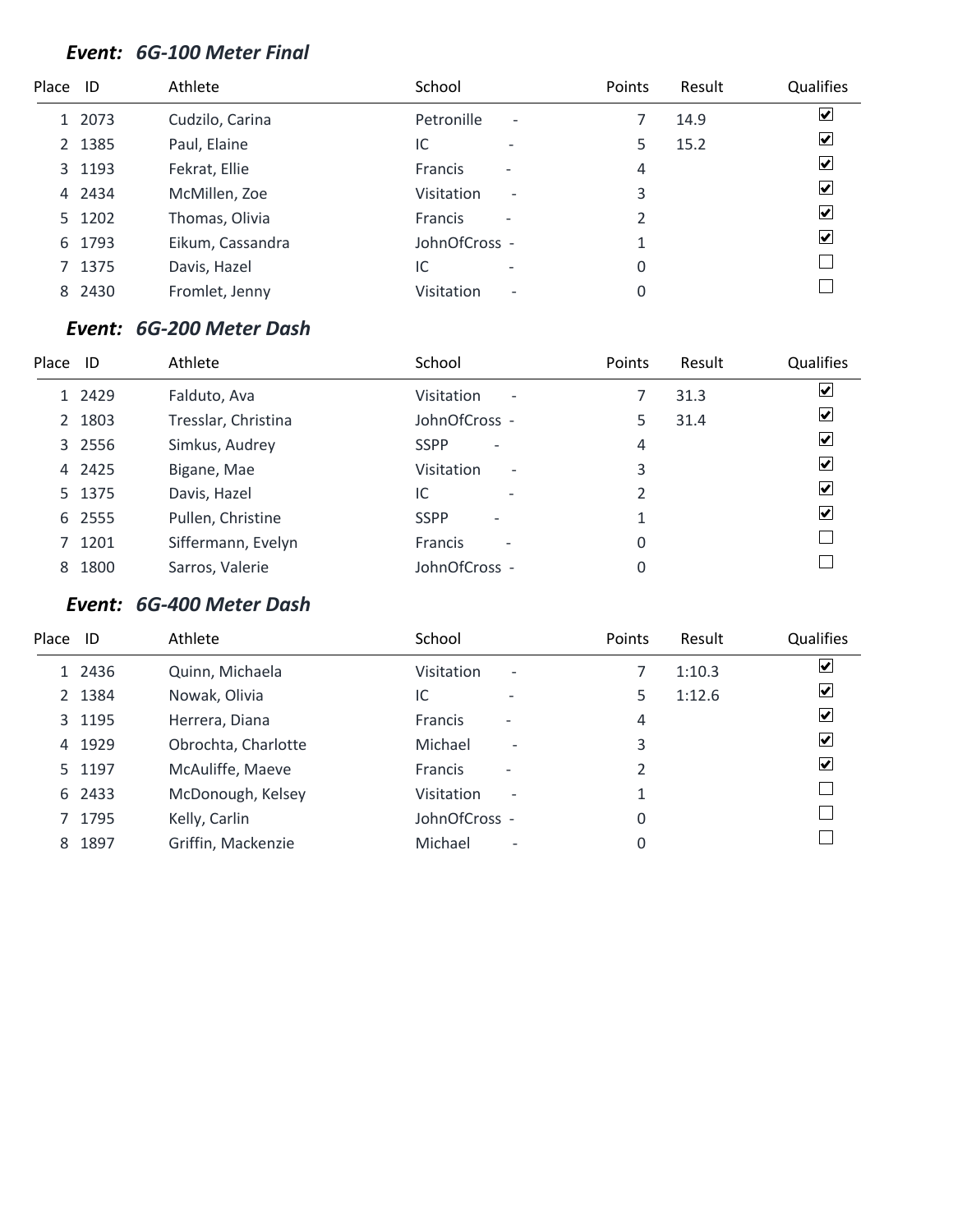# *Event: 6G-400 Relay (Major) 4x100*

| Place ID |           | Athlete             | School                                     | Points | Result | Qualifies               |
|----------|-----------|---------------------|--------------------------------------------|--------|--------|-------------------------|
|          | 1 1385    | Paul, Elaine        | IC<br>$\overline{\phantom{a}}$             |        | 1:01.3 | $\blacktriangledown$    |
|          | 2 2 4 3 9 | Sebastian, Meg      | Visitation<br>$\overline{\phantom{a}}$     |        | 1:02.1 | $\overline{\mathbf{v}}$ |
|          | 3 1932    | Scarpelli, Lauren   | Michael<br>$\overline{\phantom{a}}$        | 4      |        | $\overline{\mathbf{v}}$ |
|          | 4 2550    | Kacedan, Bridget    | <b>SSPP</b><br>$\overline{\phantom{a}}$    | 3      |        | $\blacktriangledown$    |
|          | 5 2073    | Cudzilo, Carina     | Petronille<br>$\overline{\phantom{a}}$     | 0      |        |                         |
|          | 6 1193    | Fekrat, Ellie       | <b>Francis</b><br>$\overline{\phantom{0}}$ | 0      |        |                         |
|          | 1803      | Tresslar, Christina | JohnOfCross -                              |        |        |                         |

# *Event: 6G-400 Relay (Minor) 4x100*

| Place | - ID   | Athlete             | School                                        | Points | Result | Qualifies                    |
|-------|--------|---------------------|-----------------------------------------------|--------|--------|------------------------------|
|       | 1 1384 | Nowak, Olivia       | IC<br>-                                       | 4      | 1:07.3 | ☑                            |
|       | 2 2434 | McMillen, Zoe       | <b>Visitation</b><br>$\overline{\phantom{a}}$ |        | 1:08.5 | $\boxed{\blacktriangledown}$ |
|       | 3 1792 | Conniff, Lea        | JohnOfCross -                                 |        |        | $\overline{\mathbf{v}}$      |
|       | 4 2549 | Ibarrola, Sophia    | <b>SSPP</b><br>$\overline{\phantom{a}}$       |        |        |                              |
|       | 5 1929 | Obrochta, Charlotte | Michael<br>$\overline{\phantom{a}}$           | 0      |        |                              |
|       | 6 1191 | Cushing, Ellie      | <b>Francis</b><br>$\overline{\phantom{a}}$    |        |        |                              |

#### *Event: 6G-600 Meter Run*

| Place | -ID       | Athlete             | School                                        | Points      | Result | <b>Qualifies</b>        |
|-------|-----------|---------------------|-----------------------------------------------|-------------|--------|-------------------------|
|       | 1 2436    | Quinn, Michaela     | Visitation<br>$\overline{\phantom{a}}$        |             | 1:58.0 | $\overline{\mathbf{v}}$ |
|       | 2 2 4 2 9 | Falduto, Ava        | <b>Visitation</b><br>$\overline{\phantom{a}}$ |             | 2:00.4 | $\overline{\mathbf{v}}$ |
|       | 3 1203    | Tully, Terese       | <b>Francis</b><br>$\overline{\phantom{a}}$    | 4           |        | $\blacktriangledown$    |
|       | 4 1929    | Obrochta, Charlotte | Michael<br>$\overline{\phantom{a}}$           | 3           |        | ⊻                       |
|       | 5 1380    | Johnson, Caitlin    | IC<br>$\overline{\phantom{0}}$                |             |        | $\blacktriangledown$    |
|       | 6 1378    | Geiger, Allison     | IC<br>$\overline{\phantom{0}}$                |             |        | $\overline{\mathbf{v}}$ |
|       | 7 2550    | Kacedan, Bridget    | <b>SSPP</b>                                   | 0           |        | $\blacktriangledown$    |
| 8     | 1200      | Olson, Neeve        | <b>Francis</b><br>$\overline{\phantom{0}}$    | $\mathbf 0$ |        |                         |

## *Event: 6G-75 Meter Final*

| Place | ID        | Athlete           | School                                        | Points         | Result | <b>Qualifies</b>         |
|-------|-----------|-------------------|-----------------------------------------------|----------------|--------|--------------------------|
|       | 1 2073    | Cudzilo, Carina   | Petronille<br>$\overline{\phantom{a}}$        |                | 11.3   | $\vert \mathbf{v} \vert$ |
|       | 2 2 4 3 9 | Sebastian, Meg    | <b>Visitation</b><br>$\overline{\phantom{a}}$ | 5              | 11.8   | $ \boldsymbol{v} $       |
|       | 3 2549    | Ibarrola, Sophia  | <b>SSPP</b><br>$\overline{\phantom{a}}$       | 4              |        | $ \mathbf{v} $           |
|       | 4 2552    | Keating, Lisa     | <b>SSPP</b><br>$\overline{\phantom{a}}$       | 3              |        | $ \mathbf{v} $           |
|       | 5 2074    | Freeman, Madeline | Petronille<br>$\overline{\phantom{a}}$        | $\mathfrak{p}$ |        | $ \boldsymbol{v} $       |
|       | 6 1804    | Warren, Claire    | JohnOfCross -                                 |                |        | $ \mathbf{v} $           |
|       | 7 1382    | Laluya, Brynn     | IC<br>$\overline{\phantom{0}}$                | 0              |        |                          |
|       | 8 1190    | Cummings, Jaclyn  | <b>Francis</b><br>$\overline{\phantom{a}}$    | 0              |        |                          |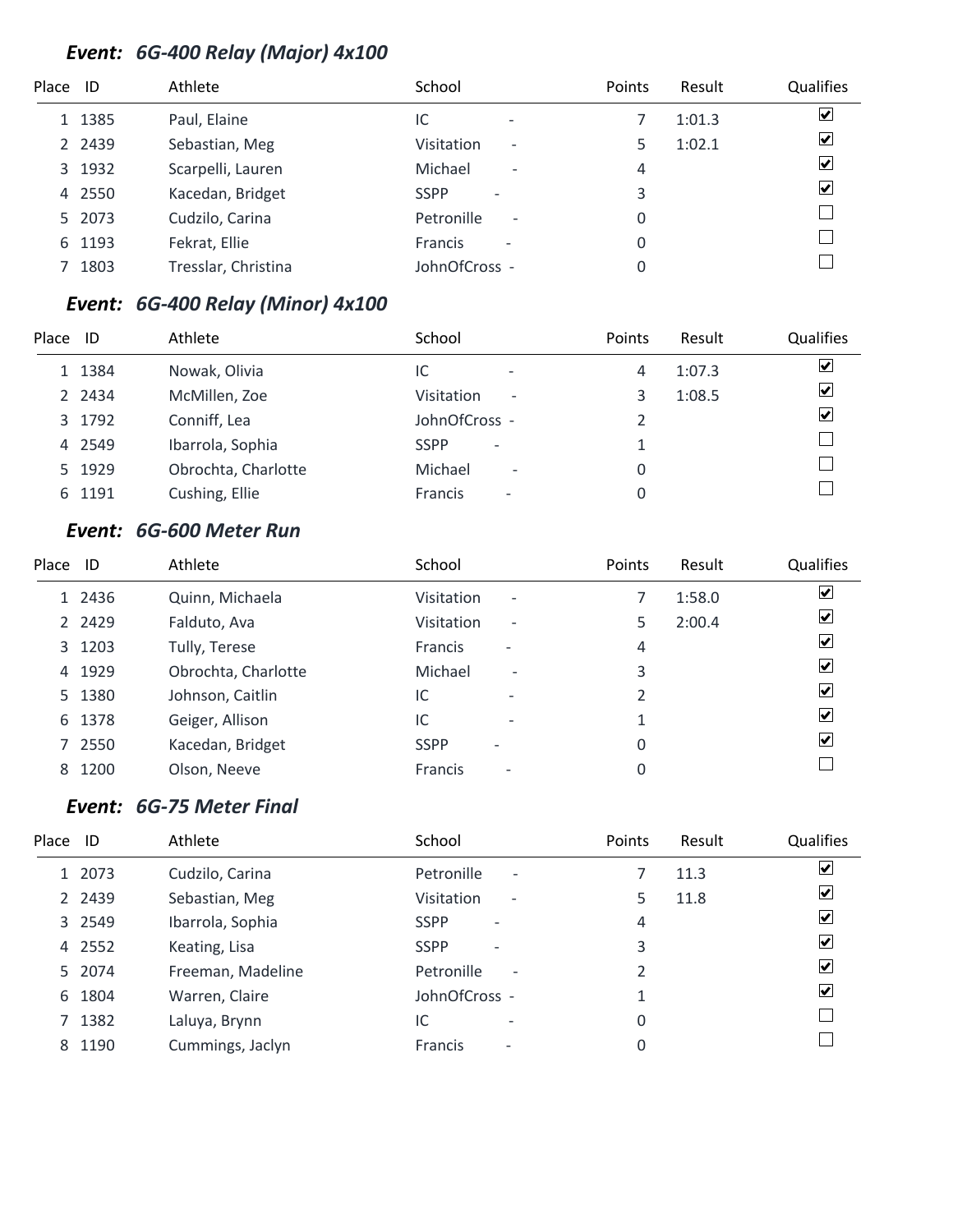# *Event: 6G-800 Medley Relay*

| Place ID |           | Athlete          | School                                        | Points | Result | <b>Qualifies</b>        |
|----------|-----------|------------------|-----------------------------------------------|--------|--------|-------------------------|
|          | 1 1917    | Bielenda, Ellie  | Michael<br>$\overline{\phantom{a}}$           | 4      | 2:18.0 | $\blacktriangledown$    |
|          | 2 2 4 3 0 | Fromlet, Jenny   | <b>Visitation</b><br>$\overline{\phantom{a}}$ |        | 2:22.5 | $\overline{\mathbf{v}}$ |
|          | 3 1197    | McAuliffe, Maeve | <b>Francis</b><br>$\overline{\phantom{a}}$    |        |        | $\blacktriangledown$    |
|          | 4 1795    | Kelly, Carlin    | JohnOfCross -                                 |        |        | $\overline{\mathbf{v}}$ |
|          | 5 2072    | Brazier, Heide   | Petronille<br>$\qquad \qquad \blacksquare$    | 0      |        |                         |
| 6        | 1386      | Stewart, Emma    | IC                                            | 0      |        |                         |
|          | 7 2547    | Faulkner, Teagan | <b>SSPP</b>                                   |        |        |                         |

# *Event: 6G-800 Meter Run*

| Place | ID     | Athlete            | School                                     |                          | Points | Result | Qualifies                    |
|-------|--------|--------------------|--------------------------------------------|--------------------------|--------|--------|------------------------------|
|       | 1 2436 | Quinn, Michaela    | Visitation<br>$\overline{\phantom{a}}$     |                          |        | 2:54.2 | $\boxed{\blacktriangledown}$ |
|       | 2 1203 | Tully, Terese      | <b>Francis</b><br>$\overline{\phantom{a}}$ |                          |        | 2:56.2 | ⊻                            |
|       | 3 1380 | Johnson, Caitlin   | IC<br>$\overline{\phantom{0}}$             |                          | 4      |        | $\overline{\mathbf{v}}$      |
|       | 4 2433 | McDonough, Kelsey  | Visitation<br>$\overline{\phantom{a}}$     |                          | 3      |        | $\overline{\mathbf{v}}$      |
|       | 5 1378 | Geiger, Allison    | IC<br>$\overline{\phantom{0}}$             |                          |        |        | $\overline{\mathbf{v}}$      |
|       | 6 1922 | Dominski, Izabelle | Michael                                    | $\overline{\phantom{a}}$ |        |        | $\overline{\mathbf{v}}$      |
|       | 7 1919 | Cleveland, Lauren  | Michael                                    | $\overline{\phantom{a}}$ | 0      |        | $\vert \mathbf{v} \vert$     |
| 8     | 1926   | Hutchens, Sofia    | Michael                                    | $\overline{\phantom{0}}$ |        |        |                              |

# *Event: 6G-800 Relay 4x200*

| Place | ID     | Athlete             | School                              | Points | Result | <b>Qualifies</b>                |
|-------|--------|---------------------|-------------------------------------|--------|--------|---------------------------------|
|       | 1 1800 | Sarros, Valerie     | JohnOfCross -                       |        | 2:16.6 | ☑                               |
|       | 2 1932 | Scarpelli, Lauren   | Michael<br>$\overline{\phantom{a}}$ |        | 2:18.8 | $\blacktriangledown$            |
|       | 3 1376 | DiMarco, Marguerite | IC<br>$\overline{\phantom{0}}$      | 4      |        | ⊻                               |
|       | 4 2556 | Simkus, Audrey      | <b>SSPP</b><br>۰                    |        |        | $\overline{\blacktriangledown}$ |

#### *Event: 6G-High Jump*

| Place | ID      | Athlete             | School                                     | Points       | Result  | Qualifies |
|-------|---------|---------------------|--------------------------------------------|--------------|---------|-----------|
|       | 1 2545  | Bracken, Sophia     | <b>SSPP</b>                                |              | 4'5''   | ☑         |
|       | 2 1800  | Sarros, Valerie     | JohnOfCross -                              | 5            | 4'3''   | ☑         |
|       | 3 2436  | Quinn, Michaela     | Visitation<br>$\overline{\phantom{0}}$     | 3.5          | 4'2''   | ⊻         |
|       | 3 1195  | Herrera, Diana      | <b>Francis</b><br>$\overline{\phantom{a}}$ | 3.5          | 4'2''   | ⊻         |
|       | 5 1917  | Bielenda, Ellie     | Michael<br>$\overline{\phantom{a}}$        | 1.5          | 4'0''   | ⊻         |
|       | 5 1378  | Geiger, Allison     | IC                                         | 1.5          | 4'0''   |           |
|       | 7 1199  | O'Connor, Abby      | <b>Francis</b>                             | 0            | 3' 10'' |           |
|       | 8 1803  | Tresslar, Christina | JohnOfCross -                              | $\mathbf{0}$ | 3' 10'' |           |
|       | 9 1932  | Scarpelli, Lauren   | Michael<br>$\overline{\phantom{a}}$        |              | 1.11    |           |
|       | 10 2428 | Costello, Reilly    | Visitation<br>$\overline{\phantom{a}}$     |              | 1.11    |           |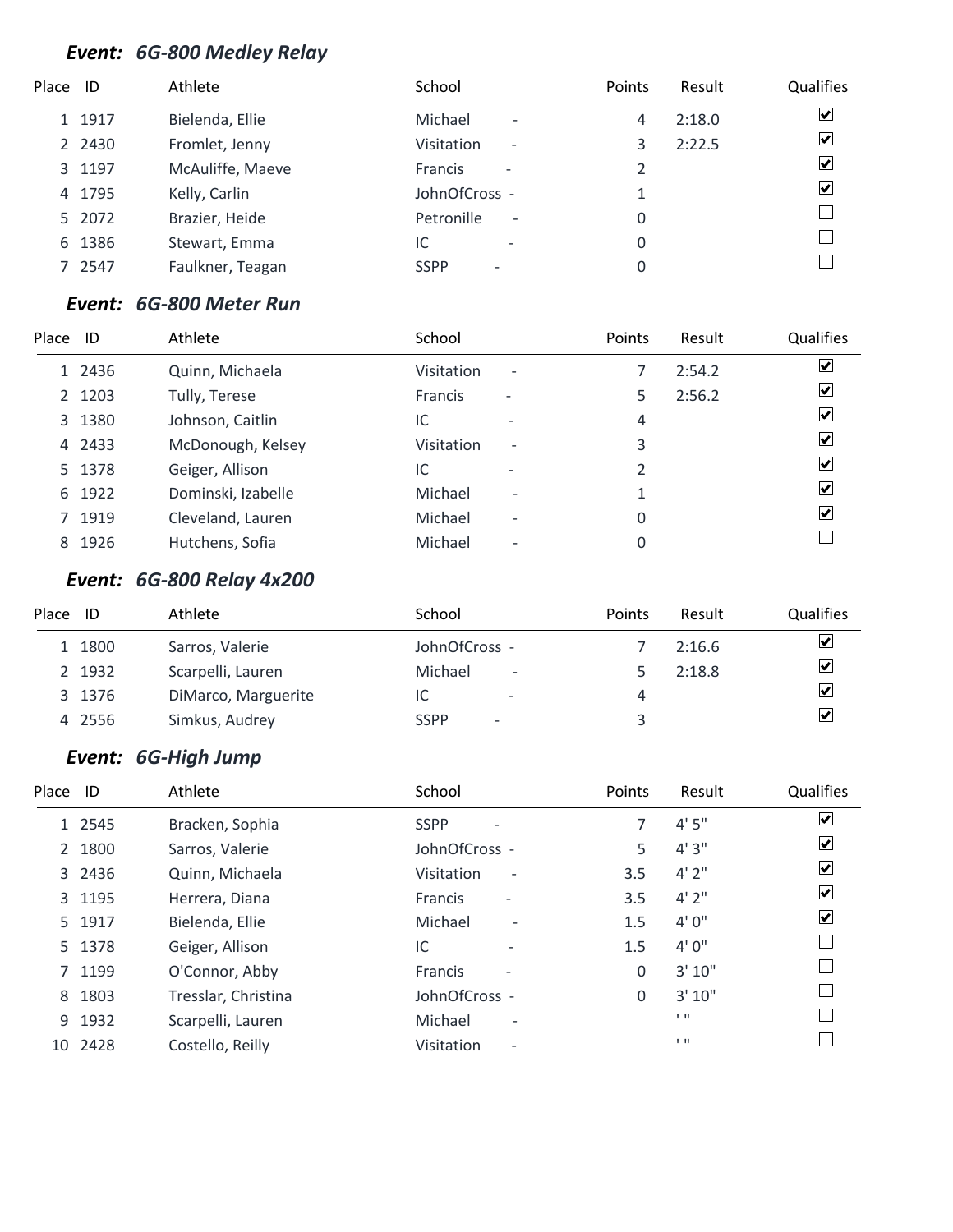#### *Event: 6G-Javelin*

| Place ID |           | Athlete           | School                                     | <b>Points</b> | Result   | Qualifies                    |
|----------|-----------|-------------------|--------------------------------------------|---------------|----------|------------------------------|
|          | 1 1386    | Stewart, Emma     | IC                                         |               | 59'1''   | $\blacktriangledown$         |
|          | 2 2 4 3 9 | Sebastian, Meg    | Visitation<br>$\overline{\phantom{a}}$     |               | 52' 4"   | $\blacktriangledown$         |
|          | 3 1799    | Piotrowski, Paula | JohnOfCross -                              | 4             | 46' 11"  | $\overline{\mathbf{v}}$      |
|          | 4 2432    | Lawton, Alysa     | Visitation<br>$\qquad \qquad \blacksquare$ | 3             | 46' 4.5" | $\overline{\mathbf{v}}$      |
|          | 5 2433    | McDonough, Kelsey | Visitation<br>$\overline{\phantom{a}}$     |               | 43' 3"   | $\boxed{\blacktriangledown}$ |
|          | 6 2552    | Keating, Lisa     | <b>SSPP</b><br>$\overline{\phantom{0}}$    |               | 43' 11"  | $\boxed{\blacktriangledown}$ |
|          | 7 1199    | O'Connor, Abby    | <b>Francis</b><br>$\overline{\phantom{a}}$ | 0             | 42' 2"   | $\overline{\mathbf{v}}$      |
| 8        | 1203      | Tully, Terese     | <b>Francis</b><br>$\overline{\phantom{a}}$ |               | 41' 3.5" | $\overline{\mathbf{v}}$      |

# *Event: 6G-Long Jump*

| Place ID |        | Athlete          | School                                        | Points | Result     | <b>Qualifies</b>     |
|----------|--------|------------------|-----------------------------------------------|--------|------------|----------------------|
|          | 1 1195 | Herrera, Diana   | <b>Francis</b><br>$\overline{\phantom{a}}$    |        | 12'8"      | $\blacktriangledown$ |
|          | 2 2425 | Bigane, Mae      | Visitation<br>$\overline{\phantom{a}}$        | 5.     | $12'$ 4"   | $\blacktriangledown$ |
|          | 3 1385 | Paul, Elaine     | IC<br>$\overline{\phantom{a}}$                | 4      | 11' 4.5''  | $\blacktriangledown$ |
|          | 4 2073 | Cudzilo, Carina  | Petronille<br>$\overline{\phantom{0}}$        | 3      | 11' 1.5"   | $\blacktriangledown$ |
|          | 5 2431 | Kossak, Frankie  | <b>Visitation</b><br>$\overline{\phantom{a}}$ |        | $10'$ 7.5" | $\blacktriangledown$ |
|          | 6 1380 | Johnson, Caitlin | IC<br>$\overline{\phantom{a}}$                |        | $10'$ 3.5" | $\blacktriangledown$ |
|          | 7 1193 | Fekrat, Ellie    | <b>Francis</b><br>$\qquad \qquad$             | 0      | 10'3''     | $\blacktriangledown$ |
|          | 8 2550 | Kacedan, Bridget | <b>SSPP</b>                                   |        | $10'$ 2"   | $\blacktriangledown$ |

# *Event: 6G-Shot Put*

| Place | ID     | Athlete             | School                                  | <b>Points</b> | Result         | Qualifies            |
|-------|--------|---------------------|-----------------------------------------|---------------|----------------|----------------------|
|       | 1 2431 | Kossak, Frankie     | Visitation<br>$\overline{\phantom{a}}$  |               | 23' 11"        | ⊻                    |
|       | 2 1376 | DiMarco, Marguerite | IC<br>$\overline{\phantom{0}}$          | 5             | 22' 11.5"      | ☑                    |
|       | 3 2430 | Fromlet, Jenny      | Visitation<br>$\overline{\phantom{a}}$  | 4             | 20' 11.25"     | $\blacktriangledown$ |
|       | 4 2545 | Bracken, Sophia     | <b>SSPP</b><br>$\overline{\phantom{a}}$ | 3             | 20' 9.75"      | $\blacktriangledown$ |
|       | 5 2553 | Lawson, Bailey      | <b>SSPP</b><br>$\overline{\phantom{0}}$ |               | $1 - 11$       | ⊻                    |
|       | 6 2437 | Russ, Lucy          | Visitation<br>$\overline{\phantom{a}}$  | 1             | 1.11           | $\blacktriangledown$ |
|       | 7 1794 | Guardiola, Neve     | JohnOfCross -                           | 0             | $1 - 11$       | $\blacktriangledown$ |
|       | 8 2426 | Braafhart, Chloe    | Visitation<br>$\overline{\phantom{a}}$  | 0             | $\blacksquare$ | $\vert \checkmark$   |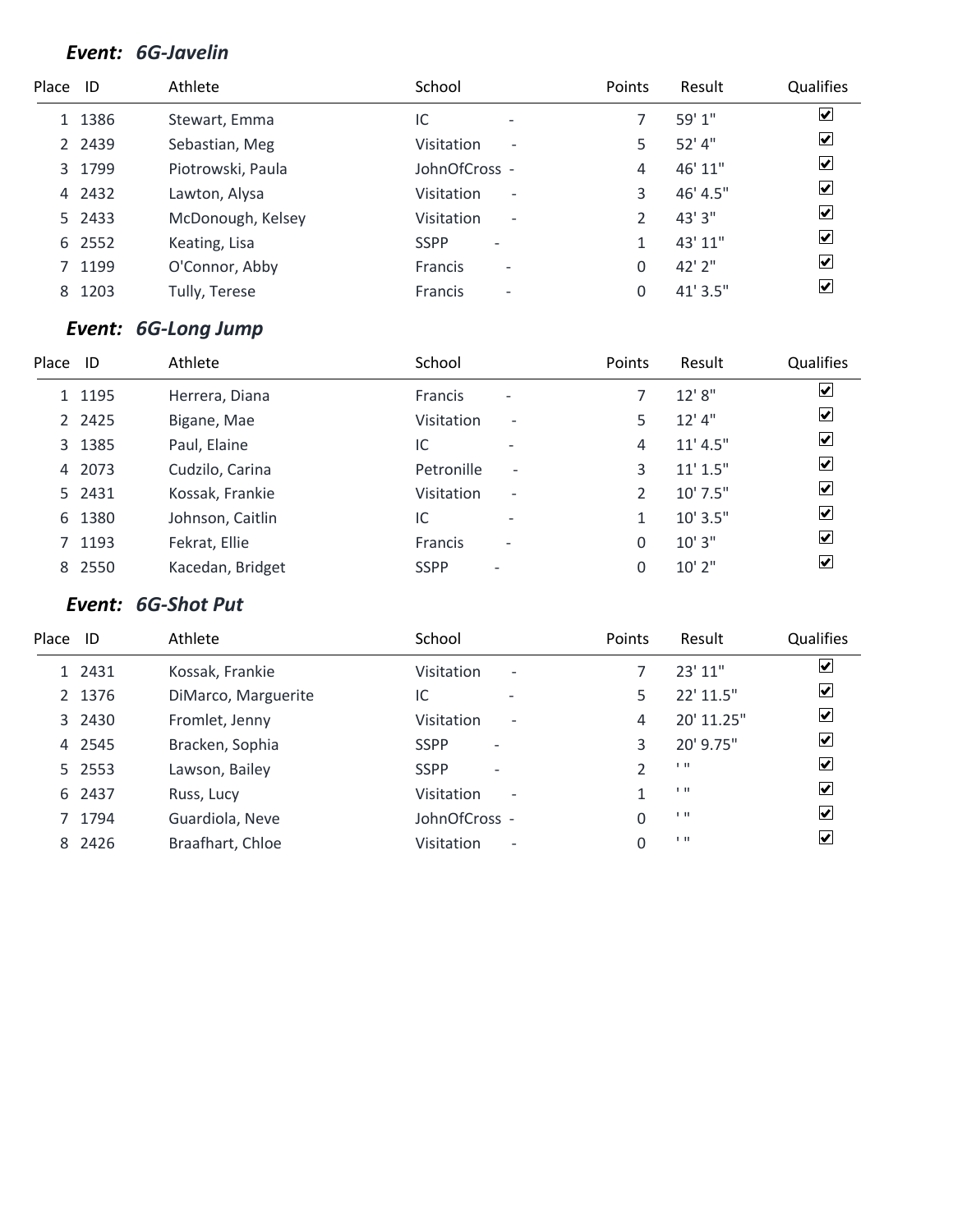# *Event: 6G-Triple Jump*

| Place ID |           | Athlete             | School                                        | Points | Result         | <b>Qualifies</b>        |
|----------|-----------|---------------------|-----------------------------------------------|--------|----------------|-------------------------|
|          | 1 2425    | Bigane, Mae         | <b>Visitation</b><br>$\overline{\phantom{a}}$ |        | 25'9''         | $\blacktriangledown$    |
|          | 2 2 4 2 9 | Falduto, Ava        | <b>Visitation</b><br>$\overline{\phantom{a}}$ |        | 25' 8.5"       | $\blacktriangledown$    |
|          | 3 2555    | Pullen, Christine   | <b>SSPP</b><br>$\overline{\phantom{a}}$       | 4      | 24' 9.5"       | $\overline{\mathbf{v}}$ |
| 4        | 1202      | Thomas, Olivia      | <b>Francis</b><br>$\qquad \qquad$             | 3      | 24' 5.25"      | $\blacktriangledown$    |
|          | 5 1375    | Davis, Hazel        | IC<br>$\overline{\phantom{0}}$                |        | 24' 3.5"       | $\boxed{\checkmark}$    |
| 6        | 1929      | Obrochta, Charlotte | Michael<br>$\overline{\phantom{a}}$           |        | $23'$ 6.5"     | $\overline{\mathbf{v}}$ |
|          | 1200      | Olson, Neeve        | <b>Francis</b><br>$\overline{\phantom{a}}$    | 0      | $\blacksquare$ | $\blacktriangledown$    |
| 8        | 1201      | Siffermann, Evelyn  | <b>Francis</b><br>$\overline{\phantom{a}}$    | 0      | $\blacksquare$ | $\overline{\mathbf{v}}$ |
|          |           |                     |                                               |        |                |                         |

#### *Event: 7B-100 Meter Final*

| Place ID |           | Athlete           | School                                     | Points | Result | Qualifies                    |
|----------|-----------|-------------------|--------------------------------------------|--------|--------|------------------------------|
|          | 1 2581    | Jacobs, Nathan    | <b>SSPP</b><br>$\overline{\phantom{a}}$    |        | 13.5   | $\boxed{\blacktriangledown}$ |
|          | 2 2 1 1 6 | O'Neill, Liam     | Petronille<br>$\overline{\phantom{a}}$     |        | 14.2   | $\overline{\mathbf{v}}$      |
|          | 3 1237    | Dunlap, Seamus    | <b>Francis</b><br>$\overline{\phantom{a}}$ | 4      |        | $\overline{\mathbf{v}}$      |
|          | 4 1418    | Richardson, Reece | IC<br>$\overline{\phantom{0}}$             | 3      |        | $\overline{\mathbf{v}}$      |
|          | 5 1244    | Stetz, Conor      | <b>Francis</b><br>$\overline{\phantom{a}}$ | 2      |        | $\boxed{\blacktriangledown}$ |
|          | 6 1845    | Athy, Kieran      | JohnOfCross -                              |        |        | $\blacktriangleright$        |
|          | 7 1849    | Glimco, William   | JohnOfCross -                              | 0      |        |                              |
|          | 8 2117    | Pones, Jack       | Petronille<br>$\overline{\phantom{a}}$     |        |        |                              |

#### *Event: 7B-1600 Run*

| Place | ID     | Athlete             | School                                        | Points        | Result | <b>Qualifies</b>        |
|-------|--------|---------------------|-----------------------------------------------|---------------|--------|-------------------------|
|       | 1 1861 | Scudder, Nicholas   | JohnOfCross -                                 |               | 5:44.2 | $\overline{\mathbf{v}}$ |
|       | 2 1238 | Fitzpatrick, Thomas | <b>Francis</b><br>$\overline{\phantom{a}}$    | 5             | 5:52.9 | ☑                       |
|       | 3 2474 | Hill, Aidan         | <b>Visitation</b><br>$\overline{\phantom{a}}$ | 4             |        | ☑                       |
|       | 4 1972 | Smith, Brendan      | Michael<br>$\overline{\phantom{a}}$           | 3             |        | ⊻                       |
|       | 5 1241 | McGovern, Brian     | <b>Francis</b><br>$\overline{\phantom{a}}$    | $\mathfrak z$ |        | $ \boldsymbol{v} $      |
|       | 6 2468 | Carroll, Jack       | Visitation<br>$\overline{\phantom{a}}$        |               |        | $ \boldsymbol{v} $      |
|       | 7 2588 | Ratz, Liam          | <b>SSPP</b><br>$\overline{\phantom{a}}$       | 0             |        | $\vert \checkmark$      |
|       | 8 1419 | Schleiter, Grant    | IC<br>$\overline{\phantom{0}}$                | 0             |        |                         |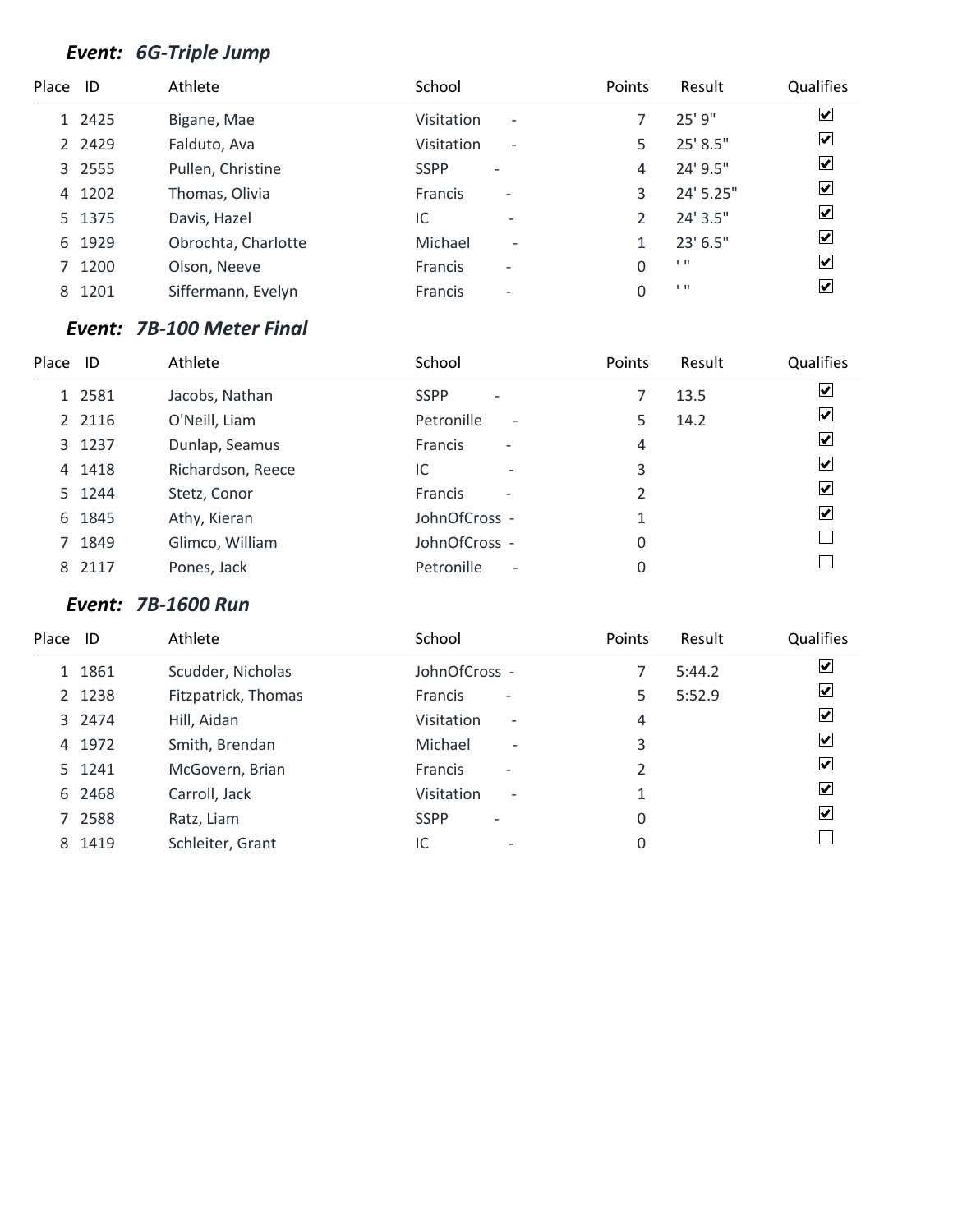#### *Event: 7B-200 Meter Dash*

| Place ID |        | Athlete           | School                                        | Points | Result | Qualifies               |
|----------|--------|-------------------|-----------------------------------------------|--------|--------|-------------------------|
|          | 1 1887 | Shannon, Matthew  | JohnOfCross -                                 |        | 26.9   | $\blacktriangledown$    |
|          | 2 2116 | O'Neill, Liam     | Petronille<br>$\overline{\phantom{a}}$        |        | 29.9   | $\overline{\mathbf{v}}$ |
|          | 3 2108 | Dufresne, Jake    | Petronille<br>$\overline{\phantom{a}}$        | 4      |        | ⊻                       |
| 4        | 1970   | Martin, Aakash    | Michael<br>$\overline{\phantom{a}}$           | 3      |        | $\blacktriangledown$    |
|          | 5 1418 | Richardson, Reece | IC<br>$\overline{\phantom{0}}$                | 2      |        | $\blacktriangledown$    |
| 6        | 1962   | Donley, Owen      | Michael<br>$\overline{\phantom{a}}$           |        |        | $\blacktriangledown$    |
|          | 7 2467 | Braafhart, Sam    | <b>Visitation</b><br>$\overline{\phantom{a}}$ | 0      |        |                         |
| 8        | 1415   | Loch, David       | IC                                            | 0      |        |                         |

#### *Event: 7B-400 Meter Dash*

| Place | ID        | Athlete            | School                                        | Points | Result | <b>Qualifies</b>             |
|-------|-----------|--------------------|-----------------------------------------------|--------|--------|------------------------------|
|       | 1 1415    | Loch, David        | IC<br>$\overline{\phantom{0}}$                |        | 1:01.5 | $\boxed{\blacktriangledown}$ |
|       | 2 2 5 8 9 | Takahashi, Owen    | <b>SSPP</b><br>$\overline{\phantom{0}}$       | 5      | 1:01.6 | $\boxed{\checkmark}$         |
|       | 3 2473    | Hemmersmeier, Luke | Visitation<br>$\overline{\phantom{a}}$        | 4      |        | $\overline{\mathbf{v}}$      |
|       | 4 2474    | Hill, Aidan        | <b>Visitation</b><br>$\overline{\phantom{a}}$ | 3      |        | ⊻                            |
|       | 5 1849    | Glimco, William    | JohnOfCross -                                 | 2      |        | ⊻                            |
|       | 6 1236    | Culin, Brady       | <b>Francis</b><br>$\overline{\phantom{a}}$    |        |        |                              |
|       | 7 1973    | White, Colin       | Michael<br>$\overline{\phantom{a}}$           | 0      |        |                              |
|       | 8 1961    | Bolívar, Marcelo   | Michael<br>$\overline{\phantom{a}}$           | 0      |        |                              |

# *Event: 7B-400 Relay (Major) 4x100*

| Place | ID        | Athlete            | School                                        | Points | Result | Qualifies               |
|-------|-----------|--------------------|-----------------------------------------------|--------|--------|-------------------------|
|       | 1 2116    | O'Neill, Liam      | Petronille<br>$\overline{\phantom{a}}$        |        | 57.4   | ⊻                       |
|       | 2 2 5 8 1 | Jacobs, Nathan     | <b>SSPP</b><br>$\overline{\phantom{0}}$       |        | 57.7   | $\overline{\mathbf{v}}$ |
|       | 3 1972    | Smith, Brendan     | Michael<br>$\overline{\phantom{a}}$           | 4      |        | ⊻                       |
|       | 4 1237    | Dunlap, Seamus     | <b>Francis</b><br>$\overline{\phantom{a}}$    | 3      |        | ⊻                       |
|       | 5 1851    | Hynes, Quinn       | JohnOfCross -                                 |        |        |                         |
|       | 6 2473    | Hemmersmeier, Luke | <b>Visitation</b><br>$\overline{\phantom{a}}$ |        |        |                         |

# *Event: 7B-400 Relay (Minor) 4x100*

| Place ID |        | Athlete           | School                                  | Points | Result | Qualifies               |
|----------|--------|-------------------|-----------------------------------------|--------|--------|-------------------------|
|          | 1 1415 | Loch, David       | IC<br>$\overline{\phantom{a}}$          | 4      | 1:00.1 | ☑                       |
|          | 2 1973 | White, Colin      | Michael<br>$\overline{\phantom{a}}$     | 3      | 1:02.2 | $\overline{\mathbf{v}}$ |
|          | 3 2474 | Hill, Aidan       | Visitation<br>$\overline{\phantom{a}}$  |        |        | ⊻                       |
|          | 4 1856 | Morrissey, Martin | JohnOfCross -                           |        |        |                         |
|          | 5 2584 | McDaniel, Charles | <b>SSPP</b><br>$\overline{\phantom{a}}$ | 0      |        |                         |
|          | 6 1243 | Perkovich, Aidan  | Francis<br>$\overline{\phantom{a}}$     | 0      |        |                         |
|          |        |                   |                                         |        |        |                         |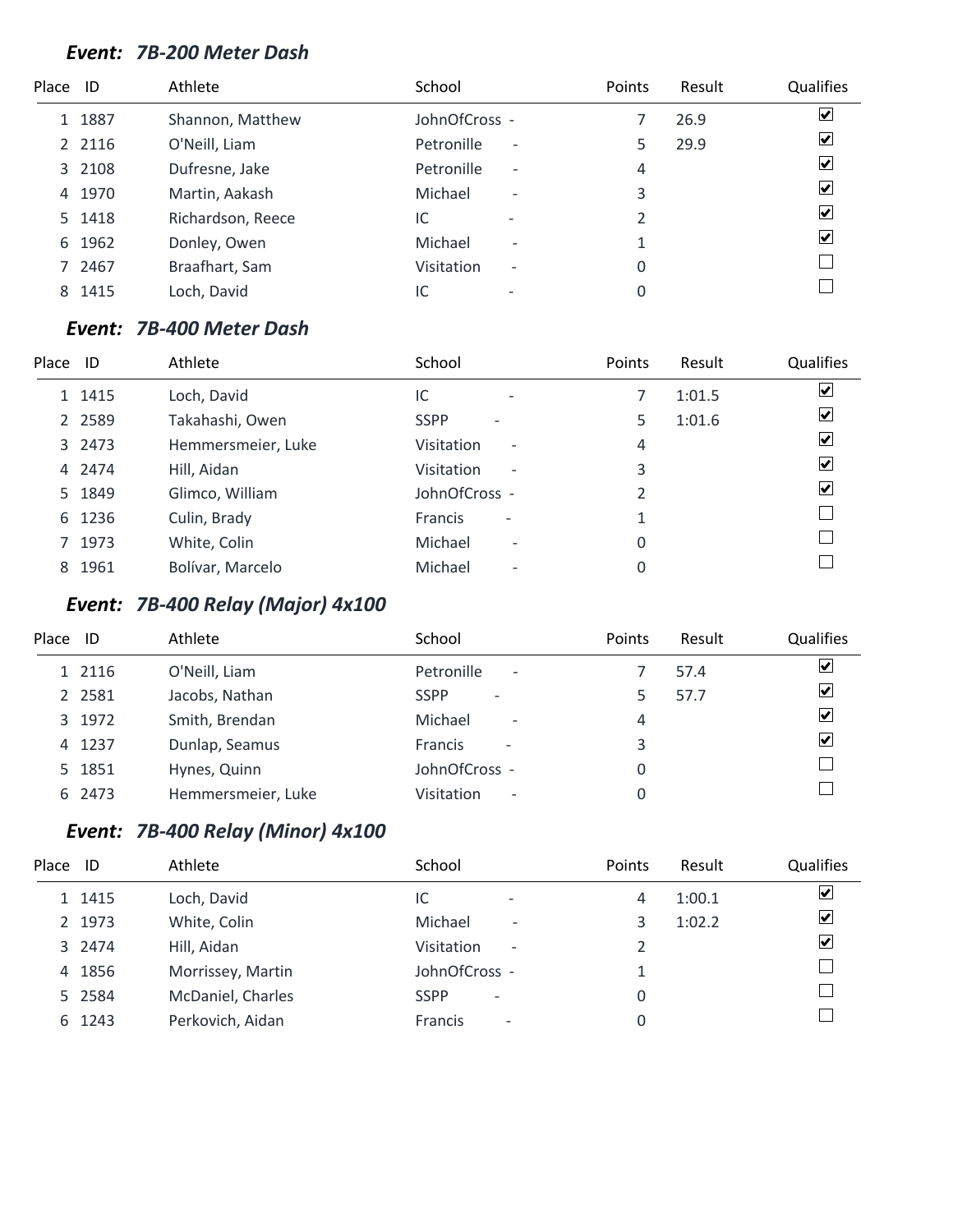#### *Event: 7B-75 Hurdle Final*

| Place ID |        | Athlete              | School                                        | Points | Result | <b>Qualifies</b>        |
|----------|--------|----------------------|-----------------------------------------------|--------|--------|-------------------------|
|          | 1 2589 | Takahashi, Owen      | <b>SSPP</b><br>$\overline{\phantom{0}}$       |        | 12.8   | $\blacktriangledown$    |
|          | 2 1972 | Smith, Brendan       | Michael<br>$\overline{\phantom{a}}$           |        | 13.9   | $\blacktriangledown$    |
|          | 3 2479 | Tardiff, Luke        | <b>Visitation</b><br>$\overline{\phantom{a}}$ | 4      |        | $\overline{\mathbf{v}}$ |
| 4        | 1237   | Dunlap, Seamus       | <b>Francis</b><br>$\overline{\phantom{0}}$    | 3      |        | $\blacktriangledown$    |
|          | 5 2476 | O'Shaughnessy, Danny | <b>Visitation</b><br>$\overline{\phantom{a}}$ | 2      |        | $\blacktriangledown$    |
| 6        | 1963   | Gnorski, Timothy     | Michael<br>$\overline{\phantom{a}}$           |        |        | $\blacktriangledown$    |
|          | 7 1851 | Hynes, Quinn         | JohnOfCross -                                 | 0      |        |                         |
| 8.       | 2117   | Pones, Jack          | Petronille<br>$\overline{\phantom{a}}$        | 0      |        |                         |

#### *Event: 7B-75 Meter Final*

| Place | ID     | Athlete            | School                                     | Points         | Result | Qualifies                    |
|-------|--------|--------------------|--------------------------------------------|----------------|--------|------------------------------|
|       | 1 2581 | Jacobs, Nathan     | <b>SSPP</b><br>$\overline{\phantom{a}}$    |                | 10.2   | $\boxed{\blacktriangledown}$ |
|       | 2 2473 | Hemmersmeier, Luke | Visitation<br>$\overline{\phantom{a}}$     | 5              | 10.3   | $\overline{\mathbf{v}}$      |
|       | 3 1969 | Lucas, Evan        | Michael<br>$\overline{\phantom{a}}$        | 4              |        | $\overline{\mathbf{v}}$      |
|       | 4 1244 | Stetz, Conor       | <b>Francis</b><br>$\overline{\phantom{0}}$ | 3              |        | $\boxed{\blacktriangledown}$ |
|       | 5 1970 | Martin, Aakash     | Michael<br>$\overline{\phantom{a}}$        | $\mathfrak{p}$ |        | $\boxed{\blacktriangledown}$ |
|       | 6 2109 | Engesser, Cameron  | Petronille<br>$\overline{\phantom{a}}$     |                |        | $\overline{\mathbf{v}}$      |
|       | 7 1852 | May, Mario         | JohnOfCross -                              | 0              |        |                              |
|       | 8 1234 | Buckley, Billy     | <b>Francis</b><br>$\overline{\phantom{a}}$ | 0              |        |                              |

## *Event: 7B-800 Meter Run*

| Place ID |           | Athlete              | School                                     | <b>Points</b> | Result | Qualifies                   |
|----------|-----------|----------------------|--------------------------------------------|---------------|--------|-----------------------------|
|          | 1 1861    | Scudder, Nicholas    | JohnOfCross -                              |               | 2:31.2 | V                           |
|          | 2 2 5 8 8 | Ratz, Liam           | <b>SSPP</b><br>$\overline{\phantom{a}}$    | 5             | 2:44.7 | ⊻                           |
|          | 3 1241    | McGovern, Brian      | <b>Francis</b><br>$\overline{\phantom{a}}$ | 4             |        | ⊻                           |
|          | 4 2468    | Carroll, Jack        | Visitation<br>$\overline{\phantom{a}}$     | 3             |        | $\vert \checkmark\vert$     |
|          | 5 2476    | O'Shaughnessy, Danny | Visitation<br>$\overline{\phantom{a}}$     |               |        | $\left  \mathbf{v} \right $ |
|          | 6 1413    | Devereux, Matthew    | IC<br>$\overline{\phantom{0}}$             | 1             |        | $\left  \mathbf{v} \right $ |
|          | 7 1848    | Fink, Henry          | JohnOfCross -                              | 0             |        | $ \boldsymbol{v} $          |
|          | 8 1959    | Ahern, Luke          | Michael<br>$\overline{\phantom{0}}$        | 0             |        |                             |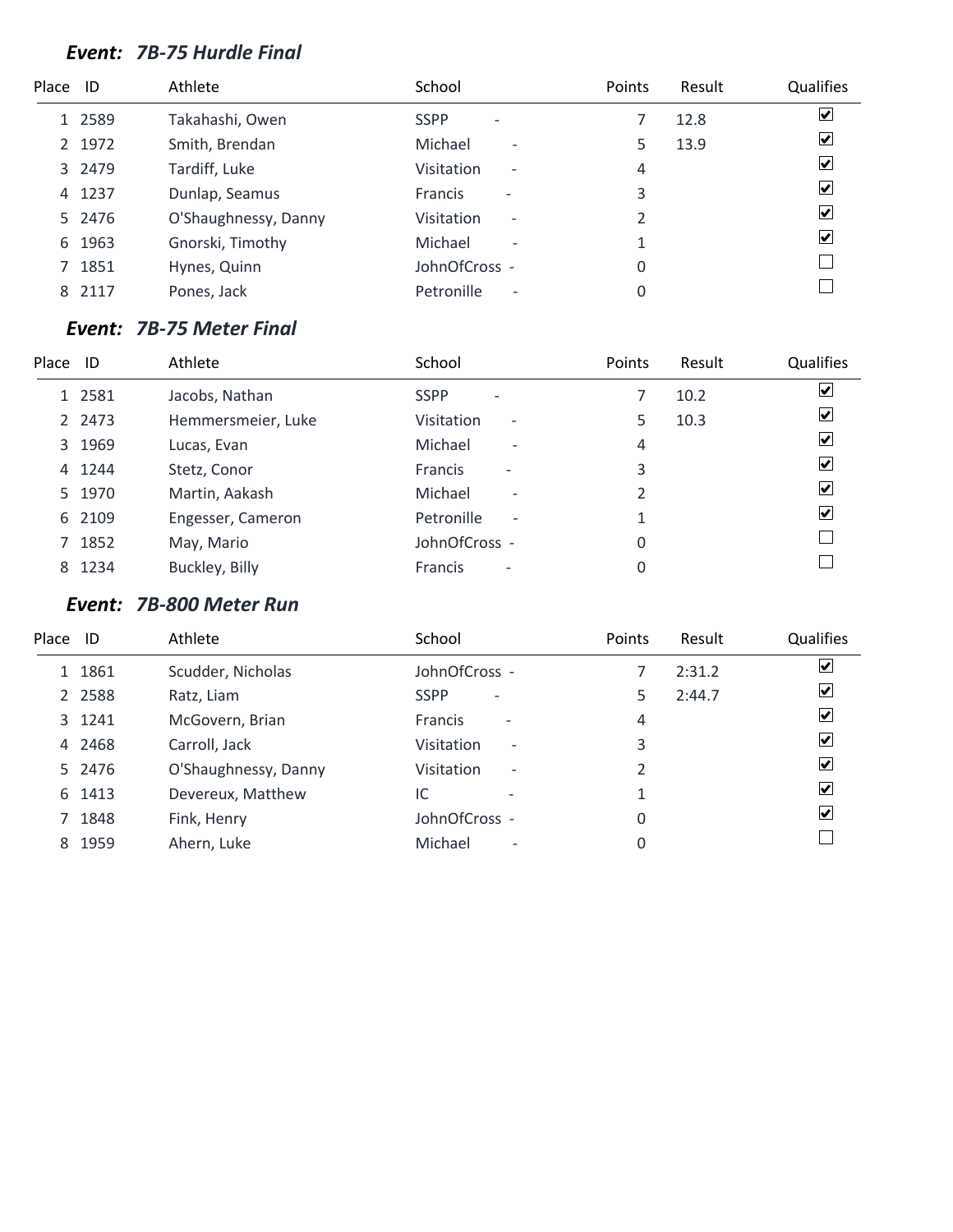# *Event: 7B-800 Relay 4x200*

| Place ID |        | Athlete             | School                                     | Points | Result | Qualifies               |
|----------|--------|---------------------|--------------------------------------------|--------|--------|-------------------------|
|          | 1 2116 | O'Neill, Liam       | Petronille<br>$\overline{\phantom{a}}$     |        | 2:02.9 | $\overline{\mathbf{v}}$ |
|          | 2 1961 | Bolívar, Marcelo    | Michael<br>$\overline{\phantom{a}}$        |        | 2:07.9 | $\overline{\mathbf{v}}$ |
|          | 3 1856 | Morrissey, Martin   | JohnOfCross -                              | 4      |        | $\overline{\mathbf{v}}$ |
|          | 4 1238 | Fitzpatrick, Thomas | <b>Francis</b><br>$\overline{\phantom{a}}$ | 3      |        | $\blacktriangledown$    |
|          | 5 2583 | Kowalski, Gavin     | <b>SSPP</b><br>$\overline{\phantom{a}}$    | 0      |        |                         |
| 6        | 1419   | Schleiter, Grant    | IC                                         | 0      |        |                         |
|          | 2467   | Braafhart, Sam      | Visitation<br>$\overline{\phantom{a}}$     | 0      |        |                         |

#### *Event: 7B-Discus*

| Place ID |           | Athlete             | School                                     | <b>Points</b> | Result   | Qualifies            |
|----------|-----------|---------------------|--------------------------------------------|---------------|----------|----------------------|
|          | 1 2115    | Oberhofer, Jack     | Petronille<br>$\overline{\phantom{a}}$     |               | 70' 4"   | $\boxed{\checkmark}$ |
|          | 2 2 5 7 8 | Dentice, Aidan      | <b>SSPP</b>                                | 5             | $67'$ 2" | ☑                    |
|          | 3 1861    | Scudder, Nicholas   | JohnOfCross -                              | 4             | 62'7''   | ☑                    |
| 4        | 1860      | Schlehofer, Frank   | JohnOfCross -                              | 3             | 60' 3"   | ☑                    |
|          | 5 1862    | Shannon, Gavin      | JohnOfCross -                              | 2             | 60'0''   | ☑                    |
|          | 6 2583    | Kowalski, Gavin     | <b>SSPP</b>                                | 1             | 59' 7"   | $\boxed{\checkmark}$ |
|          | 7 1854    | Mikuzis, Lukas      | JohnOfCross -                              | 0             | 59' 7"   | ☑                    |
| 8        | 1243      | Perkovich, Aidan    | <b>Francis</b><br>$\overline{\phantom{a}}$ | 0             | 53'5''   | ☑                    |
|          | 9 2483    | Zaragoza, Scott     | Visitation<br>$\overline{\phantom{a}}$     | 0             | 51' 4''  |                      |
|          | 10 1242   | McLaughlin, Charles | <b>Francis</b><br>۰                        | $\Omega$      | 48'8"    |                      |
|          |           |                     |                                            |               |          |                      |

# *Event: 7B-High Jump*

| Place ID |        | Athlete           | School                                  | Points         | Result  | Qualifies                   |
|----------|--------|-------------------|-----------------------------------------|----------------|---------|-----------------------------|
|          | 1 1863 | Shannon, William  | JohnOfCross -                           |                | 4'8''   | $\blacktriangledown$        |
|          | 2 1418 | Richardson, Reece | IC<br>$\overline{\phantom{0}}$          | 5              | 4'7''   | ☑                           |
|          | 3 1861 | Scudder, Nicholas | JohnOfCross -                           | 4              | 4' 4''  | $\boxed{\checkmark}$        |
|          | 4 2120 | Short, Michael    | Petronille<br>$\overline{\phantom{a}}$  | 3              | 4'3''   | ☑                           |
|          | 5 2577 | Carrigan, John    | <b>SSPP</b><br>$\overline{\phantom{a}}$ | $\mathfrak{D}$ | 4'3''   | $\vert\bm{\mathsf{v}}\vert$ |
| 6        | 1972   | Smith, Brendan    | Michael<br>$\overline{\phantom{a}}$     |                | $4'$ 2" |                             |
|          | 7 1417 | Mitchell, Tommy   | IC<br>$\overline{\phantom{0}}$          | 0              | 4'0''   |                             |
|          | 8 2118 | Popp, Truman      | Petronille<br>$\overline{\phantom{a}}$  | 0              | 4'0''   |                             |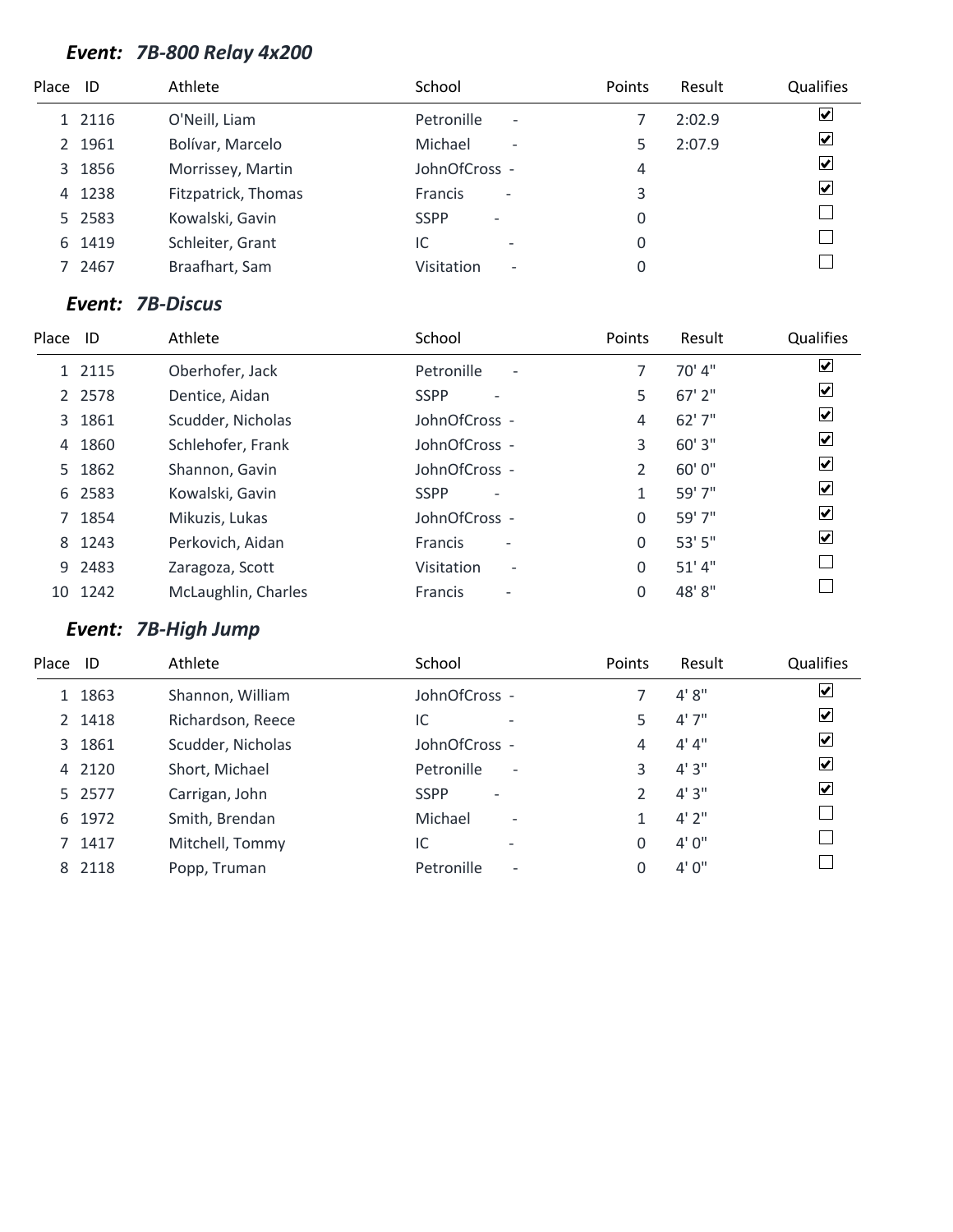# *Event: 7B-Long Jump*

| Place ID |           | Athlete            | School                                 | Points         | Result     | Qualifies                    |
|----------|-----------|--------------------|----------------------------------------|----------------|------------|------------------------------|
|          | 1 2473    | Hemmersmeier, Luke | Visitation<br>$\overline{\phantom{a}}$ |                | 15'0''     | $\overline{\mathbf{v}}$      |
|          | 2 2 5 8 1 | Jacobs, Nathan     | <b>SSPP</b>                            | 5              | 14' 10.75" | $\overline{\mathbf{v}}$      |
|          | 3 2108    | Dufresne, Jake     | Petronille<br>$\overline{\phantom{a}}$ | 4              | 13' 11.5"  | $\blacktriangledown$         |
| 4        | 1237      | Dunlap, Seamus     | Francis<br>$\overline{a}$              | 3              | 13' 10"    | ☑                            |
|          | 5 1969    | Lucas, Evan        | Michael<br>$\overline{\phantom{a}}$    | $\mathfrak{D}$ | 13'2''     | $\overline{\mathbf{v}}$      |
| 6        | 1859      | Panozzo, Jake      | JohnOfCross -                          |                | 12' 5.25"  | ☑                            |
|          | 7 1848    | Fink, Henry        | JohnOfCross -                          | $\Omega$       | 12' 4.75"  | $\boxed{\blacktriangledown}$ |
|          | 8 2105    | Blatchford, Henry  | Petronille<br>$\overline{\phantom{a}}$ | $\Omega$       | 12' 1.25"  | ☑                            |
|          | 9 1416    | McKenna, Charlie   | IC<br>$\overline{\phantom{a}}$         | 0              | 11' 8.5''  |                              |
| 10       | 1962      | Donley, Owen       | Michael<br>$\overline{\phantom{a}}$    | $\Omega$       | $11'$ 6.5" |                              |

## *Event: 7B-Shot Put*

| Place | - ID      | Athlete           | School                                     | Points        | Result    | Qualifies               |
|-------|-----------|-------------------|--------------------------------------------|---------------|-----------|-------------------------|
|       | 1 1850    | Harris, Matthew   | JohnOfCross -                              |               | 33' 8.75" | $\blacktriangledown$    |
|       | 2 2 4 8 3 | Zaragoza, Scott   | Visitation<br>$\overline{\phantom{a}}$     | 5             | 32' 9.5"  | ⊻                       |
|       | 3 2104    | Baer, John        | Petronille<br>$\overline{\phantom{a}}$     | 4             | 30' 4"    | $\blacktriangledown$    |
| 4     | 1244      | Stetz, Conor      | <b>Francis</b><br>$\overline{\phantom{a}}$ | 3             | 30' 1.25" | $\overline{\mathbf{v}}$ |
|       | 5 2480    | Wilson, Mike      | Visitation<br>$\overline{\phantom{a}}$     | $\mathcal{P}$ | 27'10''   | $\overline{\mathbf{v}}$ |
|       | 6 2114    | McTaggart, Aiden  | Petronille<br>$\overline{\phantom{a}}$     | 1             | 27'0''    | ⊻                       |
| 7     | 1845      | Athy, Kieran      | JohnOfCross -                              | 0             | 26' 6''   | $\overline{\mathbf{v}}$ |
|       | 8 2582    | Kasprzak, Timothy | <b>SSPP</b><br>$\overline{\phantom{0}}$    | 0             | 26' 5.75" | $\blacktriangledown$    |
| 9     | 1854      | Mikuzis, Lukas    | JohnOfCross -                              | 0             | 26' 2.5"  |                         |
|       | 10 2467   | Braafhart, Sam    | Visitation<br>$\overline{\phantom{a}}$     | 0             | 25' 2.75" |                         |

# *Event: 7B-Triple Jump*

| Place | ID        | Athlete              | School         |                          | Points        | Result        | Qualifies                    |
|-------|-----------|----------------------|----------------|--------------------------|---------------|---------------|------------------------------|
|       | 1 1863    | Shannon, William     | JohnOfCross -  |                          |               | 35' 11.25"    | $\overline{\mathbf{v}}$      |
|       | 2 2 5 8 9 | Takahashi, Owen      | <b>SSPP</b>    |                          | 5             | 31' 1.5"      | $\overline{\mathbf{v}}$      |
|       | 3 1969    | Lucas, Evan          | Michael        | $\overline{\phantom{a}}$ | 4             | 30' 5.5"      | $\boxed{\blacktriangledown}$ |
|       | 4 2476    | O'Shaughnessy, Danny | Visitation     | $\overline{\phantom{a}}$ | 3             | 28' 1.25"     | ☑                            |
|       | 5 1416    | McKenna, Charlie     | IC             |                          | $\mathcal{P}$ | 27' 11''      | $\overline{\mathbf{v}}$      |
|       | 6 1238    | Fitzpatrick, Thomas  | <b>Francis</b> |                          |               | 25' 1.75"     | ☑                            |
|       | 7 1973    | White, Colin         | Michael        | $\overline{\phantom{a}}$ | 0             | 24' 9"        | ☑                            |
|       | 8 1243    | Perkovich, Aidan     | <b>Francis</b> | $\overline{\phantom{0}}$ | 0             | 24' 8"        | ☑                            |
|       | 9 1959    | Ahern, Luke          | Michael        | $\overline{\phantom{a}}$ | 0             | 24' 6.5"      |                              |
| 10    | 1413      | Devereux, Matthew    | IC             |                          | 0             | $24'$ $2.5''$ |                              |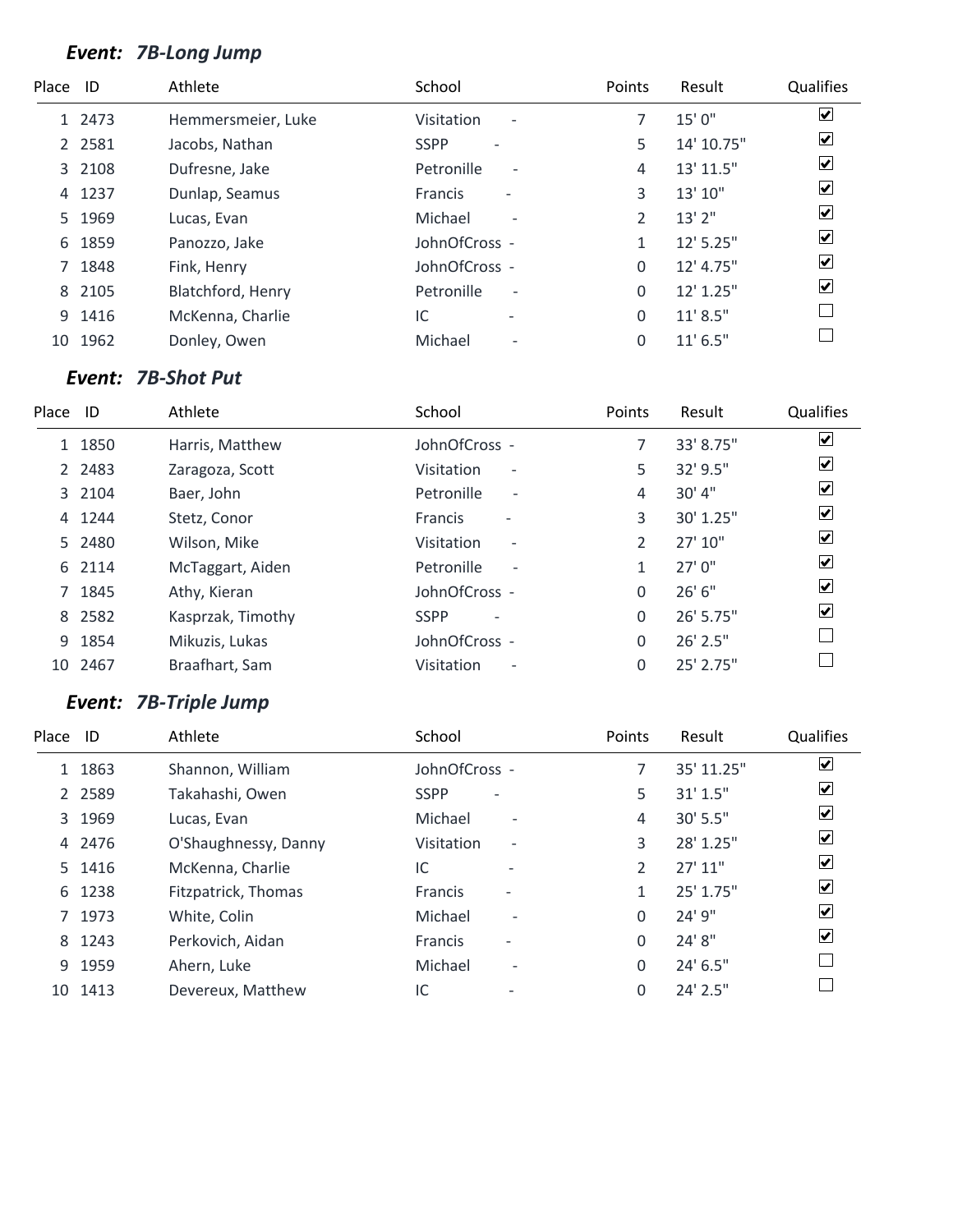#### *Event: 7G-100 Meter Final*

| Place ID |        | Athlete           | School                                        | Points | Result | Qualifies               |
|----------|--------|-------------------|-----------------------------------------------|--------|--------|-------------------------|
|          | 1 2465 | Zwolinski, Ashley | <b>Visitation</b><br>$\overline{\phantom{a}}$ |        | 14.7   | $\blacktriangledown$    |
|          | 2 1838 | Mikuzis, Liana    | JohnOfCross -                                 |        | 15.2   | $\blacktriangledown$    |
|          | 3 2461 | MacGregor, Tess   | <b>Visitation</b><br>$\overline{\phantom{a}}$ | 4      |        | $\overline{\mathbf{v}}$ |
|          | 4 2101 | Salinas, Corbin   | Petronille<br>$\overline{\phantom{a}}$        | 3      |        | $\blacktriangledown$    |
|          | 5 2090 | Allaway, Sophie   | Petronille<br>$\overline{\phantom{a}}$        | 2      |        | $\blacktriangledown$    |
| 6        | 1228   | Hayes, Erin       | <b>Francis</b><br>$\overline{\phantom{0}}$    |        |        | $\blacktriangledown$    |
|          | 1953   | Flynn, Shelby     | Michael<br>$\overline{\phantom{a}}$           | 0      |        |                         |
| 8        | 1226   | Garcia, Rebecca   | <b>Francis</b><br>$\overline{\phantom{0}}$    | 0      |        |                         |

#### *Event: 7G-1600 Run*

| Place | ID     | Athlete            | School                                     | Points | Result | <b>Qualifies</b>             |
|-------|--------|--------------------|--------------------------------------------|--------|--------|------------------------------|
|       | 1 2096 | Lange, Kaylee      | Petronille<br>$\overline{\phantom{a}}$     |        | 6:06.0 | $\boxed{\blacktriangledown}$ |
|       | 2 2095 | King, Paige        | Petronille<br>$\overline{\phantom{a}}$     | 5.     | 6:12.5 | $\blacktriangledown$         |
|       | 3 1222 | Burns, Delaney     | <b>Francis</b><br>$\overline{\phantom{a}}$ | 4      |        | $\overline{\mathbf{v}}$      |
|       | 4 1835 | Krema, Catherine   | JohnOfCross -                              | 3      |        | $\overline{\mathbf{v}}$      |
|       | 5 2462 | McGreal, Amanda    | Visitation<br>$\qquad \qquad \blacksquare$ | 2      |        | $\overline{\mathbf{v}}$      |
|       | 6 2460 | James, Hayden      | Visitation<br>$\overline{\phantom{a}}$     |        |        | $\blacktriangledown$         |
|       | 7 1403 | Castanoli, Kathryn | IC                                         | 0      |        | $ \boldsymbol{v} $           |
|       | 8 1843 | Totaro, Anabella   | JohnOfCross -                              |        |        |                              |

# *Event: 7G-200 Meter Dash*

| Place | ID     | Athlete           | School                                        | Points | Result | Qualifies               |
|-------|--------|-------------------|-----------------------------------------------|--------|--------|-------------------------|
|       | 1 2103 | Wind, Hannelore   | Petronille<br>$\overline{\phantom{a}}$        |        | 31.1   | ⊻                       |
|       | 2 1231 | Layden, Katie     | <b>Francis</b>                                | 5      | 31.5   | V                       |
|       | 3 1834 | Kinsella, Colette | JohnOfCross -                                 | 4      |        | V                       |
|       | 4 1950 | Anderson, Grace   | Michael<br>$\overline{\phantom{a}}$           | 3      |        | $\vert \checkmark\vert$ |
|       | 5 2458 | Harrold, Faith    | <b>Visitation</b><br>$\overline{\phantom{a}}$ |        |        | $\vert \checkmark\vert$ |
|       | 6 1225 | Fix, Abigail      | <b>Francis</b><br>$\overline{\phantom{a}}$    |        |        | $\vert \checkmark$      |
|       | 7 1831 | Finn, Kelly       | JohnOfCross -                                 | 0      |        |                         |
|       | 8 2464 | Stangarone, Anna  | <b>Visitation</b><br>$\overline{\phantom{0}}$ | 0      |        |                         |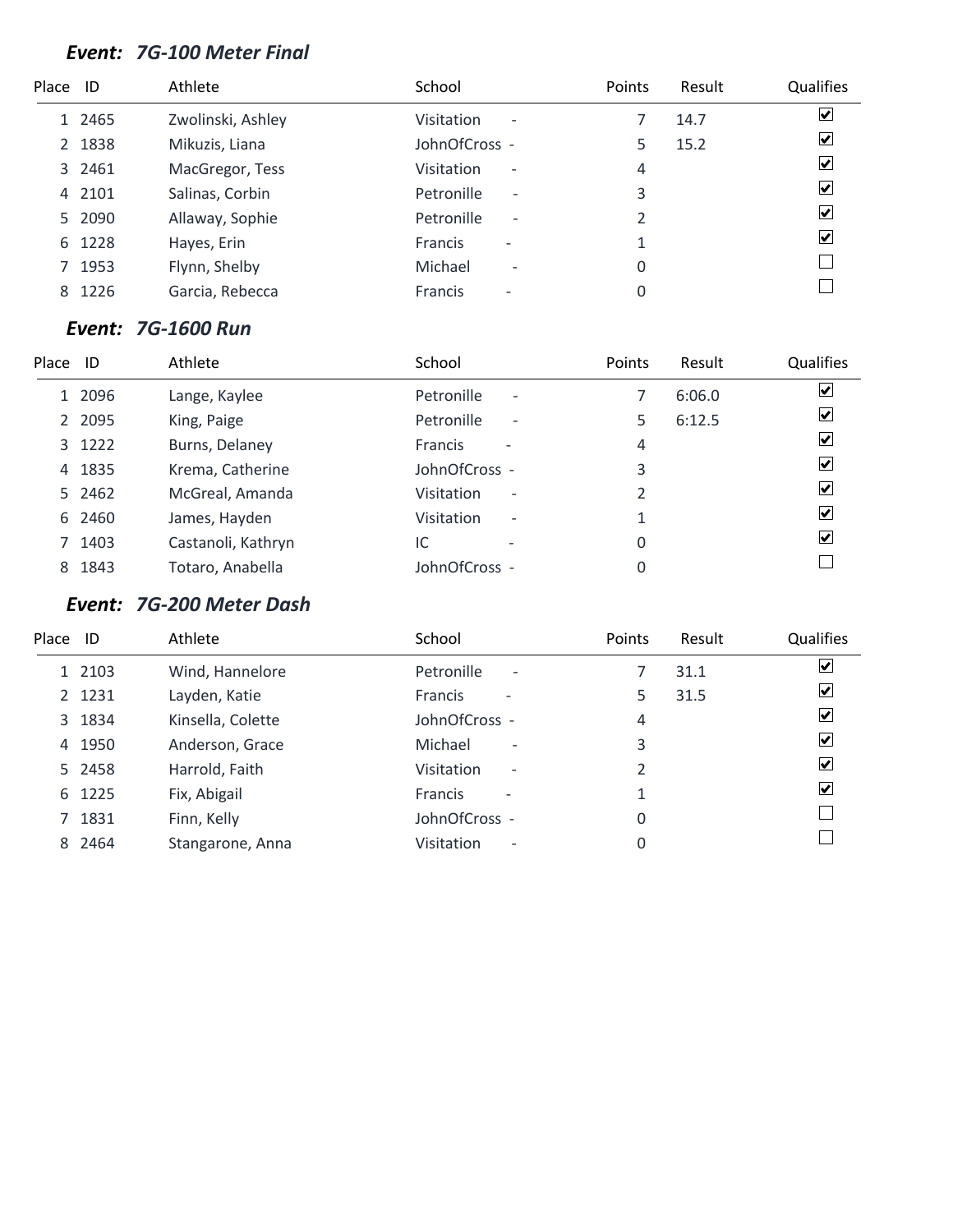#### *Event: 7G-400 Meter Dash*

| Place ID |        | Athlete           | School                                        | Points | Result | Qualifies               |
|----------|--------|-------------------|-----------------------------------------------|--------|--------|-------------------------|
|          | 1 1917 | Bielenda, Ellie   | Michael<br>$\overline{\phantom{a}}$           |        | 1:09.6 | $\overline{\mathbf{v}}$ |
|          | 2 1231 | Layden, Katie     | <b>Francis</b><br>$\overline{\phantom{a}}$    |        | 1:11.8 | $\overline{\mathbf{v}}$ |
|          | 3 2462 | McGreal, Amanda   | <b>Visitation</b><br>$\overline{\phantom{a}}$ | 4      |        | $\blacktriangledown$    |
| 4        | 1837   | McNamara, Molly   | JohnOfCross -                                 | 3      |        | $\blacktriangledown$    |
|          | 5 1407 | Libert, Grace     | IC<br>$\overline{\phantom{0}}$                | 2      |        | $\blacktriangledown$    |
|          | 6 2571 | Pohodich, Grace   | <b>SSPP</b><br>$\qquad \qquad$                |        |        |                         |
|          | 7 2458 | Harrold, Faith    | <b>Visitation</b><br>$\overline{\phantom{a}}$ | 0      |        |                         |
| 8        | 1919   | Cleveland, Lauren | Michael<br>$\overline{\phantom{a}}$           | 0      |        |                         |

# *Event: 7G-400 Relay (Major) 4x100*

| Place | ID     | Athlete           | School                                     | <b>Points</b> | Result | Qualifies                    |
|-------|--------|-------------------|--------------------------------------------|---------------|--------|------------------------------|
|       | 1 1834 | Kinsella, Colette | JohnOfCross -                              |               | 1:02.4 | $\boxed{\blacktriangledown}$ |
|       | 2 2095 | King, Paige       | Petronille<br>$\overline{\phantom{a}}$     |               | 1:02.8 | $\blacktriangledown$         |
|       | 3 1225 | Fix, Abigail      | <b>Francis</b><br>$\overline{\phantom{a}}$ | 4             |        | $\blacktriangledown$         |
|       | 4 2461 | MacGregor, Tess   | Visitation<br>$\overline{\phantom{a}}$     | 3             |        | $\overline{\mathbf{v}}$      |
|       | 5 1405 | Johnson, Maggie   | IC<br>$\overline{\phantom{0}}$             |               |        |                              |
|       | 6 1950 | Anderson, Grace   | Michael<br>$\overline{\phantom{a}}$        |               |        |                              |

# *Event: 7G-400 Relay (Minor) 4x100*

| Place | ID     | Athlete           | School                                     | Points | Result | Qualifies                    |
|-------|--------|-------------------|--------------------------------------------|--------|--------|------------------------------|
|       | 1 1840 | Padilla, Grace    | JohnOfCross -                              | 4      | 1:06.1 | $\overline{\mathbf{v}}$      |
|       | 2 1924 | Gaul, Hannah      | Michael<br>$\overline{\phantom{a}}$        |        | 1:06.7 | $\overline{\mathbf{v}}$      |
|       | 3 2460 | James, Hayden     | Visitation<br>$\overline{\phantom{a}}$     |        |        | $\boxed{\blacktriangledown}$ |
|       | 4 2574 | Schrom, Mackenzie | <b>SSPP</b><br>$\overline{\phantom{a}}$    |        |        |                              |
|       | 5 1222 | Burns, Delaney    | <b>Francis</b><br>$\overline{\phantom{a}}$ | 0      |        |                              |
|       | 6 2100 | O'Neill, Alyse    | Petronille<br>٠                            | 0      |        |                              |

# *Event: 7G-75 Hurdle Final*

| Place ID |           | Athlete          | School                                        | Points | Result | <b>Qualifies</b>        |
|----------|-----------|------------------|-----------------------------------------------|--------|--------|-------------------------|
|          | 1 1221    | Buckley, Katie   | Francis<br>$\overline{\phantom{a}}$           |        | 14.4   | $\overline{\mathbf{v}}$ |
|          | 2 2 4 6 2 | McGreal, Amanda  | <b>Visitation</b><br>$\overline{\phantom{a}}$ | 5      | 14.5   | ☑                       |
|          | 3 1837    | McNamara, Molly  | JohnOfCross -                                 | 4      |        | $\blacktriangledown$    |
|          | 4 1838    | Mikuzis, Liana   | JohnOfCross -                                 | 3      |        | ⊻                       |
|          | 5 2459    | Iorii, Bianca    | <b>Visitation</b><br>$\overline{\phantom{a}}$ |        |        | $\blacktriangledown$    |
|          | 6 2103    | Wind, Hannelore  | Petronille<br>$\overline{\phantom{a}}$        |        |        | $\blacktriangledown$    |
|          | 7 1229    | Holmes, Annmarie | <b>Francis</b><br>$\overline{\phantom{a}}$    | 0      |        |                         |
| 8        | 2098      | McDougal, Lauren | Petronille<br>$\overline{\phantom{a}}$        | 0      |        |                         |
|          |           |                  |                                               |        |        |                         |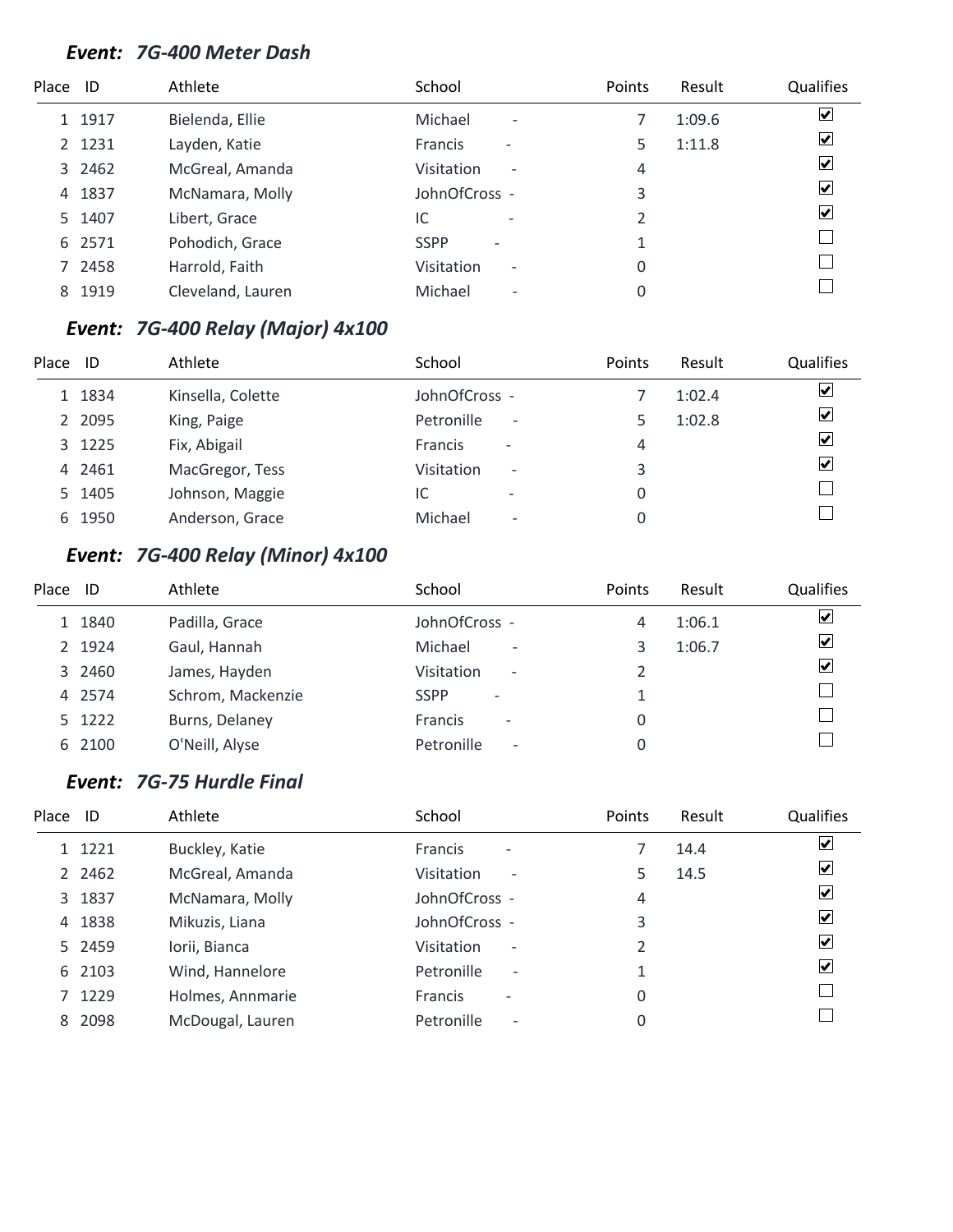#### *Event: 7G-75 Meter Final*

| Place ID |        | Athlete           | School                                        | Points | Result | <b>Qualifies</b>        |
|----------|--------|-------------------|-----------------------------------------------|--------|--------|-------------------------|
|          | 1 2465 | Zwolinski, Ashley | <b>Visitation</b><br>$\overline{\phantom{a}}$ |        | 11.2   | $\blacktriangledown$    |
|          | 2 1836 | Lopez, Lucia      | JohnOfCross -                                 |        | 12.0   | $\blacktriangledown$    |
|          | 3 2461 | MacGregor, Tess   | <b>Visitation</b><br>$\overline{\phantom{a}}$ | 4      |        | $\overline{\mathbf{v}}$ |
| 4        | 1957   | Voss, Sabina      | Michael<br>$\overline{\phantom{a}}$           | 3      |        | $\blacktriangledown$    |
|          | 5 2090 | Allaway, Sophie   | Petronille<br>$\overline{\phantom{a}}$        | 2      |        | $\blacktriangledown$    |
| 6        | 1228   | Hayes, Erin       | <b>Francis</b><br>$\overline{\phantom{0}}$    |        |        | $\blacktriangledown$    |
|          | 7 1229 | Holmes, Annmarie  | <b>Francis</b><br>$\overline{\phantom{0}}$    | 0      |        |                         |
|          | 8 2102 | Saunders, Felicia | Petronille<br>$\overline{\phantom{0}}$        | 0      |        |                         |

### *Event: 7G-800 Meter Run*

| Place | ID     | Athlete           | School                                        | Points | Result | Qualifies               |
|-------|--------|-------------------|-----------------------------------------------|--------|--------|-------------------------|
|       | 1 2095 | King, Paige       | Petronille<br>$\overline{\phantom{a}}$        |        | 2:40.7 | ☑                       |
|       | 2 2462 | McGreal, Amanda   | <b>Visitation</b><br>$\overline{\phantom{a}}$ | 5      | 2:41.1 | $\overline{\mathbf{v}}$ |
|       | 3 1834 | Kinsella, Colette | JohnOfCross -                                 | 4      |        | $\overline{\mathbf{v}}$ |
|       | 4 1222 | Burns, Delaney    | Francis<br>$\overline{\phantom{a}}$           | 3      |        | $\overline{\mathbf{v}}$ |
|       | 5 1407 | Libert, Grace     | IC<br>$\overline{\phantom{a}}$                | 2      |        | $\boxed{\checkmark}$    |
|       | 6 2570 | Makris, Hope      | <b>SSPP</b><br>$\overline{\phantom{a}}$       |        |        | ☑                       |
|       | 7 2460 | James, Hayden     | Visitation<br>$\overline{\phantom{a}}$        | 0      |        | ☑                       |
|       | 8 1835 | Krema, Catherine  | JohnOfCross -                                 | 0      |        |                         |

# *Event: 7G-800 Relay 4x200*

| Place | ID     | Athlete         | School                                     | <b>Points</b> | Result | <b>Qualifies</b>        |
|-------|--------|-----------------|--------------------------------------------|---------------|--------|-------------------------|
|       | 1 1233 | Schodrof, Cami  | <b>Francis</b><br>$\overline{\phantom{a}}$ |               | 2:11.0 | ☑                       |
|       | 2 2460 | James, Hayden   | Visitation<br>$\overline{\phantom{a}}$     |               | 2:16.0 | $\blacktriangledown$    |
|       | 3 1950 | Anderson, Grace | Michael<br>$\overline{\phantom{a}}$        | 4             |        | $\overline{\mathbf{v}}$ |
|       | 4 1836 | Lopez, Lucia    | JohnOfCross -                              | 3             |        | $\overline{\mathbf{v}}$ |
|       | 5 2100 | O'Neill, Alyse  | Petronille<br>$\overline{\phantom{a}}$     |               |        |                         |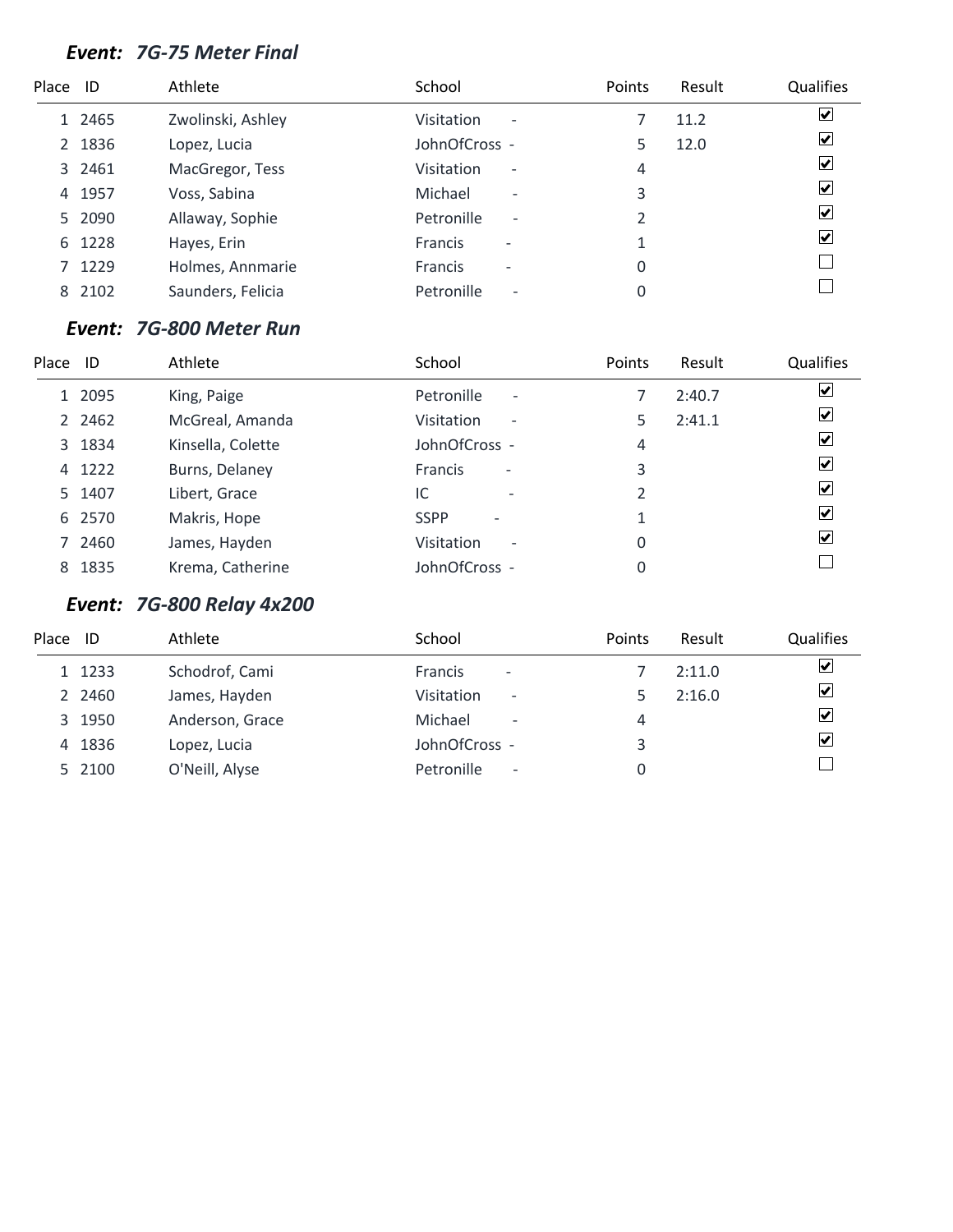#### *Event: 7G-Discus*

| Place ID |         | Athlete         | School                                     | Points | Result | Qualifies                    |
|----------|---------|-----------------|--------------------------------------------|--------|--------|------------------------------|
|          | 1 1833  | Hardy, McCahey  | JohnOfCross -                              |        | 66' 4" | $\overline{\mathbf{v}}$      |
|          | 2 1839  | O'Malley, Grace | JohnOfCross -                              | 5      | 48' 7" | ⊻                            |
|          | 3 1228  | Hayes, Erin     | Francis<br>$\overline{\phantom{a}}$        | 4      | 46' 2" | ☑                            |
| 4        | 1231    | Layden, Katie   | <b>Francis</b><br>$\overline{\phantom{a}}$ | 3      | 45' 6" | $\boxed{\checkmark}$         |
|          | 5 1227  | Havenaar, Nora  | Francis<br>$\overline{\phantom{a}}$        | 2      | 45' 3" | $\overline{\mathbf{v}}$      |
| 6        | 1223    | Collins, Nora   | <b>Francis</b><br>$\overline{\phantom{a}}$ | 1      | 43'6"  | $\overline{\mathbf{v}}$      |
|          | 1844    | Zalduendo, Ava  | JohnOfCross -                              | 0      | 40'8"  | $\boxed{\blacktriangledown}$ |
| 8        | 1832    | Finn, Molly     | JohnOfCross -                              | 0      | 40' 3" | $\boxed{\blacktriangledown}$ |
|          | 9 2573  | Reed, Sarah     | <b>SSPP</b><br>$\overline{\phantom{a}}$    | 0      | 30'7'' |                              |
|          | 10 2457 | Frolik, Beth    | Visitation<br>$\overline{\phantom{a}}$     | 0      | 29'0"  |                              |

# *Event: 7G-High Jump*

| Place | ID     | Athlete           | School                                     | <b>Points</b> | Result | <b>Qualifies</b>        |
|-------|--------|-------------------|--------------------------------------------|---------------|--------|-------------------------|
|       | 1 2097 | Lilly, Katherine  | Petronille<br>$\overline{\phantom{a}}$     |               | 4'3''  | $\overline{\mathbf{v}}$ |
|       | 2 1956 | Rice, Bridget     | Michael<br>$\overline{\phantom{a}}$        | 5             | 4'2''  | $\blacktriangledown$    |
|       | 3 1224 | Dudek, Taylor     | <b>Francis</b><br>$\overline{\phantom{a}}$ | 4             | 4'1''  | $\blacktriangledown$    |
|       | 4 2458 | Harrold, Faith    | Visitation<br>$\overline{\phantom{a}}$     | 3             | 4'0''  | $\blacktriangledown$    |
|       | 5 1834 | Kinsella, Colette | JohnOfCross -                              | $\mathcal{P}$ | 4'0''  | $\blacktriangledown$    |
| 6     | 1839   | O'Malley, Grace   | JohnOfCross -                              |               | 4'0''  |                         |
|       | 7 2575 | Wolf, Mahlana     | <b>SSPP</b><br>$\overline{\phantom{a}}$    |               | 3'10'' |                         |
|       | 8 1405 | Johnson, Maggie   | IC<br>$\overline{\phantom{a}}$             |               | 3'8''  |                         |

# *Event: 7G-Long Jump*

| Place ID |          | Athlete            | School         |                          | Points | Result    | Qualifies             |
|----------|----------|--------------------|----------------|--------------------------|--------|-----------|-----------------------|
|          | 1 1837   | McNamara, Molly    | JohnOfCross -  |                          | 7      | 13' 4.25" | ☑                     |
|          | 2 2 46 5 | Zwolinski, Ashley  | Visitation     | $\overline{\phantom{a}}$ | 5      | 12'7''    | ⊻                     |
|          | 3 1836   | Lopez, Lucia       | JohnOfCross -  |                          | 4      | 12' 6.25" | $\blacktriangleright$ |
| 4        | 1221     | Buckley, Katie     | <b>Francis</b> | $\overline{\phantom{a}}$ | 3      | 11' 11"   | ⊻                     |
|          | 5 1831   | Finn, Kelly        | JohnOfCross -  |                          | 2      | 11' 10.5" | ☑                     |
| 6        | 1226     | Garcia, Rebecca    | <b>Francis</b> | $\overline{\phantom{a}}$ | 1      | 10'6''    | ☑                     |
|          | 7 1957   | Voss, Sabina       | Michael        | $\overline{\phantom{a}}$ | 0      | 10' 5.25" | ⊻                     |
| 8        | 1403     | Castanoli, Kathryn | IC             | $\overline{\phantom{0}}$ | 0      | 10'5''    | ☑                     |
|          | 9 1402   | Buscemi, Ava       | IC             |                          | 0      | 10' 2"    |                       |
|          | 10 2570  | Makris, Hope       | <b>SSPP</b>    |                          | 0      | 10' 2"    |                       |
|          |          |                    |                |                          |        |           |                       |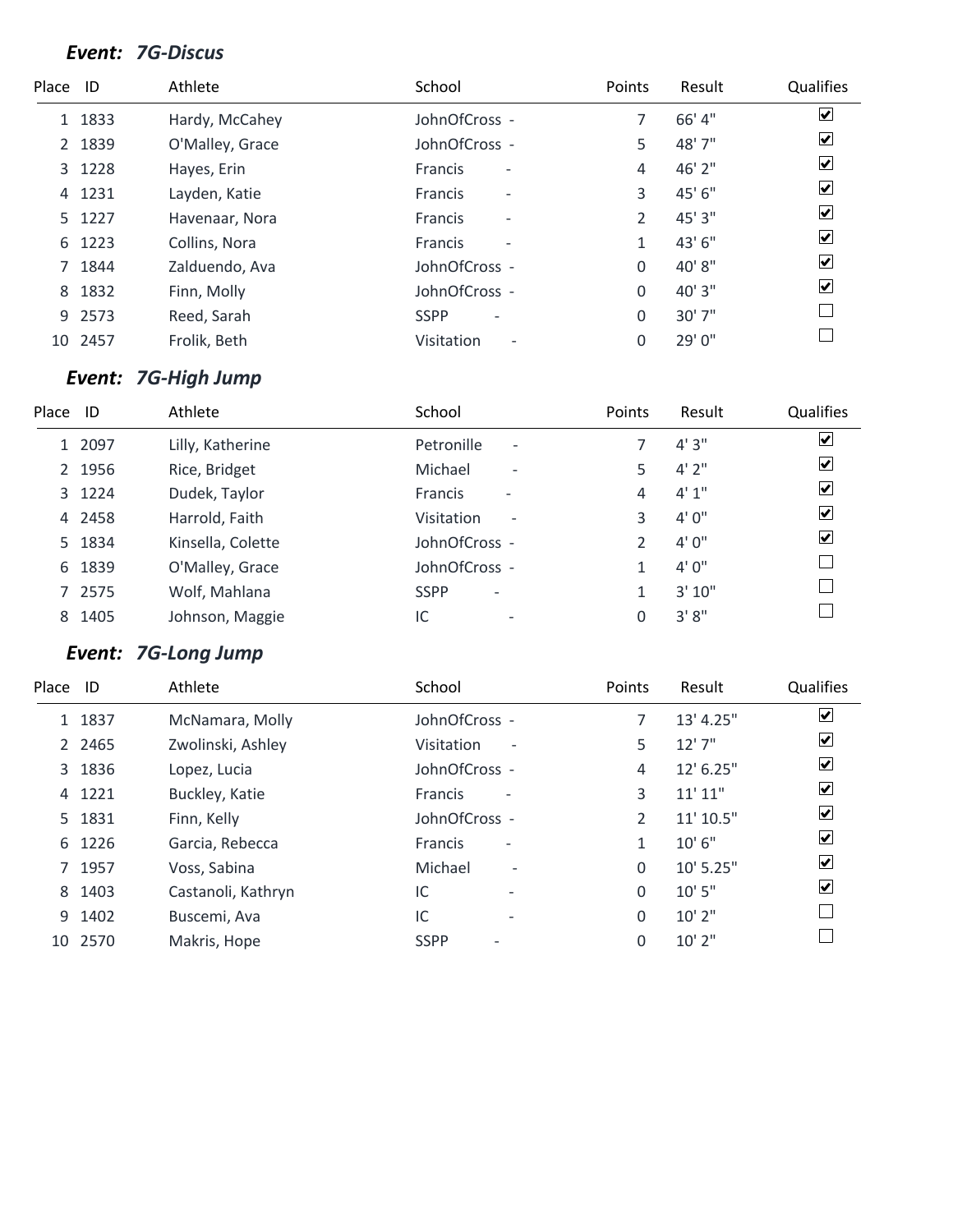#### *Event: 7G-Shot Put*

| Place ID     |         | Athlete           | School                                     | Points        | Result    | Qualifies                    |
|--------------|---------|-------------------|--------------------------------------------|---------------|-----------|------------------------------|
| $\mathbf{1}$ | 1404    | Fox, Jackie       | IC<br>$\overline{\phantom{a}}$             |               | 24'3''    | $\overline{\mathbf{v}}$      |
|              | 2 1833  | Hardy, McCahey    | JohnOfCross -                              | 5             | 23' 6"    | $\overline{\mathbf{v}}$      |
|              | 3 2575  | Wolf, Mahlana     | <b>SSPP</b><br>$\overline{\phantom{a}}$    | 4             | 22' 11"   | $\blacktriangledown$         |
| 4            | 1407    | Libert, Grace     | IC                                         | 3             | 21'6''    | $\overline{\mathbf{v}}$      |
|              | 5 2574  | Schrom, Mackenzie | <b>SSPP</b>                                | $\mathcal{P}$ | 19' 4"    | $\boxed{\checkmark}$         |
| 6            | 1842    | Sur, Natalie      | JohnOfCross -                              |               | 19'0"     | $\blacktriangledown$         |
|              | 7 2463  | Mueller, Melissa  | Visitation<br>$\overline{\phantom{a}}$     | 0             | 18'8"     | $\boxed{\blacktriangledown}$ |
| 8            | 2461    | MacGregor, Tess   | Visitation<br>$\overline{\phantom{a}}$     | 0             | 18' 6.25" | $\overline{\mathbf{v}}$      |
|              | 9 2457  | Frolik, Beth      | Visitation<br>$\qquad \qquad \blacksquare$ | 0             | 17' 11''  |                              |
|              | 10 2102 | Saunders, Felicia | Petronille<br>$\overline{\phantom{a}}$     | 0             | 17' 10"   |                              |

# *Event: 7G-Triple Jump*

| Place | ID        | Athlete           | School                                     | Points        | Result      | Qualifies               |
|-------|-----------|-------------------|--------------------------------------------|---------------|-------------|-------------------------|
|       | 1 1838    | Mikuzis, Liana    | JohnOfCross -                              |               | $27'$ 0.25" | $\overline{\mathbf{v}}$ |
|       | 2 2 4 6 5 | Zwolinski, Ashley | Visitation<br>$\overline{\phantom{a}}$     | 5             | 26' 1.25"   | $\blacktriangledown$    |
|       | 3 2463    | Mueller, Melissa  | Visitation<br>$\overline{\phantom{a}}$     | 4             | 25' 10.25"  | $\blacktriangledown$    |
|       | 4 1953    | Flynn, Shelby     | Michael<br>$\overline{\phantom{a}}$        | 3             | 25' 8"      | $\blacktriangledown$    |
|       | 5 1222    | Burns, Delaney    | <b>Francis</b><br>$\qquad \qquad$          | $\mathcal{P}$ | 24' 6.5"    | $\overline{\mathbf{v}}$ |
|       | 6 1225    | Fix, Abigail      | <b>Francis</b><br>$\overline{\phantom{a}}$ | 1             | 23' 9.25"   | $\overline{\mathbf{v}}$ |
|       | 7 2464    | Stangarone, Anna  | Visitation<br>$\overline{\phantom{a}}$     | 0             | 23' 8.25"   | $\overline{\mathbf{v}}$ |
| 8     | 1843      | Totaro, Anabella  | JohnOfCross -                              | 0             | 23' 3.25"   | $\blacktriangledown$    |
| 9     | 1835      | Krema, Catherine  | JohnOfCross -                              | 0             | 23' 3.25"   |                         |
|       | 10 2571   | Pohodich, Grace   | <b>SSPP</b>                                | 0             | 22' 10"     |                         |

## *Event: 8B-100 Meter Final*

| Place | ID     | Athlete                | School                                     | Points | Result | Qualifies               |
|-------|--------|------------------------|--------------------------------------------|--------|--------|-------------------------|
|       | 1 1263 | Michel, Benjamin       | <b>Francis</b><br>$\overline{\phantom{0}}$ |        | 13.5   | $\blacktriangledown$    |
|       | 2 2001 | Sommerdyke, Matthew    | Michael<br>$\overline{\phantom{0}}$        | 5      | 13.7   | ☑                       |
|       | 3 1446 | Macariola, Leo         | IC<br>$\overline{\phantom{0}}$             | 4      |        | $\boxed{\checkmark}$    |
|       | 4 2601 | Adam, Breen            | <b>SSPP</b><br>$\overline{\phantom{0}}$    | 3      |        | $\vert \checkmark\vert$ |
|       | 5 1261 | Kelly, Tiernan         | Francis<br>$\overline{\phantom{a}}$        |        |        | ⊻                       |
|       | 6 1887 | Shannon, Matthew       | JohnOfCross -                              |        |        | $\vert \checkmark\vert$ |
|       | 7 1888 | Smith, Justin          | JohnOfCross -                              | 0      |        |                         |
|       | 8 2135 | Picchione, Christopher | Petronille<br>$\overline{\phantom{a}}$     | 0      |        |                         |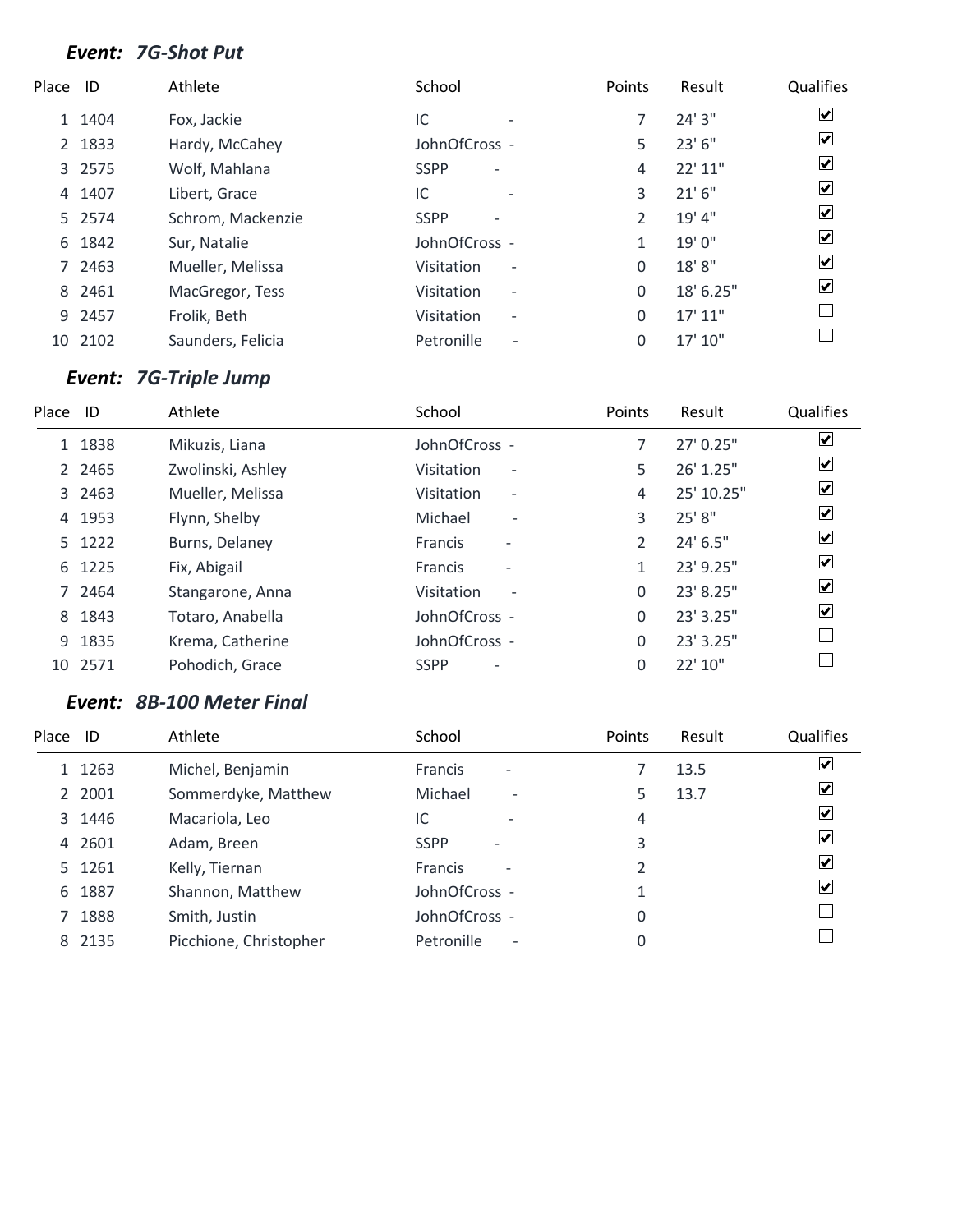#### *Event: 8B-1600 Run*

| Place ID |        | Athlete             | School     |                          | Points | Result | Qualifies               |
|----------|--------|---------------------|------------|--------------------------|--------|--------|-------------------------|
|          | 1 1993 | Covone, Christopher | Michael    | $\overline{\phantom{a}}$ |        | 5:37.8 | $\overline{\mathbf{v}}$ |
|          | 2 1442 | Geiger, Jackson     | IC         | $\overline{\phantom{0}}$ |        | 5:49.2 | $\blacktriangledown$    |
|          | 3 2132 | Hohe, Patrick       | Petronille | $\overline{\phantom{a}}$ | 4      |        | $\blacktriangledown$    |
| 4        | 1991   | Baker, Austin       | Michael    | $\overline{\phantom{a}}$ | 3      |        | $\blacktriangledown$    |
|          | 5 1999 | Rodriguez, Nathan   | Michael    | $\overline{\phantom{a}}$ | 2      |        | $\blacktriangledown$    |
| 6        | 1452   | Wood, Jonathan      | IC         | $\overline{\phantom{a}}$ |        |        | $\blacktriangledown$    |
|          | 1996   | Laughlin, Colin     | Michael    | $\overline{\phantom{a}}$ | 0      |        | $\blacktriangledown$    |
| 8        | 1440   | Brown, Jacob        | IC         |                          | 0      |        |                         |

#### *Event: 8B-200 Meter Dash*

| Place | ID     | Athlete             | School                                     | <b>Points</b> | Result | Qualifies                    |
|-------|--------|---------------------|--------------------------------------------|---------------|--------|------------------------------|
|       | 1 1263 | Michel, Benjamin    | <b>Francis</b><br>$\overline{\phantom{a}}$ |               | 27.4   | $\boxed{\blacktriangledown}$ |
|       | 2 2001 | Sommerdyke, Matthew | Michael<br>$\overline{\phantom{a}}$        |               | 27.4   | $\overline{\mathbf{v}}$      |
|       | 3 1446 | Macariola, Leo      | IC                                         | 4             |        | $\overline{\mathbf{v}}$      |
|       | 4 1886 | Rosenberg, Willliam | JohnOfCross -                              | 3             |        | $\overline{\mathbf{v}}$      |
|       | 5 1265 | Skonning, Luke      | <b>Francis</b><br>$\overline{\phantom{a}}$ |               |        | $\vert \checkmark$           |
|       | 6 2603 | Deering, Andrew     | <b>SSPP</b>                                |               |        | $\overline{\mathbf{v}}$      |
|       | 7 2002 | Sowers, Nathaniel   | Michael<br>$\overline{\phantom{a}}$        |               |        |                              |

#### *Event: 8B-400 Meter Dash*

| Place | -ID    | Athlete          | School                                        | Points | Result | Qualifies               |
|-------|--------|------------------|-----------------------------------------------|--------|--------|-------------------------|
|       | 1 2508 | Montgomery, Mike | <b>Visitation</b><br>$\overline{\phantom{a}}$ |        | 1:00.4 | ⊻                       |
|       | 2 1992 | Challenger, John | Michael<br>$\overline{\phantom{a}}$           |        | 1:07.6 | $\boxed{\checkmark}$    |
|       | 3 1449 | Paul, JT         | IC<br>$\overline{\phantom{a}}$                | 4      |        | ⊻                       |
|       | 4 1444 | Hilgart, John    | IC<br>$\overline{\phantom{a}}$                | 3      |        | $\overline{\mathbf{v}}$ |
|       | 5 2605 | Hanrehan, Andrew | <b>SSPP</b><br>$\overline{\phantom{0}}$       |        |        | ⊻                       |
|       | 6 1265 | Skonning, Luke   | <b>Francis</b><br>$\overline{\phantom{a}}$    |        |        |                         |
|       | 7 2130 | Davis, Braden    | Petronille<br>$\overline{\phantom{a}}$        |        |        |                         |

# *Event: 8B-400 Relay (Major) 4x100*

| Place | ID     | Athlete          | School                                     | Points | Result | <b>Qualifies</b>        |
|-------|--------|------------------|--------------------------------------------|--------|--------|-------------------------|
|       | 1 1263 | Michel, Benjamin | <b>Francis</b><br>$\overline{\phantom{a}}$ |        | 54.3   | ⊻                       |
|       | 2 1992 | Challenger, John | Michael<br>$\overline{\phantom{a}}$        |        | 54.5   | $\overline{\mathbf{v}}$ |
|       | 3 1446 | Macariola, Leo   | IC<br>$\overline{\phantom{0}}$             | 4      |        | $\overline{\mathbf{v}}$ |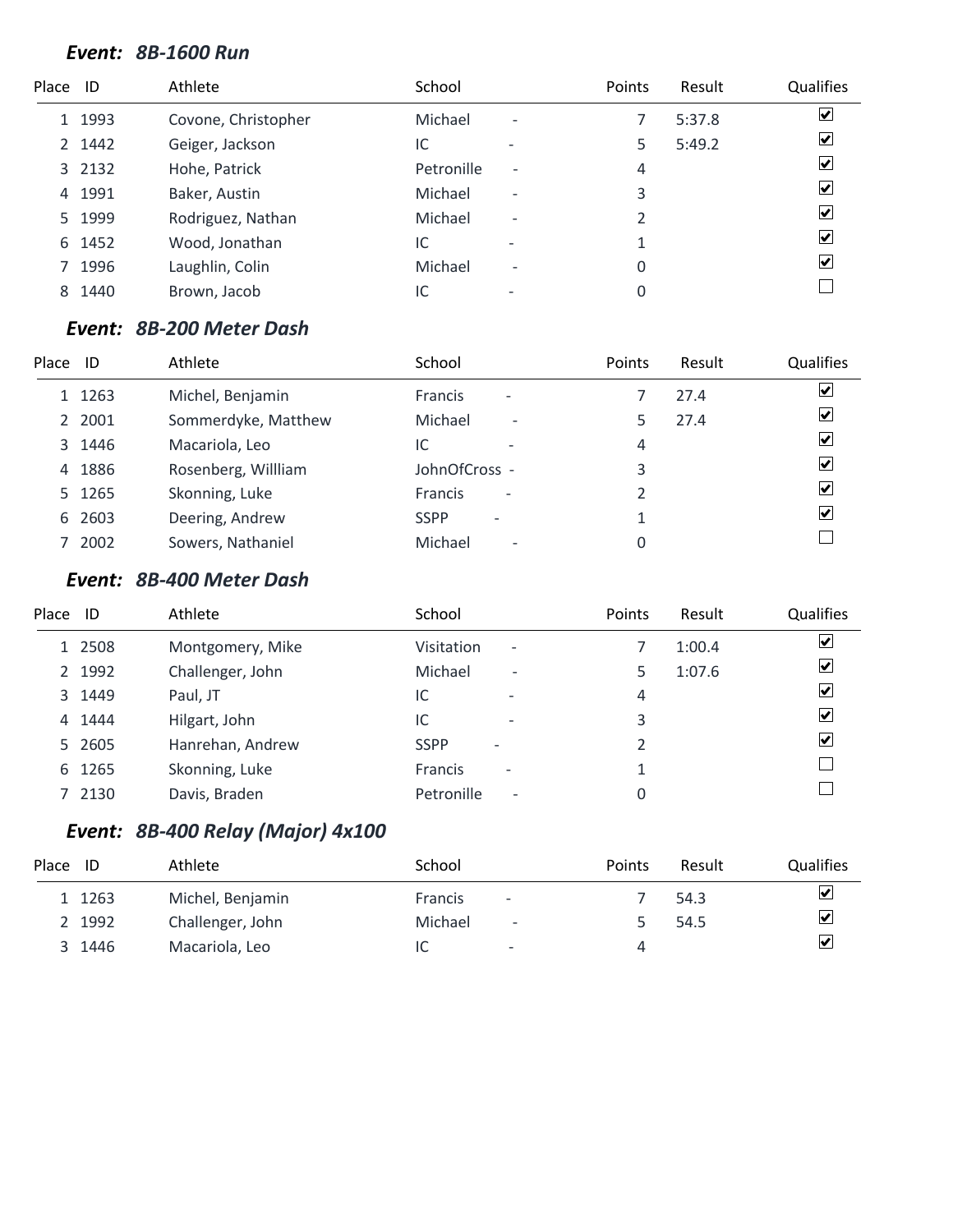# *Event: 8B-400 Relay (Minor) 4x100*

| Place ID |        | Athlete               | School                                 | Points | Result | Qualifies               |
|----------|--------|-----------------------|----------------------------------------|--------|--------|-------------------------|
|          | 1 1883 | Hanson, Patrick       | JohnOfCross -                          |        | 56.8   | ☑                       |
|          | 2 1993 | Covone, Christopher   | Michael<br>$\overline{\phantom{a}}$    |        | 56.6   | $\overline{\mathbf{v}}$ |
|          | 3 1257 | Duffy, Thomas         | Francis<br>$\overline{\phantom{a}}$    |        |        | $\overline{\mathbf{v}}$ |
|          | 4 2601 | Adam, Breen           | <b>SSPP</b>                            |        |        |                         |
|          | 5 2136 | Regennitter, Nicholas | Petronille<br>$\overline{\phantom{a}}$ |        |        |                         |
| 6        | 1444   | Hilgart, John         | $\overline{\phantom{0}}$               |        |        |                         |

# *Event: 8B-75 Hurdle Final*

| Place | ID     | Athlete                | School                                        | Points | Result | Qualifies               |
|-------|--------|------------------------|-----------------------------------------------|--------|--------|-------------------------|
|       | 1 1883 | Hanson, Patrick        | JohnOfCross -                                 |        | 12.1   | ⊻                       |
|       | 2 2504 | Kossak, Jack           | <b>Visitation</b><br>$\overline{\phantom{a}}$ |        | 12.3   | $\overline{\mathbf{v}}$ |
|       | 3 1998 | O'Keefe, Jonathan      | Michael<br>$\overline{\phantom{a}}$           | 4      |        | ⊻                       |
|       | 4 1258 | Eraci, Jacob           | <b>Francis</b><br>$\overline{\phantom{a}}$    | 3      |        | $\overline{\mathbf{v}}$ |
|       | 5 2130 | Davis, Braden          | Petronille<br>$\overline{\phantom{a}}$        |        |        | ⊻                       |
|       | 6 2503 | Johnson, Liam          | <b>Visitation</b><br>$\overline{\phantom{a}}$ |        |        | ⊻                       |
|       | 7 2135 | Picchione, Christopher | Petronille<br>$\overline{\phantom{a}}$        |        |        |                         |

# *Event: 8B-75 Meter Final*

| Place ID      |        | Athlete           | School                                     | Points         | Result | <b>Qualifies</b>        |
|---------------|--------|-------------------|--------------------------------------------|----------------|--------|-------------------------|
|               | 1 1883 | Hanson, Patrick   | JohnOfCross -                              |                | 09.8   | $\overline{\mathbf{v}}$ |
| $\mathcal{L}$ | 1995   | Killian, Sean     | Michael<br>$\overline{\phantom{a}}$        | 5              | 09.8   | $\overline{\mathbf{v}}$ |
|               | 3 1258 | Eraci, Jacob      | <b>Francis</b><br>$\overline{\phantom{a}}$ | 4              |        | ⊻                       |
| 4             | 1884   | McNamara, James   | JohnOfCross -                              | 3              |        | $\blacktriangledown$    |
|               | 5 2601 | Adam, Breen       | <b>SSPP</b><br>$\overline{\phantom{a}}$    | $\mathfrak{p}$ |        | $\blacktriangledown$    |
| 6             | 1256   | Brennan, Colin    | <b>Francis</b><br>$\overline{\phantom{a}}$ |                |        | $\vert \checkmark$      |
|               | 7 2000 | Rosas, Matthew    | Michael<br>$\overline{\phantom{a}}$        | 0              |        |                         |
| 8             | 1445   | Kenneally, Declan | IC<br>$\overline{\phantom{0}}$             | 0              |        |                         |

## *Event: 8B-800 Meter Run*

| Place | ID     | Athlete          | School                                        | Points         | Result | Qualifies                |
|-------|--------|------------------|-----------------------------------------------|----------------|--------|--------------------------|
|       | 1 2508 | Montgomery, Mike | Visitation<br>$\overline{\phantom{a}}$        |                | 2:31.6 | ⊻                        |
|       | 2 1442 | Geiger, Jackson  | IC<br>$\overline{\phantom{a}}$                | 5              | 2:31.6 | ⊻                        |
|       | 3 1997 | Oei, Owen        | Michael<br>$\overline{\phantom{a}}$           | 4              |        | ⊻                        |
|       | 4 2132 | Hohe, Patrick    | Petronille<br>$\overline{\phantom{a}}$        | 3              |        | $\vert \checkmark$       |
|       | 5 1996 | Laughlin, Colin  | Michael<br>$\overline{\phantom{0}}$           | $\mathfrak{p}$ |        | ⊻                        |
|       | 6 2506 | Marzano, Joey    | <b>Visitation</b><br>$\overline{\phantom{a}}$ |                |        | $\vert \checkmark$       |
|       | 7 1257 | Duffy, Thomas    | <b>Francis</b><br>$\overline{\phantom{a}}$    | 0              |        | $\vert \mathbf{v} \vert$ |
|       | 8 2605 | Hanrehan, Andrew | <b>SSPP</b>                                   | 0              |        |                          |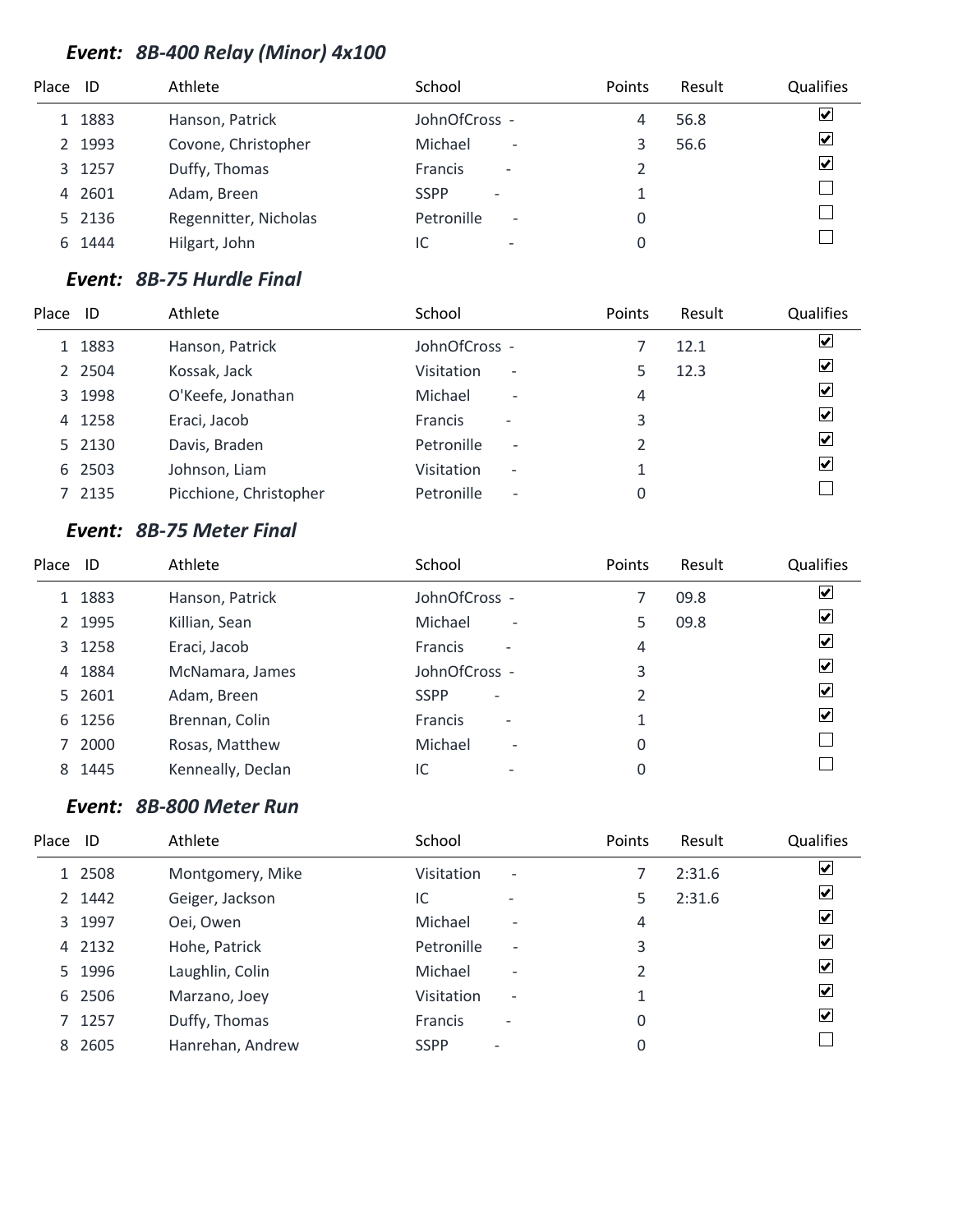# *Event: 8B-800 Relay 4x200*

| Place ID |        | Athlete           | School                                     | Points | Result | Qualifies               |
|----------|--------|-------------------|--------------------------------------------|--------|--------|-------------------------|
|          | 1 2002 | Sowers, Nathaniel | Michael<br>$\overline{\phantom{a}}$        |        | 1:57.9 | ☑                       |
|          | 2 1261 | Kelly, Tiernan    | <b>Francis</b><br>$\overline{\phantom{0}}$ |        | 2:00.6 | $\overline{\mathbf{v}}$ |
|          | 3 2474 | Hill, Aidan       | Visitation<br>$\overline{\phantom{a}}$     | 4      |        | $\overline{\mathbf{v}}$ |
| 4        | 1887   | Shannon, Matthew  | JohnOfCross -                              |        |        | $\blacktriangledown$    |
|          | 5 1447 | Mayr, Kyle        | IC<br>$\overline{\phantom{a}}$             | 0      |        |                         |
|          | 6 2750 | Condon, Evan      | Petronille<br>$\overline{\phantom{a}}$     |        |        |                         |

## *Event: 8B-Discus*

| Place | ID     | Athlete           | School                                     | Points       | Result  | Qualifies               |
|-------|--------|-------------------|--------------------------------------------|--------------|---------|-------------------------|
|       | 1 2509 | Nelson, Matt      | Visitation<br>$\overline{\phantom{a}}$     |              | 107' 2" | ☑                       |
|       | 2 2504 | Kossak, Jack      | Visitation<br>$\overline{\phantom{a}}$     | 5            | 98' 7"  | $\blacktriangledown$    |
|       | 3 2511 | Ryan, Will        | Visitation<br>$\overline{\phantom{a}}$     | 4            | 79'8"   | $\blacktriangledown$    |
|       | 4 1994 | Huntzinger, James | Michael<br>$\overline{\phantom{a}}$        | 3            | 74' 4"  | ☑                       |
|       | 5 1445 | Kenneally, Declan | IC<br>$\overline{\phantom{a}}$             | 2            | 69' 7"  | $\overline{\mathbf{v}}$ |
|       | 6 1444 | Hilgart, John     | IC                                         |              | 67'3''  | $\blacktriangleright$   |
|       | 7 2507 | Mayfield, Nick    | Visitation<br>$\overline{\phantom{a}}$     | 0            | 67'0"   | $\overline{\mathbf{v}}$ |
|       | 8 1258 | Eraci, Jacob      | <b>Francis</b><br>$\overline{\phantom{0}}$ | $\mathbf{0}$ | 64' 7"  | ☑                       |
| 9     | 1888   | Smith, Justin     | JohnOfCross -                              | 0            | 63' 5"  |                         |
| 10    | 2000   | Rosas, Matthew    | Michael<br>$\overline{\phantom{a}}$        | 0            | 56' 5"  |                         |

# *Event: 8B-High Jump*

| Place | ID     | Athlete          | School                                     | <b>Points</b> | Result | <b>Qualifies</b>        |
|-------|--------|------------------|--------------------------------------------|---------------|--------|-------------------------|
|       | 1 1263 | Michel, Benjamin | <b>Francis</b><br>$\overline{\phantom{a}}$ |               | 4'10'' | $\boxed{\checkmark}$    |
|       | 2 1992 | Challenger, John | Michael<br>$\overline{\phantom{a}}$        |               | 4' 9"  | $\overline{\mathbf{v}}$ |
|       | 3 1995 | Killian, Sean    | Michael<br>$\overline{\phantom{a}}$        |               | 4'8''  | $\overline{\mathbf{v}}$ |
|       | 4 2511 | Ryan, Will       | Visitation<br>$\overline{\phantom{a}}$     |               | 4' 4'' | $\overline{\mathbf{v}}$ |
|       | 5 2503 | Johnson, Liam    | Visitation<br>$\overline{\phantom{a}}$     |               | 4'3''  | $\overline{\mathbf{v}}$ |

# *Event: 8B-Long Jump*

| Place | ID     | Athlete             | School                                     |                          | Points         | Result     | <b>Qualifies</b>             |
|-------|--------|---------------------|--------------------------------------------|--------------------------|----------------|------------|------------------------------|
|       | 1 2508 | Montgomery, Mike    | Visitation                                 | $\overline{\phantom{a}}$ |                | 15' 11.25" | ⊻                            |
|       | 2 1993 | Covone, Christopher | Michael                                    | $\overline{\phantom{a}}$ | 5              | 15' 4''    | $ \mathbf{v} $               |
|       | 3 1998 | O'Keefe, Jonathan   | Michael                                    | $\overline{\phantom{a}}$ | 4              | 14' 9.5"   | $ \boldsymbol{v} $           |
|       | 4 1261 | Kelly, Tiernan      | <b>Francis</b><br>$\overline{\phantom{a}}$ |                          | 3              | 14' 2.25"  | ⊻                            |
|       | 5 1446 | Macariola, Leo      | IC                                         | -                        | $\mathfrak{D}$ | 13' 11"    | $ \boldsymbol{v} $           |
| 6     | 2002   | Sowers, Nathaniel   | Michael                                    | $\overline{\phantom{0}}$ | 1              | 13' 10.5"  | $\boxed{\blacktriangledown}$ |
|       | 7 1991 | Baker, Austin       | Michael                                    | $\overline{\phantom{a}}$ | 0              | 13'0.5''   | $ \boldsymbol{v} $           |
|       | 8 1440 | Brown, Jacob        | IC                                         | $\overline{\phantom{0}}$ | 0              | 11'11"     | $ \boldsymbol{v} $           |
| 9     | 1262   | McElligott, Ryan    | <b>Francis</b><br>$\qquad \qquad$          |                          | $\Omega$       | 9' 8''     |                              |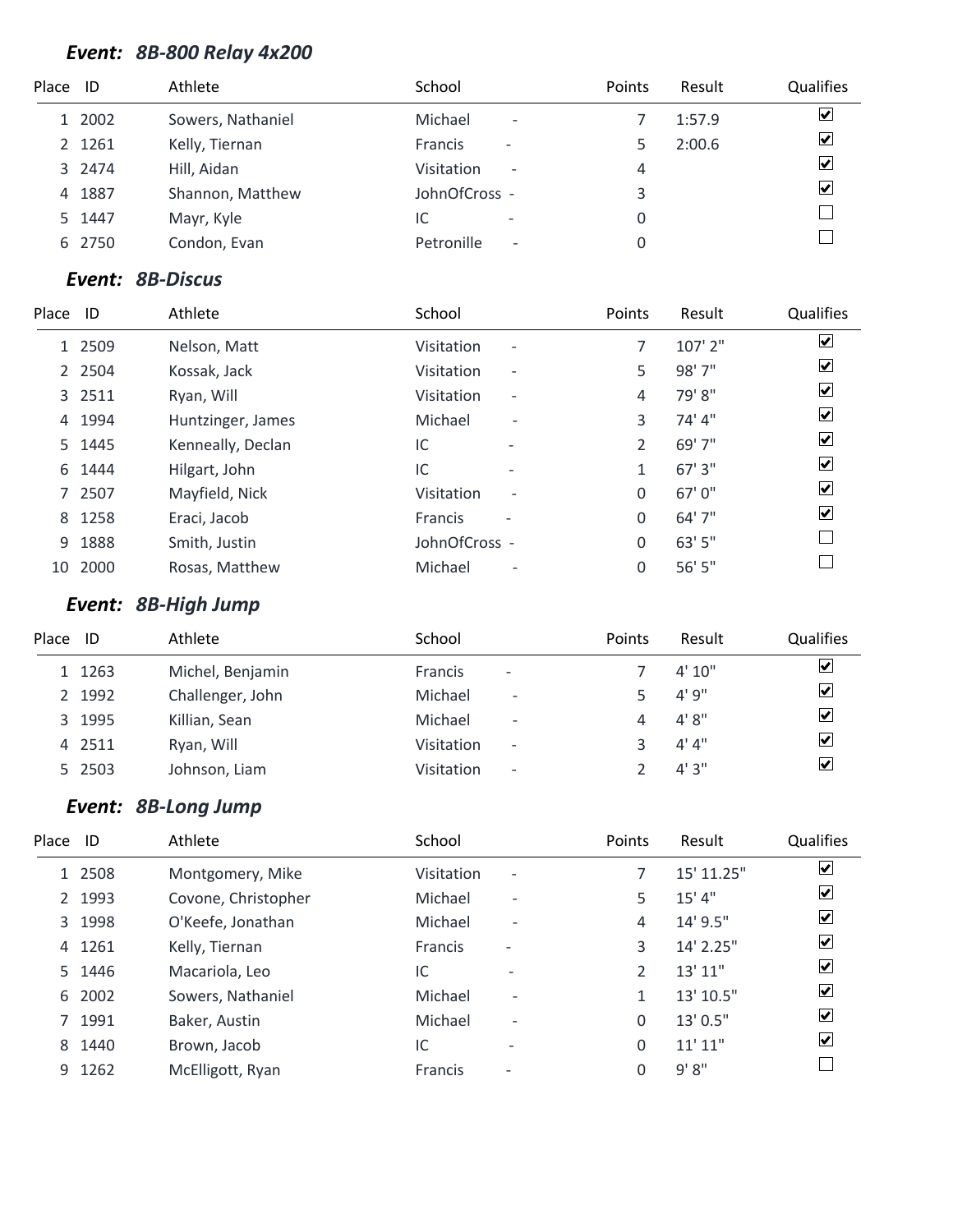#### *Event: 8B-Shot Put*

| Place ID |        | Athlete             | School            |                          | <b>Points</b>  | Result      | Qualifies                    |
|----------|--------|---------------------|-------------------|--------------------------|----------------|-------------|------------------------------|
|          | 1 2509 | Nelson, Matt        | <b>Visitation</b> | $\overline{\phantom{a}}$ |                | 35' 11"     | $\overline{\mathbf{v}}$      |
|          | 2 2504 | Kossak, Jack        | <b>Visitation</b> | $\overline{\phantom{a}}$ | 5              | 33' 9"      | $\overline{\mathbf{v}}$      |
|          | 3 1444 | Hilgart, John       | IC                |                          | 4              | 31'9''      | $\overline{\mathbf{v}}$      |
| 4        | 1887   | Shannon, Matthew    | JohnOfCross -     |                          | 3              | 30' 1.5"    | $\boxed{\blacktriangledown}$ |
|          | 5 2507 | Mayfield, Nick      | Visitation        | $\overline{\phantom{a}}$ | $\mathfrak{D}$ | 27' 10.5"   | $\overline{\mathbf{v}}$      |
| 6        | 1445   | Kenneally, Declan   | IC                |                          |                | 26' 2.75"   | $\overline{\mathbf{v}}$      |
|          | 1886   | Rosenberg, Willliam | JohnOfCross -     |                          | 0              | $25'$ 7.75" | $\overline{\mathbf{v}}$      |
| 8        | 2505   | Lawrence, Connor    | Visitation        | $\overline{\phantom{a}}$ | 0              | $25'$ 4"    | $\boxed{\blacktriangledown}$ |
| 9        | 1999   | Rodriguez, Nathan   | Michael           | $\overline{\phantom{a}}$ | 0              | 25' 3.75"   |                              |
| 10       | 2000   | Rosas, Matthew      | Michael           | $\overline{\phantom{a}}$ | 0              | 24' 10"     |                              |

# *Event: 8B-Triple Jump*

| Place | - ID   | Athlete           | School         |                          | Points | Result    | Qualifies          |
|-------|--------|-------------------|----------------|--------------------------|--------|-----------|--------------------|
|       | 1 1992 | Challenger, John  | Michael        | $\overline{\phantom{0}}$ | 7      | 32'6''    | ☑                  |
|       | 2 1257 | Duffy, Thomas     | <b>Francis</b> | $\overline{\phantom{a}}$ | 5      | 31' 4.25" | ⊻                  |
|       | 3 2508 | Montgomery, Mike  | Visitation     | $\overline{\phantom{a}}$ | 4      | 31' 1.75" | ✔                  |
| 4     | 1998   | O'Keefe, Jonathan | Michael        | $\overline{\phantom{0}}$ | 3      | 30' 6.25" | ☑                  |
| 5.    | 1994   | Huntzinger, James | Michael        | $\overline{\phantom{0}}$ | 2      | 30' 5.5"  | ⊻                  |
| 6     | 1997   | Oei, Owen         | Michael        | $\overline{\phantom{a}}$ | 1      | 30' 1"    | $ \boldsymbol{v} $ |
|       | 7 1442 | Geiger, Jackson   | IC             | $\overline{\phantom{0}}$ | 0      | 28' 3"    | ⊻                  |
| 8     | 1449   | Paul, JT          | IC             | $\overline{\phantom{0}}$ | 0      | 26' 9.25" | ☑                  |
| 9     | 1451   | Sullivan, Tommy   | IC             | $\overline{\phantom{0}}$ | 0      | 26' 4"    |                    |
| 10    | 1260   | Holmes, Colin     | Francis        |                          | 0      | 25' 10"   |                    |

## *Event: 8G-100 Meter Final*

| Place ID |        | Athlete            | School                                     | Points | Result | Qualifies            |
|----------|--------|--------------------|--------------------------------------------|--------|--------|----------------------|
|          | 1 1421 | Attard, Mimi       | IC<br>$\overline{\phantom{0}}$             |        | 14.1   | $\blacktriangledown$ |
|          | 2 1255 | Thomas, Sophia     | <b>Francis</b><br>$\overline{\phantom{a}}$ | 5      | 14.2   | $\boxed{\checkmark}$ |
|          | 3 2599 | O'Rear, Molly      | <b>SSPP</b><br>$\overline{\phantom{0}}$    | 4      |        | ☑                    |
|          | 4 1990 | Swiatek, Ava       | Michael<br>$\overline{\phantom{a}}$        | 3      |        | ⊻                    |
|          | 5 2593 | Fleury, Macy       | <b>SSPP</b><br>$\overline{\phantom{a}}$    | 2      |        | ⊻                    |
|          | 6 1977 | Clark, Samantha    | Michael<br>$\overline{\phantom{a}}$        |        |        | ⊻                    |
|          | 7 1245 | Beczkiewicz, Elena | Francis<br>$\overline{\phantom{a}}$        | 0      |        |                      |
|          | 8 1433 | Laluya, Faith      | IC<br>$\overline{\phantom{0}}$             | 0      |        |                      |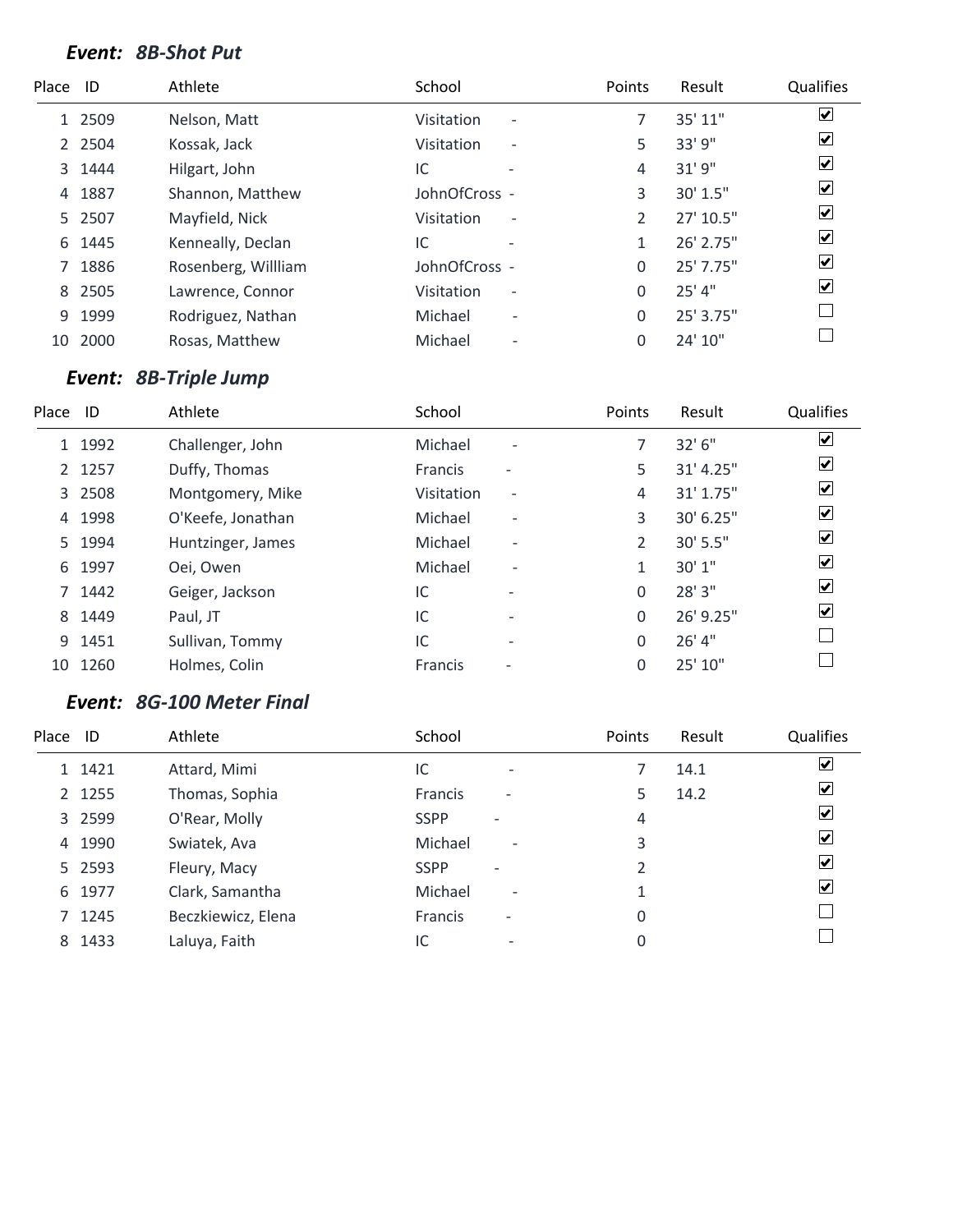#### *Event: 8G-1600 Run*

| Place ID |           | Athlete            | School                                            | Points | Result | <b>Qualifies</b>        |
|----------|-----------|--------------------|---------------------------------------------------|--------|--------|-------------------------|
|          | 1 2484    | Calcagno, Kennedy  | <b>Visitation</b><br>$\qquad \qquad \blacksquare$ |        | 5:43.0 | $\blacktriangledown$    |
|          | 2 2 1 2 1 | Allman, Audrey     | Petronille<br>$\overline{\phantom{a}}$            |        | 5:55.6 | $\blacktriangledown$    |
|          | 3 1986    | Mulick, Delaney    | Michael<br>$\overline{\phantom{a}}$               | 4      |        | $\overline{\mathbf{v}}$ |
|          | 4 2493    | Manchester, Carly  | <b>Visitation</b><br>$\overline{\phantom{a}}$     | 3      |        | $\blacktriangledown$    |
|          | 5 1978    | Gaul, Leah         | Michael<br>$\overline{\phantom{a}}$               | 2      |        | $\blacktriangledown$    |
| 6        | 1877      | Poleszak, Victoria | JohnOfCross -                                     |        |        | $\blacktriangledown$    |
|          | 1988      | Schlereth, Brynn   | Michael<br>$\overline{\phantom{a}}$               | 0      |        | $\blacktriangledown$    |
| 8        | 1432      | King, Elizabeth    | IC                                                | 0      |        |                         |

#### *Event: 8G-200 Meter Dash*

| Place | ID        | Athlete            | School                                        | Points | Result | <b>Qualifies</b>     |
|-------|-----------|--------------------|-----------------------------------------------|--------|--------|----------------------|
|       | 1 1432    | King, Elizabeth    | IC<br>$\overline{\phantom{a}}$                |        | 30.0   | $\blacktriangledown$ |
|       | 2 2 5 9 9 | O'Rear, Molly      | <b>SSPP</b>                                   | 5.     | 30.7   | $\blacktriangledown$ |
|       | 3 1977    | Clark, Samantha    | Michael<br>$\overline{\phantom{0}}$           | 4      |        | $\blacktriangledown$ |
|       | 4 1439    | Whiteside, Bridget | IC<br>$\overline{\phantom{a}}$                | 3      |        | $\blacktriangledown$ |
|       | 5 1252    | Lisek, Haven       | <b>Francis</b><br>$\overline{\phantom{a}}$    |        |        | $\blacktriangledown$ |
|       | 6 2592    | de Guzman, Brianna | <b>SSPP</b>                                   |        |        | $\blacktriangledown$ |
|       | 7 2487    | Haubner, Lauren    | <b>Visitation</b><br>$\overline{\phantom{a}}$ | 0      |        |                      |
|       | 8 1976    | Bertuca, Samantha  | Michael<br>$\overline{\phantom{a}}$           |        |        |                      |

#### *Event: 8G-400 Meter Dash*

| Place | ID     | Athlete           | School                                     | Points | Result | Qualifies                              |
|-------|--------|-------------------|--------------------------------------------|--------|--------|----------------------------------------|
|       | 1 1255 | Thomas, Sophia    | <b>Francis</b><br>$\overline{\phantom{a}}$ |        | 1:06.1 | $\overline{\mathbf{v}}$                |
|       | 2 1986 | Mulick, Delaney   | Michael<br>$\overline{\phantom{a}}$        | 5      | 1:07.2 | ⊻                                      |
|       | 3 2484 | Calcagno, Kennedy | Visitation<br>$\overline{\phantom{a}}$     | 4      |        | ⊻                                      |
|       | 4 1873 | Monahan, Flynn    | JohnOfCross -                              | 3      |        | $\left \boldsymbol{v}\right $          |
|       | 5 1974 | Anderson, Holly   | Michael<br>$\overline{\phantom{0}}$        | っ      |        | $\left \boldsymbol{\mathsf{v}}\right $ |
|       | 6 1434 | Mayr, Ashley      | IC<br>$\overline{\phantom{0}}$             |        |        |                                        |
|       | 7 2493 | Manchester, Carly | Visitation<br>$\overline{\phantom{a}}$     | 0      |        |                                        |
|       | 8 1430 | Farrow, Shannon   | IC                                         | 0      |        |                                        |

# *Event: 8G-400 Relay (Major) 4x100*

| Place ID |        | Athlete        | School                                     | <b>Points</b> | Result | Qualifies |
|----------|--------|----------------|--------------------------------------------|---------------|--------|-----------|
|          | 1 1421 | Attard, Mimi   | IC<br>$\overline{\phantom{0}}$             |               | 57.6   | ⊻         |
|          | 2 1255 | Thomas, Sophia | <b>Francis</b><br>$\overline{\phantom{a}}$ |               | 58.2   | ⊻         |
|          | 3 1989 | Schmitt, Anna  | Michael<br>$\overline{\phantom{a}}$        | 4             |        | ⊻         |
|          | 4 2121 | Allman, Audrey | Petronille<br>$\overline{\phantom{a}}$     | 3             |        | ⊻         |
|          | 5 1874 | Moody, Emma    | JohnOfCross -                              |               |        |           |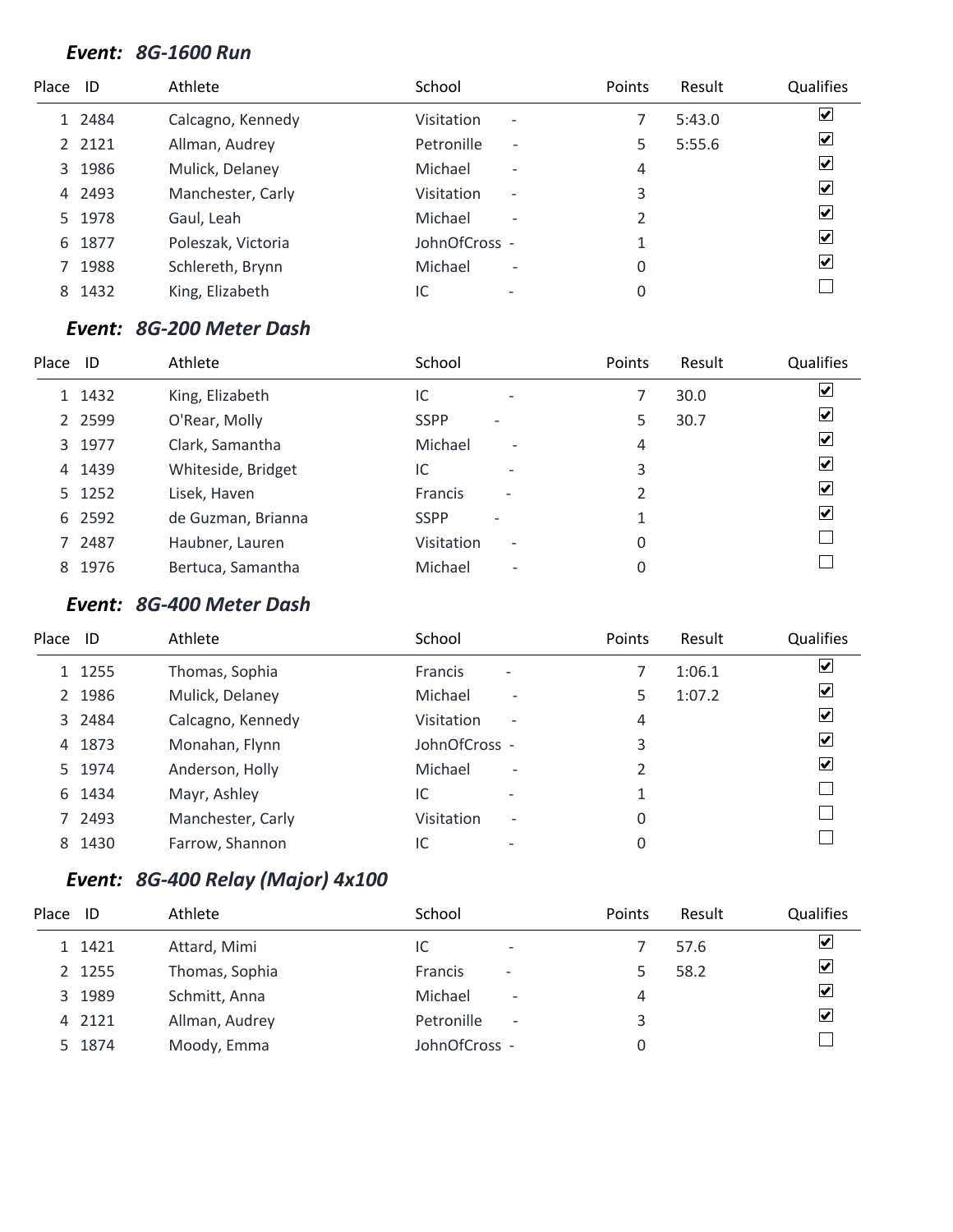# *Event: 8G-400 Relay (Minor) 4x100*

| Place ID |        | Athlete             | School                                        | Points | Result | <b>Qualifies</b>        |
|----------|--------|---------------------|-----------------------------------------------|--------|--------|-------------------------|
|          | 1 1981 | Huelskoetter, Celia | Michael<br>$\overline{\phantom{a}}$           | 4      | 1:00.9 | $\blacktriangledown$    |
|          | 2 1429 | Davis, Paige        | IC<br>$\overline{\phantom{0}}$                |        | 1:03.5 | $\overline{\mathbf{v}}$ |
|          | 3 1248 | Freeman, Maggie     | <b>Francis</b><br>$\overline{\phantom{a}}$    |        |        | $\blacktriangledown$    |
| 4        | 1880   | Winters, Nora       | JohnOfCross -                                 |        |        |                         |
|          | 5 2123 | Bachman, Katherine  | Petronille<br>$\overline{\phantom{a}}$        | 0      |        |                         |
|          | 6 2489 | Keating, Kristen    | <b>Visitation</b><br>$\overline{\phantom{a}}$ | 0      |        |                         |
|          | 7 2595 | Hayes, Megan        | <b>SSPP</b>                                   | 0      |        |                         |

# *Event: 8G-75 Hurdle Final*

| Place | ID     | Athlete             | School                                  | <b>Points</b> | Result | Qualifies               |
|-------|--------|---------------------|-----------------------------------------|---------------|--------|-------------------------|
|       | 1 2599 | O'Rear, Molly       | <b>SSPP</b><br>$\overline{\phantom{a}}$ |               | 12.4   | $\overline{\mathbf{v}}$ |
|       | 2 1439 | Whiteside, Bridget  | IC<br>$\overline{\phantom{0}}$          |               | 14.1   | $\overline{\mathbf{v}}$ |
|       | 3 2486 | Gentile, Lauren     | Visitation<br>$\overline{\phantom{a}}$  | 4             |        | $\overline{\mathbf{v}}$ |
|       | 4 1429 | Davis, Paige        | IC                                      | 3             |        | $\overline{\mathbf{v}}$ |
|       | 5 1876 | Morrissey, Caroline | JohnOfCross -                           |               |        | $\blacktriangledown$    |
|       | 6 1877 | Poleszak, Victoria  | JohnOfCross -                           |               |        | $\blacktriangledown$    |

#### *Event: 8G-75 Meter Final*

| Place ID |           | Athlete            | School                                     | Points | Result | <b>Qualifies</b>             |
|----------|-----------|--------------------|--------------------------------------------|--------|--------|------------------------------|
|          | 1 1989    | Schmitt, Anna      | Michael<br>$\overline{\phantom{a}}$        |        | 10.8   | $\boxed{\blacktriangledown}$ |
|          | 2 2 1 2 8 | Reinke, Claire     | Petronille<br>$\overline{\phantom{a}}$     | 5.     | 10.8   | $\overline{\mathbf{v}}$      |
|          | 3 1874    | Moody, Emma        | JohnOfCross -                              | 4      |        | ⊻                            |
|          | 4 2593    | Fleury, Macy       | <b>SSPP</b><br>$\overline{\phantom{a}}$    | 3      |        | $\blacktriangledown$         |
|          | 5 2486    | Gentile, Lauren    | Visitation<br>$\overline{\phantom{a}}$     |        |        | ⊻                            |
|          | 6 1245    | Beczkiewicz, Elena | <b>Francis</b><br>$\overline{\phantom{a}}$ | 1      |        | ⊻                            |
|          | 7 1437    | O'Brien, Maggie    | IC<br>$\overline{\phantom{a}}$             | 0      |        |                              |
| 8        | 1254      | Schaeffer, Ella    | <b>Francis</b><br>$\overline{\phantom{0}}$ | 0      |        |                              |

#### *Event: 8G-800 Meter Run*

| Place | ID        | Athlete            | School                                     | Points         | Result | Qualifies          |
|-------|-----------|--------------------|--------------------------------------------|----------------|--------|--------------------|
|       | 1 2484    | Calcagno, Kennedy  | Visitation<br>$\overline{\phantom{a}}$     |                | 2:31.2 | $\vert \checkmark$ |
|       | 2 2 1 2 1 | Allman, Audrey     | Petronille<br>$\overline{\phantom{a}}$     | 5              | 2:35.1 | $ \mathbf{v} $     |
|       | 3 2493    | Manchester, Carly  | Visitation<br>$\overline{\phantom{a}}$     | 4              |        | $ \mathbf{v} $     |
|       | 4 1246    | Burns, Mikaela     | <b>Francis</b><br>$\overline{\phantom{0}}$ | 3              |        | $ \mathbf{v} $     |
|       | 5 2123    | Bachman, Katherine | Petronille<br>$\overline{\phantom{a}}$     | $\mathfrak{p}$ |        | $ \mathbf{v} $     |
|       | 6 1987    | O'Keefe, Nicole    | Michael<br>$\overline{\phantom{a}}$        |                |        | $ \mathbf{v} $     |
|       | 7 1248    | Freeman, Maggie    | <b>Francis</b><br>$\overline{\phantom{0}}$ | 0              |        | $ \boldsymbol{v} $ |
| 8     | 1988      | Schlereth, Brynn   | Michael                                    | 0              |        |                    |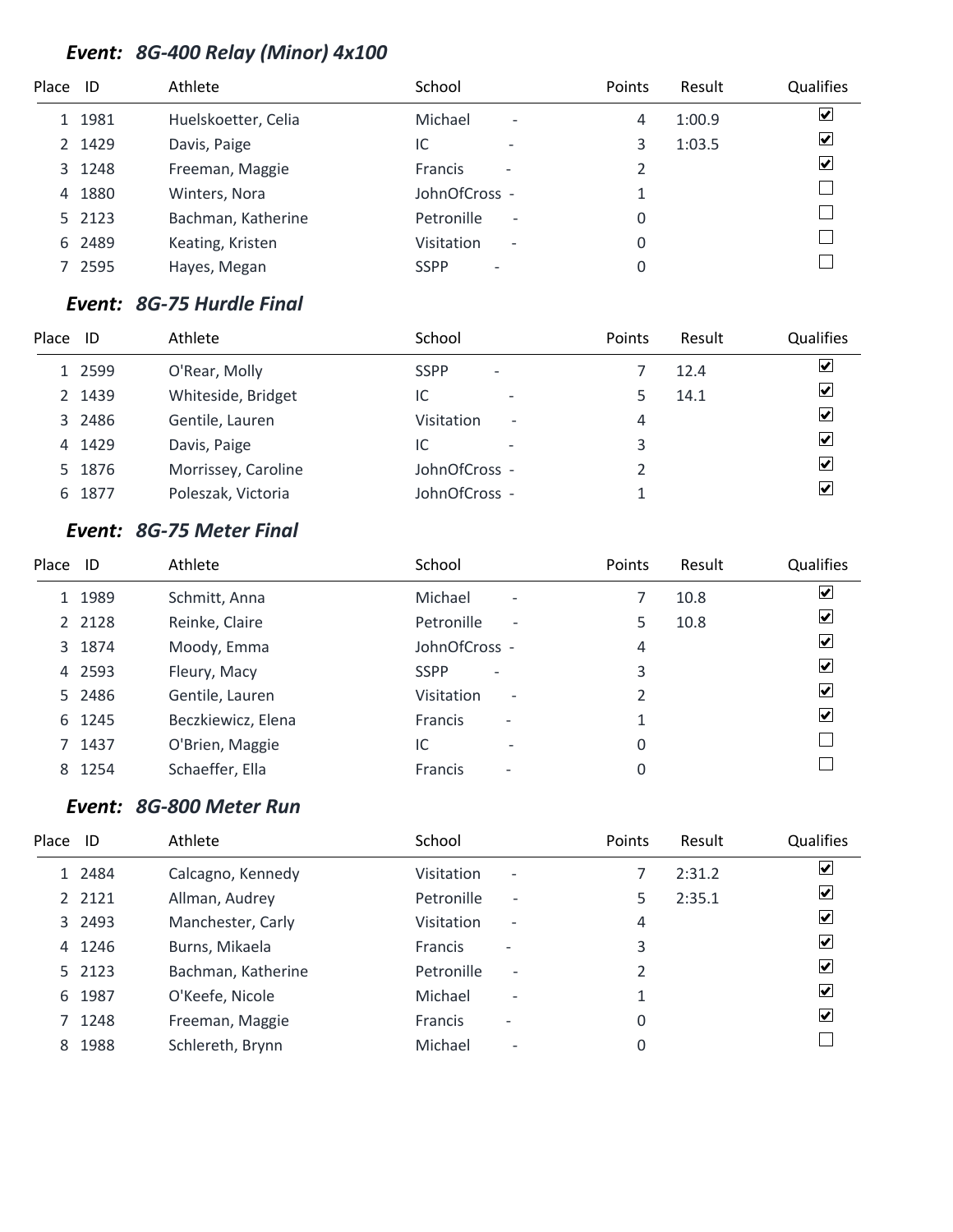# *Event: 8G-800 Relay 4x200*

| Place ID |        | Athlete            | School                                        | Points | Result | <b>Qualifies</b>     |
|----------|--------|--------------------|-----------------------------------------------|--------|--------|----------------------|
|          | 1 1983 | Los, Nora          | Michael<br>$\overline{\phantom{a}}$           |        | 2:07.0 | $\blacktriangledown$ |
|          | 2 1868 | Fahey, Dawsey      | JohnOfCross -                                 |        | 2:15.5 | $\blacktriangledown$ |
|          | 3 1254 | Schaeffer, Ella    | <b>Francis</b><br>$\overline{\phantom{a}}$    | 4      |        | $\blacktriangledown$ |
|          | 4 2123 | Bachman, Katherine | Petronille<br>$\overline{\phantom{a}}$        | 3      |        | $\blacktriangledown$ |
|          | 5 1425 | Calles, Eva        | IC<br>$\overline{\phantom{0}}$                | 0      |        |                      |
|          | 6 2490 | Kekstadt, Audrey   | <b>Visitation</b><br>$\overline{\phantom{a}}$ | 0      |        |                      |
|          | 7 2592 | de Guzman, Brianna | <b>SSPP</b>                                   | 0      |        |                      |

#### *Event: 8G-Discus*

| Place | ID        | Athlete           | School                                        | Points | Result  | Qualifies               |
|-------|-----------|-------------------|-----------------------------------------------|--------|---------|-------------------------|
|       | 1 2492    | Lawton, Ella      | <b>Visitation</b><br>$\overline{\phantom{a}}$ |        | 66'0''  | ☑                       |
|       | 2 2 4 9 4 | Svehla, Katharine | <b>Visitation</b><br>$\overline{\phantom{a}}$ |        | 57'3''  | $\blacktriangledown$    |
|       | 3 2487    | Haubner, Lauren   | Visitation<br>$\overline{\phantom{a}}$        | 4      | 55'7''  | $\overline{\mathbf{v}}$ |
|       | 4 1979    | Gnorski, Margaret | Michael<br>$\overline{\phantom{a}}$           |        | 55' 4'' | $\overline{\mathbf{v}}$ |
|       | 5 1988    | Schlereth, Brynn  | Michael<br>$\overline{\phantom{a}}$           |        | 40'5"   | $\overline{\mathbf{v}}$ |
|       | 6 1976    | Bertuca, Samantha | Michael<br>$\overline{\phantom{a}}$           |        | 25' 8"  | ⊻                       |

# *Event: 8G-High Jump*

| Place | ID     | Athlete             | School                              | Points | Result | <b>Qualifies</b>        |
|-------|--------|---------------------|-------------------------------------|--------|--------|-------------------------|
|       | 1 1981 | Huelskoetter, Celia | Michael<br>$\overline{\phantom{a}}$ |        | 4'7''  | $\overline{\mathbf{v}}$ |
|       | 2 1983 | Los, Nora           | Michael<br>$\overline{\phantom{a}}$ |        | 4'5''  | $\overline{\mathbf{v}}$ |
|       | 3 1879 | Tarpey, Cameron     | JohnOfCross -                       | 4      | 4'3''  | $\overline{\mathbf{v}}$ |
|       | 4 1433 | Laluya, Faith       | IC<br>$\overline{\phantom{0}}$      |        | 4'3''  | $\blacktriangledown$    |
|       | 5 1875 | Moore, Maureen      | JohnOfCross -                       |        | 4'2''  | $\overline{\mathbf{v}}$ |
|       | 6 1421 | Attard, Mimi        | IC<br>$\overline{\phantom{0}}$      |        | 3'10'' |                         |

#### *Event: 8G-Long Jump*

| Place | ID     | Athlete         | School         |                          | Points   | Result      | Qualifies                    |
|-------|--------|-----------------|----------------|--------------------------|----------|-------------|------------------------------|
|       | 1 2128 | Reinke, Claire  | Petronille     | $\overline{\phantom{a}}$ |          | 14' 4''     | $\boxed{\blacktriangledown}$ |
|       | 2 1986 | Mulick, Delaney | Michael        | $\overline{\phantom{a}}$ | 5        | 13'6"       | $\blacktriangledown$         |
|       | 3 1874 | Moody, Emma     | JohnOfCross -  |                          | 4        | 12'11''     | $\overline{\mathbf{v}}$      |
|       | 4 1989 | Schmitt, Anna   | Michael        | $\overline{\phantom{a}}$ | 3        | 12' 10.75"  | $\overline{\mathbf{v}}$      |
|       | 5 2486 | Gentile, Lauren | Visitation     | $\overline{\phantom{a}}$ | 2        | 12' 9.5"    | $\overline{\mathbf{v}}$      |
|       | 6 1255 | Thomas, Sophia  | <b>Francis</b> | $\overline{\phantom{a}}$ | 1        | 12' 8''     | $\blacktriangledown$         |
|       | 7 1254 | Schaeffer, Ella | Francis        | $\overline{\phantom{a}}$ | $\Omega$ | 11' 11.75"  | $\overline{\mathbf{v}}$      |
|       | 8 1429 | Davis, Paige    | IC             |                          | $\Omega$ | 11' 8.5''   | $\overline{\mathbf{v}}$      |
|       | 9 1425 | Calles, Eva     | IC             | $\overline{\phantom{0}}$ | $\Omega$ | 11'2''      |                              |
| 10    | 1430   | Farrow, Shannon | IC             |                          | 0        | $11'$ 1.25" |                              |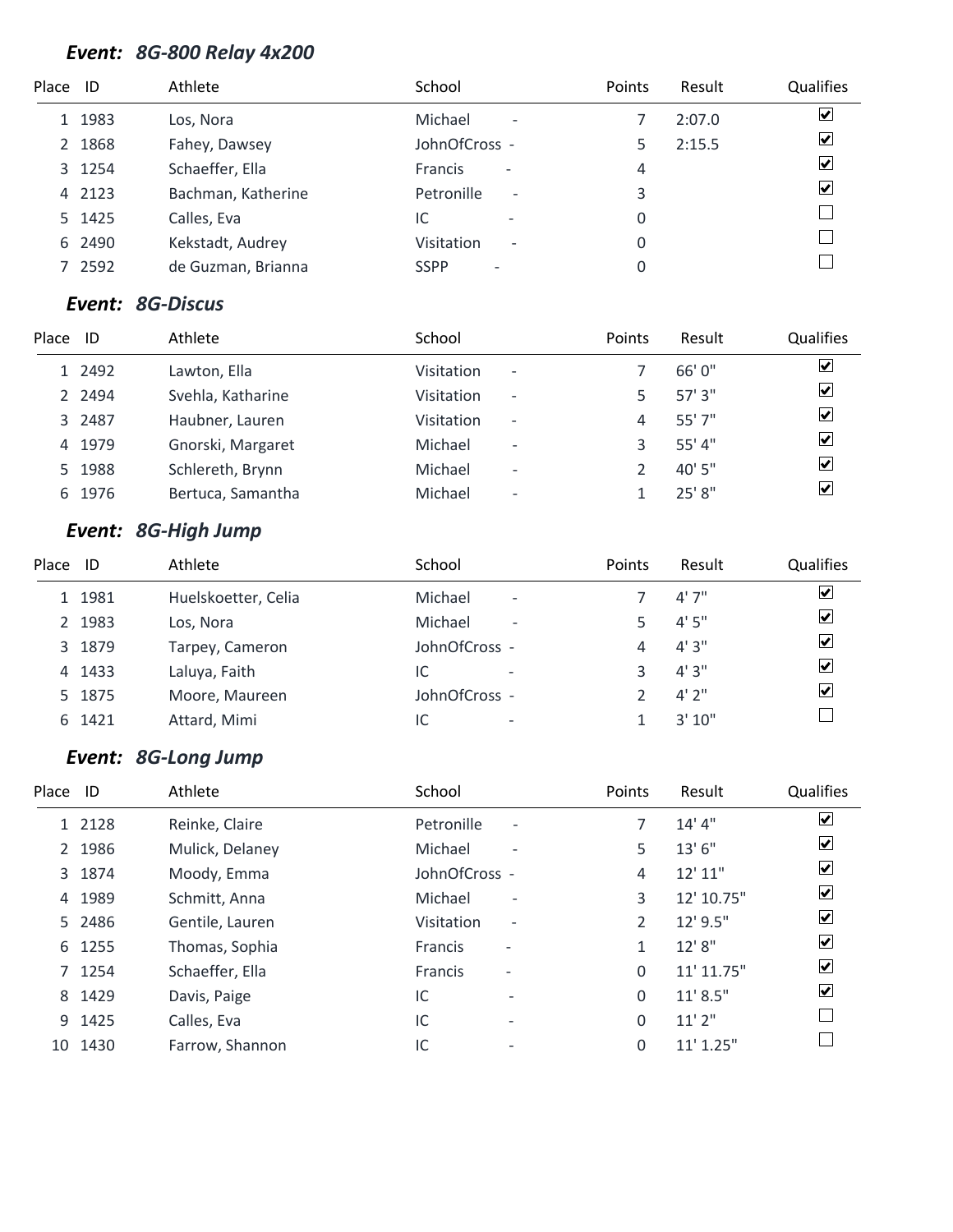#### *Event: 8G-Shot Put*

| Place ID |        | Athlete            | School                                     | Points   | Result    | Qualifies                    |
|----------|--------|--------------------|--------------------------------------------|----------|-----------|------------------------------|
|          | 1 1439 | Whiteside, Bridget | IC<br>$\overline{\phantom{a}}$             |          | 25'5''    | $\overline{\mathbf{v}}$      |
|          | 2 2494 | Svehla, Katharine  | Visitation<br>$\overline{\phantom{a}}$     | 5.       | 23' 4"    | $\overline{\mathbf{v}}$      |
|          | 3 2594 | Fonner, AnneMarie  | <b>SSPP</b>                                | 4        | 22' 10"   | $\blacktriangledown$         |
| 4        | 1988   | Schlereth, Brynn   | Michael<br>$\overline{\phantom{a}}$        | 3        | $22'$ 4"  | ☑                            |
|          | 5 2487 | Haubner, Lauren    | Visitation<br>$\overline{\phantom{a}}$     | 2        | 20' 7"    | $\blacktriangledown$         |
| 6        | 2491   | Kenny, Nora        | Visitation<br>$\overline{\phantom{a}}$     |          | 19' 8.5"  | ☑                            |
|          | 7 1990 | Swiatek, Ava       | Michael<br>$\overline{\phantom{a}}$        | 0        | 18'3''    | $\boxed{\blacktriangledown}$ |
|          | 8 2592 | de Guzman, Brianna | <b>SSPP</b>                                | $\Omega$ | $17'$ 6"  | $\boxed{\blacktriangledown}$ |
|          | 9 1252 | Lisek, Haven       | <b>Francis</b><br>$\overline{\phantom{a}}$ | $\Omega$ | 16' 2.75" |                              |
| 10       | 1977   | Clark, Samantha    | Michael<br>$\overline{\phantom{a}}$        | 0        | 14'3''    |                              |

# *Event: 8G-Triple Jump*

| Place | ID     | Athlete            | School                                     | <b>Points</b>  | Result      | <b>Qualifies</b>        |
|-------|--------|--------------------|--------------------------------------------|----------------|-------------|-------------------------|
|       | 1 1983 | Los, Nora          | Michael<br>$\overline{\phantom{a}}$        |                | 31'5''      | ⊻                       |
|       | 2 1987 | O'Keefe, Nicole    | Michael<br>$\overline{\phantom{a}}$        | 5              | 29' 2"      | $\blacktriangledown$    |
|       | 3 1432 | King, Elizabeth    | IC<br>$\overline{\phantom{0}}$             | 4              | 29' 8.5"    | ☑                       |
|       | 4 2599 | O'Rear, Molly      | <b>SSPP</b>                                | 3              | 28' 5"      | ☑                       |
|       | 5 1880 | Winters, Nora      | JohnOfCross -                              | $\mathfrak{D}$ | $27'$ 2.5"  | $\overline{\mathbf{v}}$ |
|       | 6 1246 | Burns, Mikaela     | Francis<br>$\overline{\phantom{a}}$        | 1              | 25' 8.5"    | ⊻                       |
|       | 7 1245 | Beczkiewicz, Elena | <b>Francis</b><br>$\overline{\phantom{a}}$ | 0              | $25'$ $2''$ | $\vert \checkmark\vert$ |
| 8     | 1985   | Mohan, Annie       | Michael<br>$\overline{\phantom{a}}$        | 0              | 25'1"       | ☑                       |
|       | 9 1868 | Fahey, Dawsey      | JohnOfCross -                              | 0              | 24' 9"      |                         |
| 10    | 1428   | Cook, Frances      | IC                                         | 0              | 24' 8"      |                         |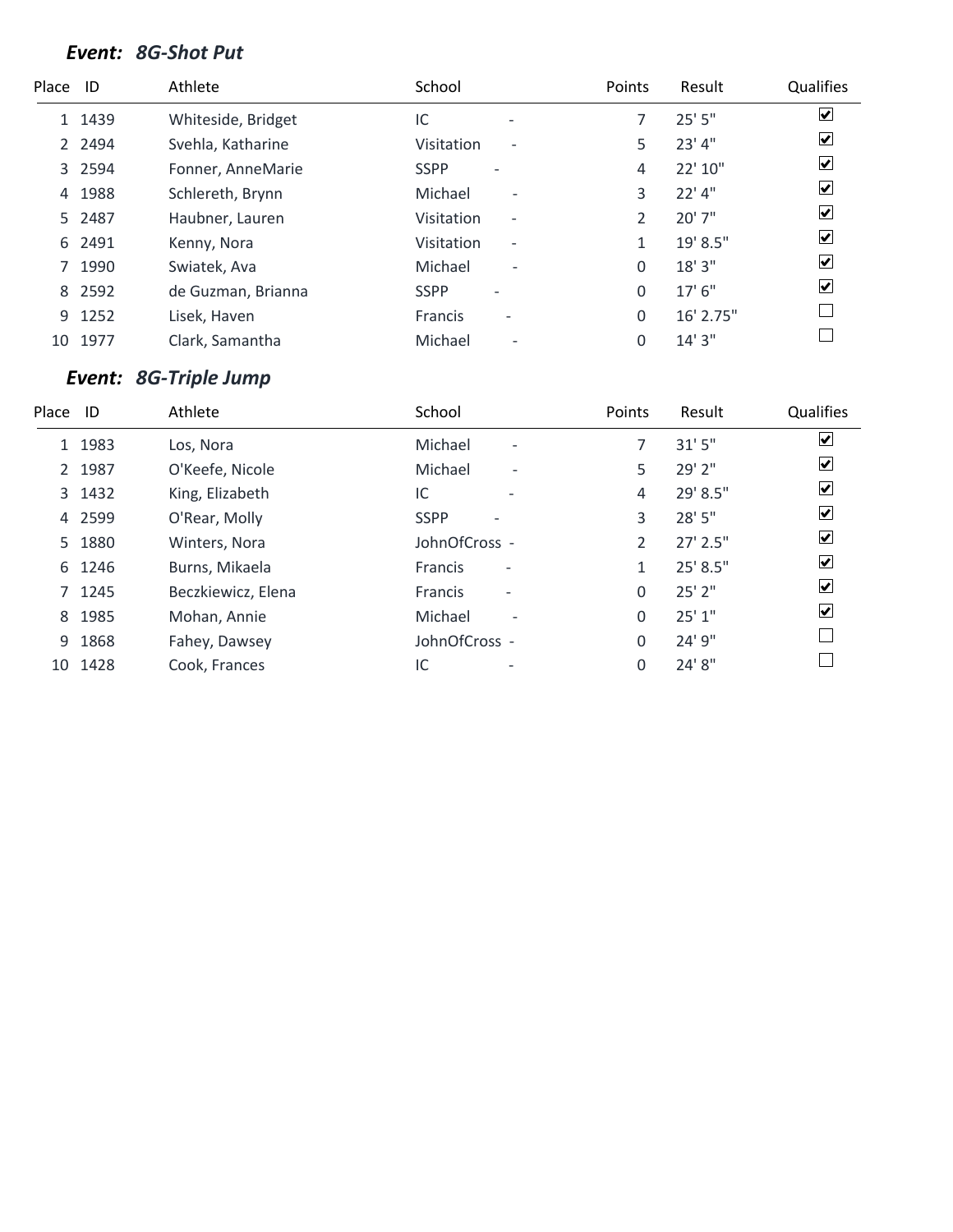# *SPL 2018 Class AAA Division Championship Meet JV Boys*

| 135.5            | <b>Visitation</b> |  |
|------------------|-------------------|--|
| 118.5            | JohnOfCross -     |  |
| 91               | IC                |  |
| 85               | <b>Francis</b>    |  |
| 82.5             | <b>SSPP</b>       |  |
| 48               | <b>Petronille</b> |  |
| 39.5             | <b>Michael</b>    |  |
| 0                | <b>ASCA</b>       |  |
| 0                | <b>Cletus</b>     |  |
| 0                | <b>HolyGhost</b>  |  |
| 0                | <b>HT/ND</b>      |  |
| $\boldsymbol{0}$ | <b>Irene</b>      |  |
| $\boldsymbol{0}$ | Isaac             |  |
| $\boldsymbol{0}$ | <b>James</b>      |  |
| 0                | Joan              |  |
| $\boldsymbol{0}$ | Joe               |  |
| 0                | <b>OLP</b>        |  |
| 0                | <b>Pius</b>       |  |
| 0                | Raphael           |  |
| $\boldsymbol{0}$ | <b>SH</b>         |  |
| $\boldsymbol{0}$ | <b>SS/SD</b>      |  |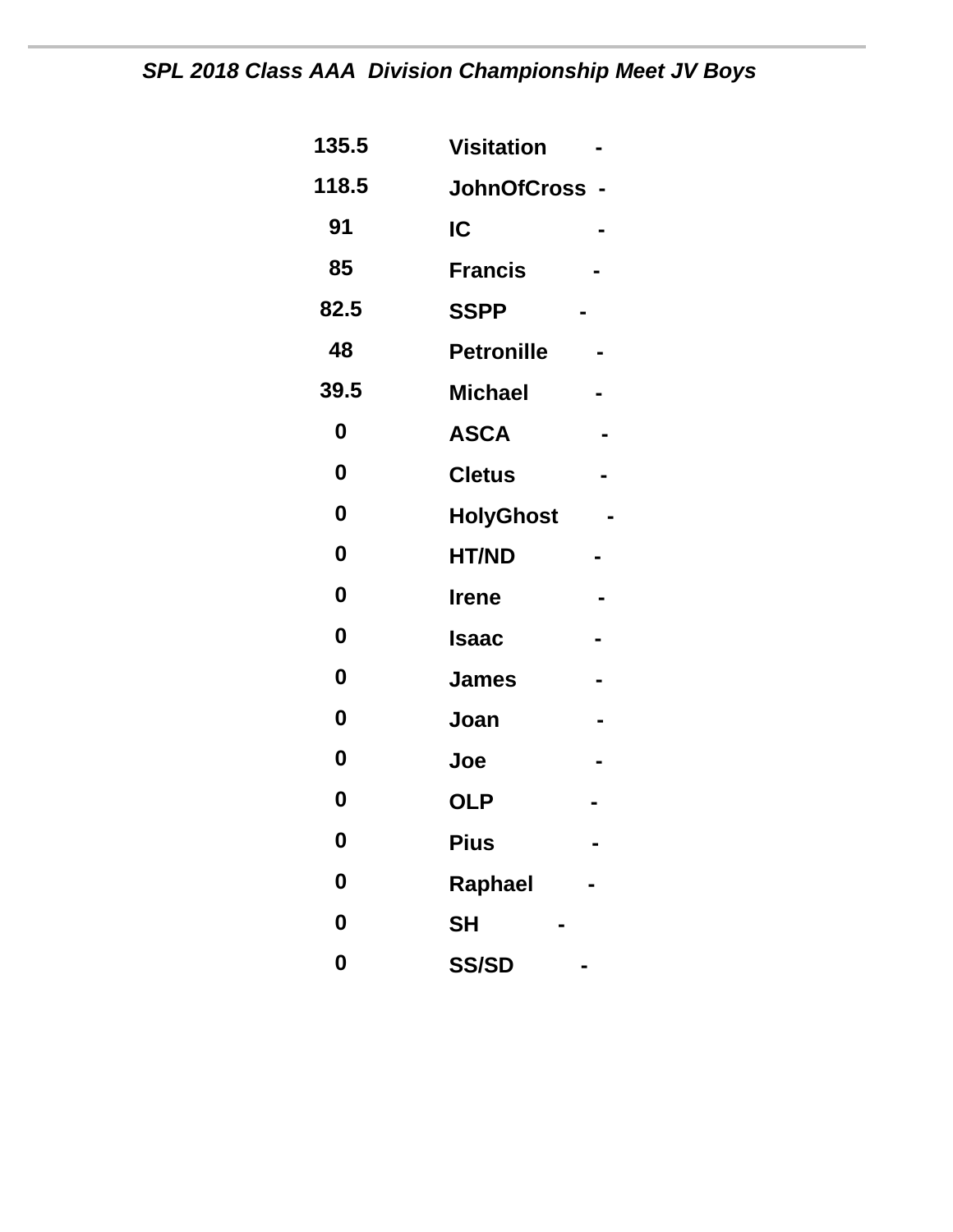# *SPL 2018 Class AAA Division Championship Meet JV Girls*

| 141.5            | <b>Visitation</b> |  |
|------------------|-------------------|--|
| 103              | IC                |  |
| 78.5             | <b>Francis</b>    |  |
| 78               | <b>SSPP</b>       |  |
| 77.5             | <b>Michael</b>    |  |
| 63               | JohnOfCross -     |  |
| 58.5             | <b>Petronille</b> |  |
| 0                | <b>ASCA</b>       |  |
| $\boldsymbol{0}$ | <b>Cletus</b>     |  |
| $\boldsymbol{0}$ | <b>HolyGhost</b>  |  |
| 0                | <b>HT/ND</b>      |  |
| $\boldsymbol{0}$ | <b>Irene</b>      |  |
| $\boldsymbol{0}$ | Isaac             |  |
| 0                | <b>James</b>      |  |
| 0                | Joan              |  |
| $\boldsymbol{0}$ | Joe               |  |
| 0                | <b>OLP</b>        |  |
| 0                | <b>Pius</b>       |  |
| 0                | Raphael           |  |
| $\boldsymbol{0}$ | <b>SH</b>         |  |
| 0                | <b>SS/SD</b>      |  |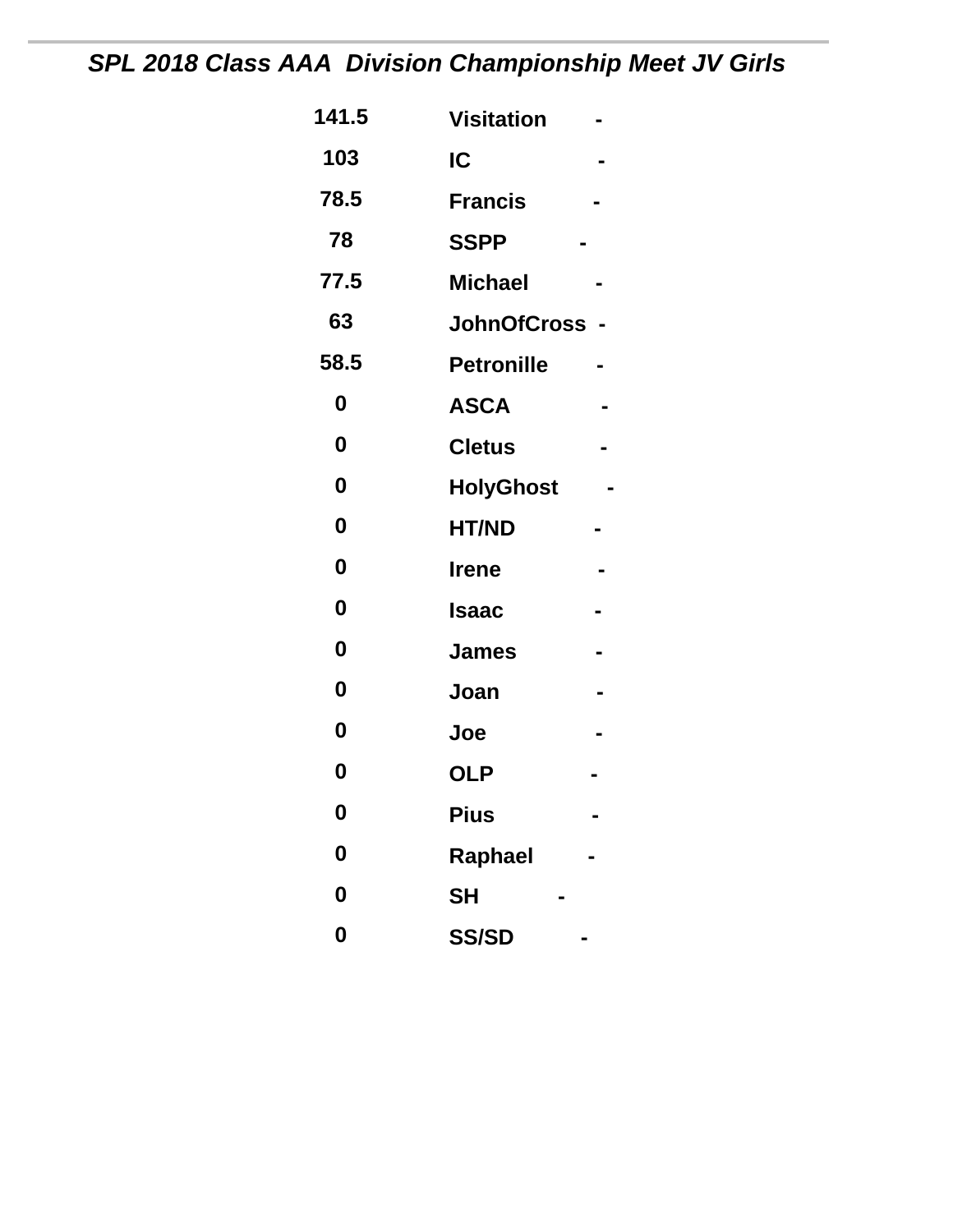# *SPL 2018 Class AAA Division Championship Meet Varsity Boys*

| 130              | <b>Michael</b>    |  |
|------------------|-------------------|--|
| 118              | <b>Visitation</b> |  |
| 95               | JohnOfCross -     |  |
| 93               | <b>Francis</b>    |  |
| 64               | IC                |  |
| 63               | <b>SSPP</b>       |  |
| 57               | <b>Petronille</b> |  |
| 0                | <b>ASCA</b>       |  |
| $\boldsymbol{0}$ | <b>Cletus</b>     |  |
| $\boldsymbol{0}$ | <b>HolyGhost</b>  |  |
| 0                | <b>HT/ND</b>      |  |
| 0                | <b>Irene</b>      |  |
| 0                | <b>Isaac</b>      |  |
| 0                | <b>James</b>      |  |
| $\boldsymbol{0}$ | Joan              |  |
| 0                | Joe               |  |
| 0                | <b>OLP</b>        |  |
| 0                | <b>Pius</b>       |  |
| 0                | Raphael           |  |
| $\boldsymbol{0}$ | <b>SH</b>         |  |
| $\boldsymbol{0}$ | <b>SS/SD</b>      |  |